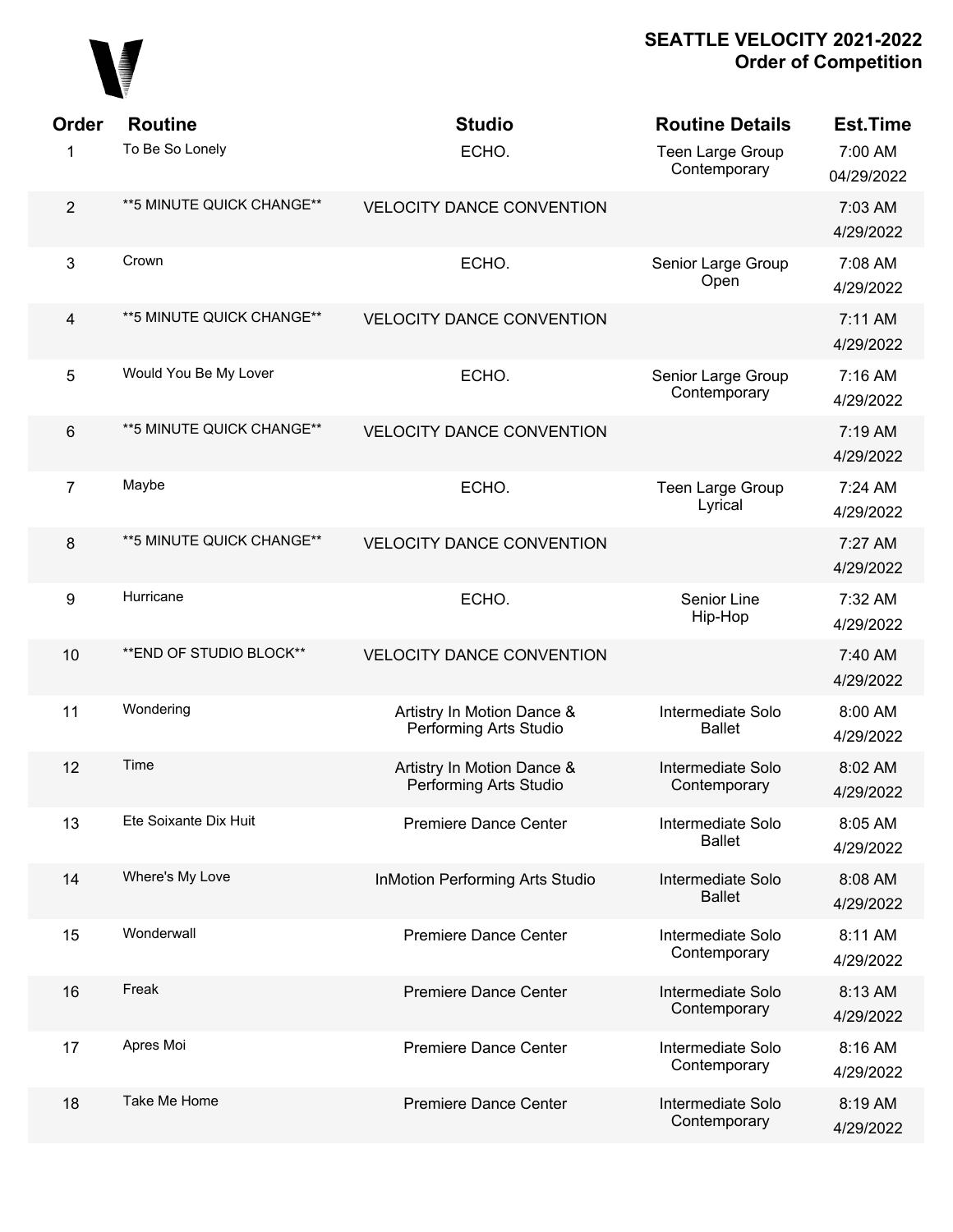

| Order | <b>Routine</b>               | <b>Studio</b>                   | <b>Routine Details</b>            | <b>Est.Time</b>      |
|-------|------------------------------|---------------------------------|-----------------------------------|----------------------|
| 19    | Twentythousand               | <b>Premiere Dance Center</b>    | Intermediate Solo<br>Contemporary | 8:22 AM<br>4/29/2022 |
| 20    | Glass                        | Studio M                        | Intermediate Solo<br>Contemporary | 8:24 AM<br>4/29/2022 |
| 21    | Feel The Need                | Inspire Academy of Dance        | Intermediate Solo<br>Contemporary | 8:27 AM<br>4/29/2022 |
| 22    | <b>Be Still</b>              | Inspire Academy of Dance        | Intermediate Solo<br>Contemporary | 8:30 AM<br>4/29/2022 |
| 23    | Dreamer                      | Inspire Academy of Dance        | Intermediate Solo<br>Contemporary | 8:33 AM<br>4/29/2022 |
| 24    | <b>Black Widow</b>           | The Company Space               | Intermediate Solo<br>Contemporary | 8:35 AM<br>4/29/2022 |
| 25    | <b>After Hours</b>           | The Company Space               | Intermediate Solo<br>Contemporary | 8:38 AM<br>4/29/2022 |
| 26    | So I Don't Let Me Down       | Dance Images West               | Intermediate Solo<br>Contemporary | 8:41 AM<br>4/29/2022 |
| 27    | Always Love You              | The Company Space               | Intermediate Solo<br>Contemporary | 8:44 AM<br>4/29/2022 |
| 28    | This Love                    | Backstage Dance Studio          | Intermediate Solo<br>Contemporary | 8:46 AM<br>4/29/2022 |
| 29    | LETSgo!                      | The Company Space               | Intermediate Solo<br>Contemporary | 8:49 AM<br>4/29/2022 |
| 30    | Patterns                     | The Company Space               | Intermediate Solo<br>Contemporary | 8:52 AM<br>4/29/2022 |
| 31    | Sky Full of Song             | ECHO.                           | Intermediate Solo<br>Contemporary | 8:55 AM<br>4/29/2022 |
| 32    | Survivor                     | Allegro Performing Arts Academy | Intermediate Solo<br>Contemporary | 8:57 AM<br>4/29/2022 |
| 33    | One Monkey Dont Stop No Show | <b>MVP Dance Elite</b>          | Intermediate Solo<br>Jazz         | 9:00 AM<br>4/29/2022 |
| 34    | White Flag                   | Dance Motionz                   | Intermediate Solo<br>Jazz         | 9:03 AM<br>4/29/2022 |
| 35    | <b>TBD</b>                   | <b>TheCREW Training Program</b> | Intermediate Solo<br>Contemporary | 9:06 AM<br>4/29/2022 |
| 36    | Wind It Up                   | <b>Premiere Dance Center</b>    | Intermediate Solo<br>Jazz         | 9:08 AM<br>4/29/2022 |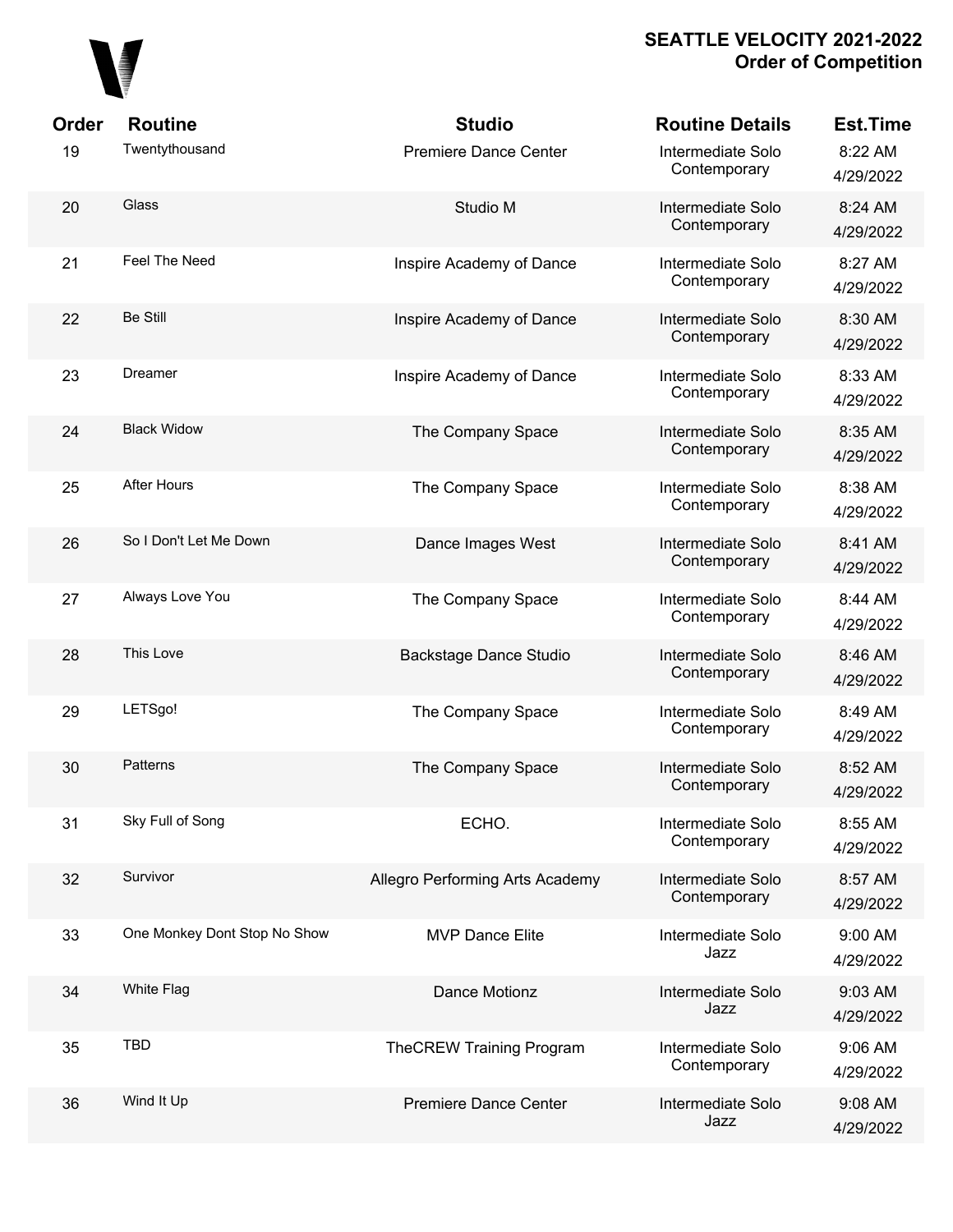

| Order | <b>Routine</b>                 | <b>Studio</b>                                        | <b>Routine Details</b>       | <b>Est.Time</b>       |
|-------|--------------------------------|------------------------------------------------------|------------------------------|-----------------------|
| 37    | Rhiannon                       | Artistry In Motion Dance &<br>Performing Arts Studio | Intermediate Solo<br>Jazz    | 9:11 AM<br>4/29/2022  |
| 38    | <b>Accentuate The Positive</b> | <b>MVP Dance Elite</b>                               | Intermediate Solo<br>Jazz    | 9:14 AM<br>4/29/2022  |
| 39    | Zero To Hero                   | <b>Premiere Dance Center</b>                         | Intermediate Solo<br>Jazz    | 9:17 AM<br>4/29/2022  |
| 40    | All That Jazz                  | ECHO.                                                | Intermediate Solo<br>Jazz    | 9:19 AM<br>4/29/2022  |
| 41    | Letting You Know               | <b>Glass House Dance</b>                             | Intermediate Solo<br>Jazz    | 9:22 AM<br>4/29/2022  |
| 42    | When I Grow Up                 | <b>Glass House Dance</b>                             | Intermediate Solo<br>Jazz    | 9:25 AM<br>4/29/2022  |
| 43    | Vogue                          | <b>Element Dance Studio</b>                          | Intermediate Solo<br>Jazz    | 9:28 AM<br>4/29/2022  |
| 44    | Her                            | Dance Motionz                                        | Intermediate Solo<br>Lyrical | 9:30 AM<br>4/29/2022  |
| 45    | Winter Song                    | Dance Images West                                    | Intermediate Solo<br>Lyrical | 9:33 AM<br>4/29/2022  |
| 46    | Wildfire                       | <b>Glass House Dance</b>                             | Intermediate Solo<br>Lyrical | 9:36 AM<br>4/29/2022  |
| 47    | Stay Awake                     | ECHO.                                                | Intermediate Solo<br>Lyrical | 9:39 AM<br>4/29/2022  |
| 48    | <b>Brave</b>                   | Inspire Academy of Dance                             | Intermediate Solo<br>Lyrical | 9:41 AM<br>4/29/2022  |
| 49    | ** 5 MINUTE JUDGES BREAK**     | <b>VELOCITY DANCE CONVENTION</b>                     |                              | 9:44 AM<br>4/29/2022  |
| 50    | All I Know So Far              | <b>Backstage Dance Studio</b>                        | Intermediate Solo<br>Lyrical | 9:49 AM<br>4/29/2022  |
| 51    | Fresh Roses                    | ECHO.                                                | Intermediate Solo<br>Lyrical | 9:51 AM<br>4/29/2022  |
| 52    | Fearless                       | Inspire Academy of Dance                             | Intermediate Solo<br>Lyrical | 9:54 AM<br>4/29/2022  |
| 53    | I'll Choose Your Love          | ECHO.                                                | Intermediate Solo<br>Lyrical | 9:57 AM<br>4/29/2022  |
| 54    | Love Myself                    | Dance Motionz                                        | Intermediate Solo<br>Lyrical | 10:00 AM<br>4/29/2022 |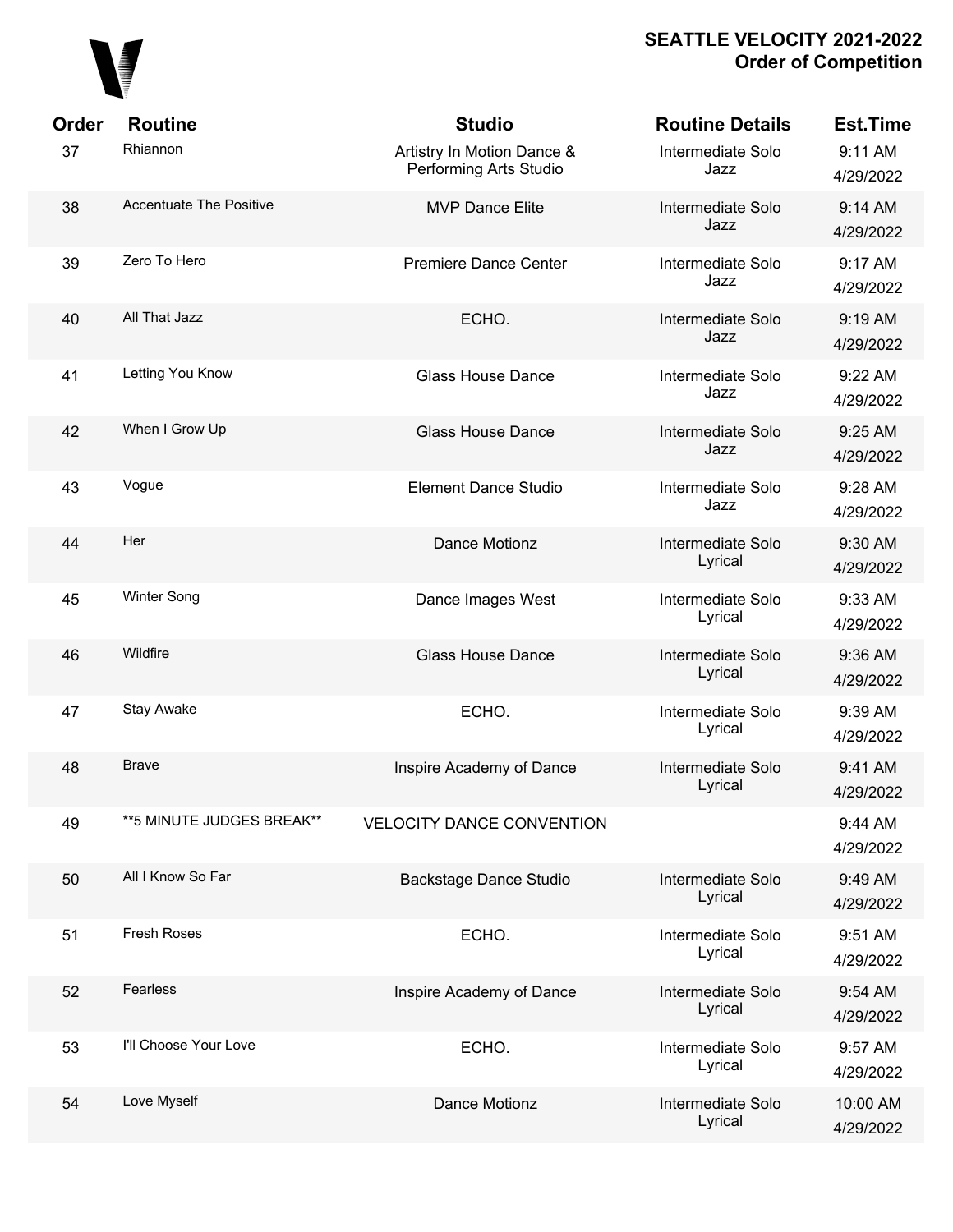

| Order | <b>Routine</b>                       | <b>Studio</b>                   | <b>Routine Details</b>                      | <b>Est.Time</b>       |
|-------|--------------------------------------|---------------------------------|---------------------------------------------|-----------------------|
| 55    | She Used To Be Mine                  | Dance Images West               | Intermediate Solo<br>Lyrical                | 10:02 AM<br>4/29/2022 |
| 56    | Still Have Me                        | <b>Glass House Dance</b>        | Intermediate Solo<br>Lyrical                | 10:05 AM<br>4/29/2022 |
| 57    | Destined To Be                       | Allegro Performing Arts Academy | Intermediate Solo<br>Lyrical                | 10:08 AM<br>4/29/2022 |
| 58    | Mirror                               | ECHO.                           | Intermediate Solo<br>Lyrical                | 10:11 AM<br>4/29/2022 |
| 59    | What Have I Done                     | <b>Premiere Dance Center</b>    | Intermediate Solo<br>Lyrical                | 10:13 AM<br>4/29/2022 |
| 60    | Jai Jai Shivshankar                  | <b>Premiere Dance Center</b>    | Intermediate Solo<br>Tap                    | 10:16 AM<br>4/29/2022 |
| 61    | I'm A Lady                           | The Surge Dance Center          | Intermediate Solo<br>Tap                    | 10:19 AM<br>4/29/2022 |
| 62    | Everybody Wants to Rule the<br>World | Backstage Dance Studio          | Intermediate Solo<br>Open                   | 10:22 AM<br>4/29/2022 |
| 63    | This Place Was A Shelter             | <b>Backstage Dance Studio</b>   | Intermediate Solo<br>Open                   | 10:24 AM<br>4/29/2022 |
| 64    | Runaway                              | Metro Dance Academy             | Intermediate Solo<br>Open                   | 10:27 AM<br>4/29/2022 |
| 65    | Run From Me                          | Premiere Dance Center           | Intermediate Solo<br>Open                   | 10:30 AM<br>4/29/2022 |
| 66    | Bury A Friend                        | <b>Premiere Dance Center</b>    | Intermediate Solo<br>Open                   | 10:33 AM<br>4/29/2022 |
| 67    | <b>Gum Shoe</b>                      | <b>Backstage Dance Studio</b>   | Intermediate Solo<br>Open                   | 10:35 AM<br>4/29/2022 |
| 68    | Goody Goody                          | Inspire Academy of Dance        | Intermediate Solo<br>Tap                    | 10:38 AM<br>4/29/2022 |
| 69    | The Quality Of Mercy                 | Inspire Academy of Dance        | Intermediate Solo<br>Lyrical                | 10:41 AM<br>4/29/2022 |
| 70    | Little Do You Know                   | Inspire Academy of Dance        | Intermediate Solo<br>Lyrical                | 10:44 AM<br>4/29/2022 |
| 71    | Other Side                           | The Surge Dance Center          | Intermediate Solo<br><b>Musical Theater</b> | 10:46 AM<br>4/29/2022 |
| 72    | Shy                                  | Dance Images West               | Intermediate Solo<br><b>Musical Theater</b> | 10:49 AM<br>4/29/2022 |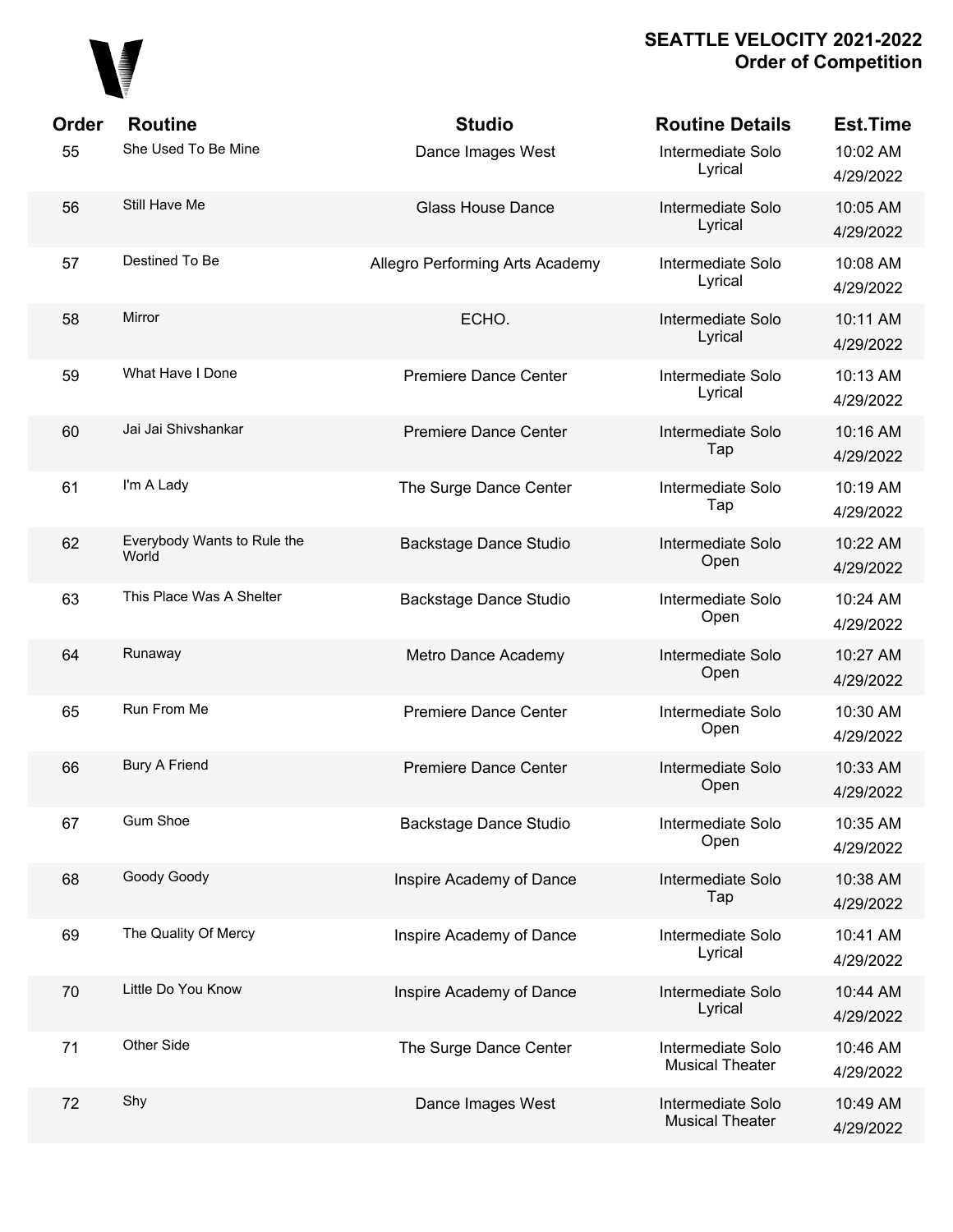

| Order | <b>Routine</b>            | <b>Studio</b>                          | <b>Routine Details</b>                      | <b>Est.Time</b>       |
|-------|---------------------------|----------------------------------------|---------------------------------------------|-----------------------|
| 73    | Wash That Man             | Dance Images West                      | Intermediate Solo<br><b>Musical Theater</b> | 10:52 AM<br>4/29/2022 |
| 74    | I Love You I Do           | The Surge Dance Center                 | Intermediate Solo<br><b>Musical Theater</b> | 10:55 AM<br>4/29/2022 |
| 75    | Oh So Quiet               | Dance Images West                      | Intermediate Solo<br><b>Musical Theater</b> | 10:57 AM<br>4/29/2022 |
| 76    | All Eyes on Me            | Backstage Dance Studio                 | Intermediate Solo<br><b>Musical Theater</b> | 11:00 AM<br>4/29/2022 |
| 77    | Seven                     | The Company Space                      | Intermediate Duo/Trio<br>Contemporary       | 11:03 AM<br>4/29/2022 |
| 78    | #BAD                      | The Company Space                      | Intermediate Duo/Trio<br>Jazz               | 11:06 AM<br>4/29/2022 |
| 79    | <b>Elastic Heart</b>      | Allegro Performing Arts Academy        | Intermediate Duo/Trio<br>Contemporary       | 11:08 AM<br>4/29/2022 |
| 80    | Red Run Cold              | <b>Premiere Dance Center</b>           | Intermediate Duo/Trio<br>Contemporary       | 11:11 AM<br>4/29/2022 |
| 81    | Hunger                    | <b>Premiere Dance Center</b>           | Intermediate Duo/Trio<br>Contemporary       | 11:14 AM<br>4/29/2022 |
| 82    | Tethered                  | The Company Space                      | Intermediate Duo/Trio<br>Contemporary       | 11:17 AM<br>4/29/2022 |
| 83    | Incase                    | <b>InMotion Performing Arts Studio</b> | Intermediate Duo/Trio<br>Contemporary       | 11:19 AM<br>4/29/2022 |
| 84    | Umbrella                  | Harbor Dance And Performance<br>Center | Intermediate Duo/Trio<br>Jazz               | 11:22 AM<br>4/29/2022 |
| 85    | Heartburn                 | Dance Motionz                          | Intermediate Duo/Trio<br>Jazz               | 11:25 AM<br>4/29/2022 |
| 86    | **5 MINUTE JUDGES BREAK** | <b>VELOCITY DANCE CONVENTION</b>       |                                             | 11:28 AM<br>4/29/2022 |
| 87    | Speak                     | <b>Glass House Dance</b>               | Intermediate Duo/Trio<br>Lyrical            | 11:33 AM<br>4/29/2022 |
| 88    | I'll Never Go Away        | Backstage Dance Studio                 | Intermediate Duo/Trio<br>Lyrical            | 11:35 AM<br>4/29/2022 |
| 89    | Knocking On Heavens Door  | Northwest Dance & Acro                 | Intermediate Duo/Trio<br>Lyrical            | 11:38 AM<br>4/29/2022 |
| 90    | Salt And The Sea          | Premiere Dance Center                  | Intermediate Duo/Trio<br>Lyrical            | 11:41 AM<br>4/29/2022 |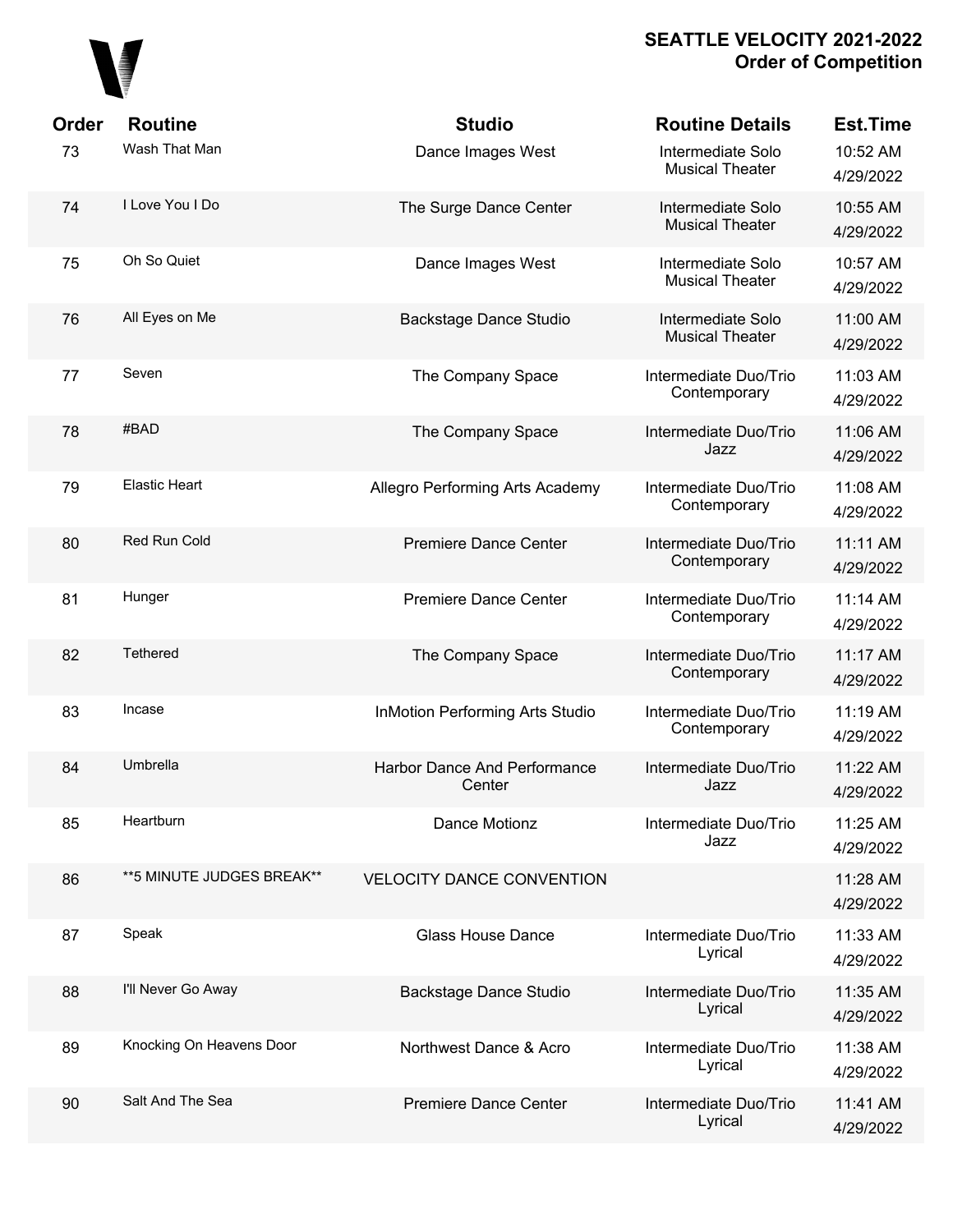

| Order | <b>Routine</b>                  | <b>Studio</b>                          | <b>Routine Details</b>                          | <b>Est.Time</b>       |
|-------|---------------------------------|----------------------------------------|-------------------------------------------------|-----------------------|
| 91    | Skeleton                        | <b>Premiere Dance Center</b>           | Intermediate Duo/Trio<br>Open                   | 11:44 AM<br>4/29/2022 |
| 92    | Goliath                         | Northwest Dance & Acro                 | Intermediate Duo/Trio<br>Open                   | 11:46 AM<br>4/29/2022 |
| 93    | <b>Big Noise</b>                | Allegro Performing Arts Academy        | Intermediate Duo/Trio<br><b>Musical Theater</b> | 11:49 AM<br>4/29/2022 |
| 94    | Bop to the Top                  | The Surge Dance Center                 | Intermediate Duo/Trio<br><b>Musical Theater</b> | 11:52 AM<br>4/29/2022 |
| 95    | <b>Bride Wars</b>               | Allegro Performing Arts Academy        | Intermediate Duo/Trio<br><b>Musical Theater</b> | 11:55 AM<br>4/29/2022 |
| 96    | It's a Good Day                 | Harbor Dance And Performance<br>Center | Intermediate Duo/Trio<br><b>Musical Theater</b> | 11:57 AM<br>4/29/2022 |
| 97    | This Is How We Do It            | Harbor Dance And Performance<br>Center | Intermediate Duo/Trio<br>Hip-Hop                | 12:00 PM<br>4/29/2022 |
| 98    | Woman                           | Harbor Dance And Performance<br>Center | Intermediate Duo/Trio<br>Hip-Hop                | 12:03 PM<br>4/29/2022 |
| 99    | Mash Up                         | <b>IGNITE</b>                          | Intermediate Duo/Trio<br>Tap                    | 12:06 PM<br>4/29/2022 |
| 100   | Amar Pelos Dois (Love for Both) | <b>IGNITE</b>                          | Intermediate Duo/Trio<br>Lyrical                | 12:08 PM<br>4/29/2022 |
| 101   | ** AWARDS IN MAIN ROOM**        | <b>VELOCITY DANCE CONVENTION</b>       |                                                 | 12:20 PM<br>4/29/2022 |
| 102   | Darkness Of The Night           | <b>InMotion Performing Arts Studio</b> | Senior Solo<br>Contemporary                     | 1:00 PM<br>4/29/2022  |
| 103   | Dead                            | <b>InMotion Performing Arts Studio</b> | Senior Solo<br>Contemporary                     | 1:02 PM<br>4/29/2022  |
| 104   | Rain Dance                      | Rise Dance - Rise Academy of Arts      | Senior Solo<br>Contemporary                     | 1:05 PM<br>4/29/2022  |
| 105   | We'll be Fine                   | Inspire Academy of Dance               | Senior Solo<br>Contemporary                     | 1:08 PM<br>4/29/2022  |
| 106   | Self-Fulfilling Prophecy        | <b>Allegro Dance Studios</b>           | Senior Solo<br>Contemporary                     | 1:11 PM<br>4/29/2022  |
| 107   | Sorrows                         | Northwest Dance & Acro                 | Senior Solo<br>Contemporary                     | 1:13 PM<br>4/29/2022  |
| 108   | Stay Here                       | <b>Westlake Dance Center</b>           | Senior Solo<br>Contemporary                     | 1:16 PM<br>4/29/2022  |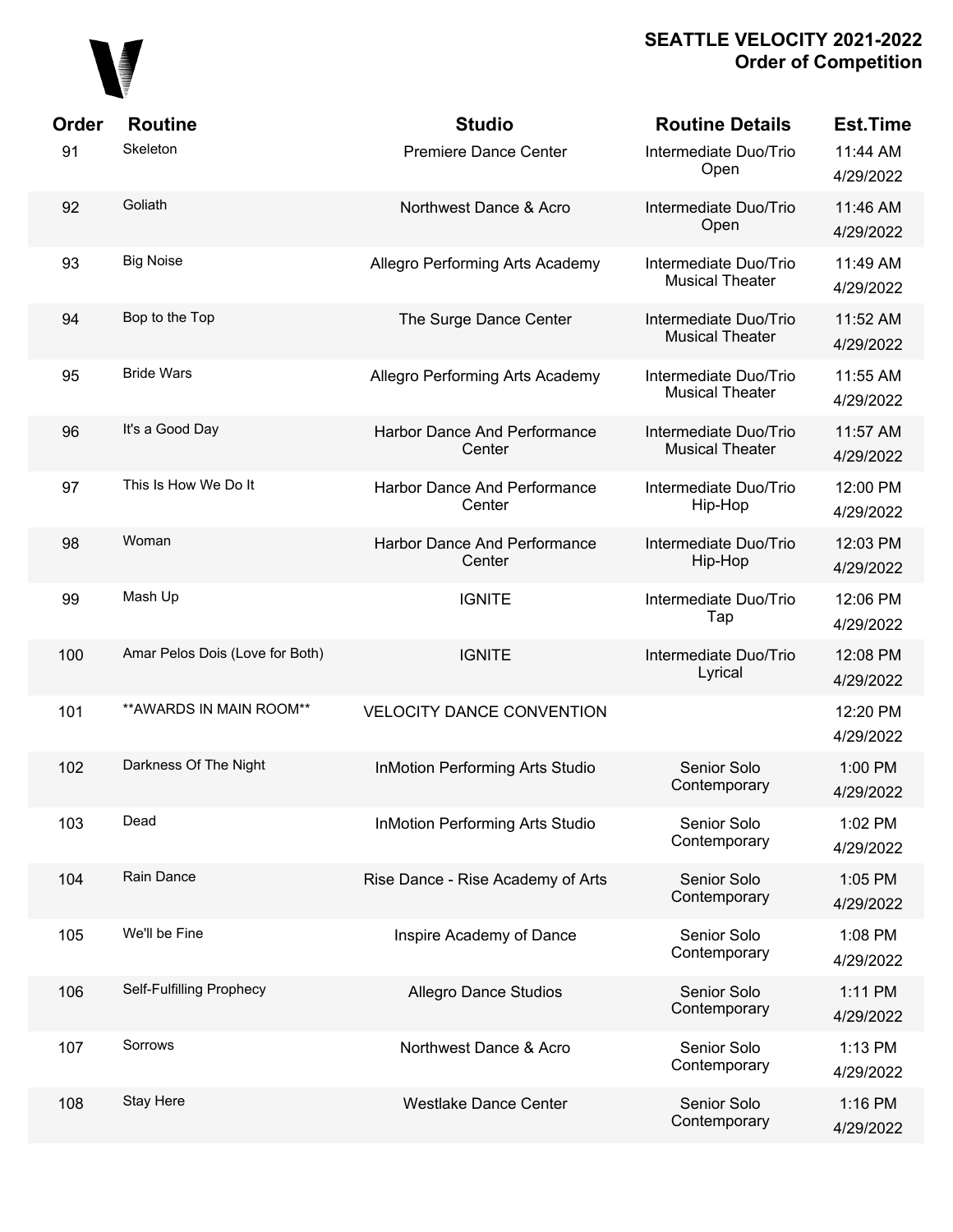

| Order | <b>Routine</b>           | <b>Studio</b>                                                 | <b>Routine Details</b>      | <b>Est.Time</b>      |
|-------|--------------------------|---------------------------------------------------------------|-----------------------------|----------------------|
| 109   | I'd Rather               | Artistry In Motion Dance &<br>Performing Arts Studio          | Senior Solo<br>Contemporary | 1:19 PM<br>4/29/2022 |
| 110   | Go Home                  | Artistry In Motion Dance &<br>Performing Arts Studio          | Senior Solo<br>Contemporary | 1:22 PM<br>4/29/2022 |
| 111   | Shoulders                | Artistry In Motion Dance &<br>Performing Arts Studio          | Senior Solo<br>Contemporary | 1:24 PM<br>4/29/2022 |
| 112   | Forever                  | The Company Space                                             | Senior Solo<br>Contemporary | 1:27 PM<br>4/29/2022 |
| 113   | Be With U                | ECHO.                                                         | Senior Solo<br>Contemporary | 1:30 PM<br>4/29/2022 |
| 114   | Youth                    | The Company Space                                             | Senior Solo<br>Contemporary | 1:33 PM<br>4/29/2022 |
| 115   | The Good in Goodbye      | <b>Glass House Dance</b>                                      | Senior Solo<br>Contemporary | 1:35 PM<br>4/29/2022 |
| 116   | Strange                  | <b>IGNITE</b>                                                 | Senior Solo<br>Contemporary | 1:38 PM<br>4/29/2022 |
| 117   | Ride                     | ECHO.                                                         | Senior Solo<br>Contemporary | 1:41 PM<br>4/29/2022 |
| 118   | Ode to a Love Lost       | <b>Glass House Dance</b>                                      | Senior Solo<br>Contemporary | 1:44 PM<br>4/29/2022 |
| 119   | Twice                    | The Company Space                                             | Senior Solo<br>Contemporary | 1:46 PM<br>4/29/2022 |
| 120   | Not Available at Present | The Company Space                                             | Senior Solo<br>Contemporary | 1:49 PM<br>4/29/2022 |
| 121   | No Way Out               | <b>Backstage Dance Studio</b>                                 | Senior Solo<br>Contemporary | 1:52 PM<br>4/29/2022 |
| 122   | Hope There's Someone     | Trilogy Dance Company / Turning<br><b>Pointe Dance Centre</b> | Senior Solo<br>Contemporary | 1:55 PM<br>4/29/2022 |
| 123   | Bring It On Home to Me   | <b>IGNITE</b>                                                 | Senior Solo<br>Contemporary | 1:57 PM<br>4/29/2022 |
| 124   | Anticipate               | <b>IGNITE</b>                                                 | Senior Solo<br>Contemporary | 2:00 PM<br>4/29/2022 |
| 125   | Feel Somthing            | Allegro Performing Arts Academy                               | Senior Solo<br>Contemporary | 2:03 PM<br>4/29/2022 |
| 126   | Goliath                  | Allegro Performing Arts Academy                               | Senior Solo<br>Contemporary | 2:06 PM<br>4/29/2022 |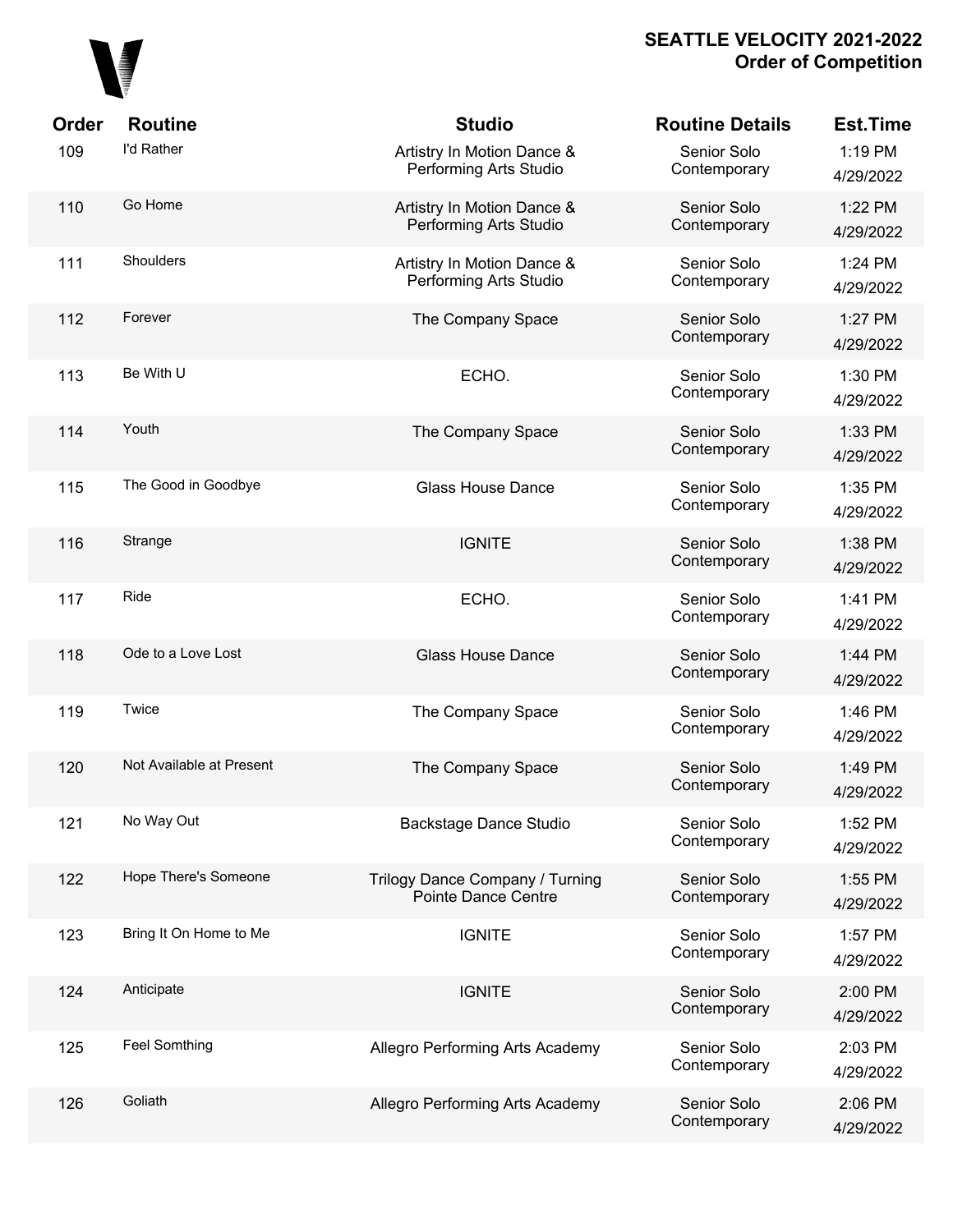

| Order | <b>Routine</b>             | <b>Studio</b>                                                 | <b>Routine Details</b>       | <b>Est.Time</b>      |
|-------|----------------------------|---------------------------------------------------------------|------------------------------|----------------------|
| 127   | Where's My Love            | Northwest Dance & Acro                                        | Senior Solo<br>Contemporary  | 2:08 PM<br>4/29/2022 |
| 128   | Stone                      | <b>Glass House Dance</b>                                      | Senior Solo<br>Contemporary  | 2:11 PM<br>4/29/2022 |
| 129   | The End of Love            | <b>IGNITE</b>                                                 | Senior Solo<br>Contemporary  | 2:14 PM<br>4/29/2022 |
| 130   | Scripture                  | <b>Westlake Dance Center</b>                                  | Senior Solo<br>Contemporary  | 2:17 PM<br>4/29/2022 |
| 131   | Always On My Mind          | <b>IGNITE</b>                                                 | Senior Solo<br>Contemporary  | 2:19 PM<br>4/29/2022 |
| 132   | Nature Boy                 | ECHO.                                                         | Senior Solo<br>Contemporary  | 2:22 PM<br>4/29/2022 |
| 133   | Postcard Lover             | ECHO.                                                         | Senior Solo<br>Contemporary  | 2:25 PM<br>4/29/2022 |
| 134   | Got it in you              | <b>Glass House Dance</b>                                      | Senior Solo<br>Contemporary  | 2:28 PM<br>4/29/2022 |
| 135   | By and By                  | <b>IGNITE</b>                                                 | Senior Solo<br>Contemporary  | 2:30 PM<br>4/29/2022 |
| 136   | Feelin' Good               | <b>IGNITE</b>                                                 | Senior Solo<br>Contemporary  | 2:33 PM<br>4/29/2022 |
| 137   | I Get Low                  | <b>Glass House Dance</b>                                      | Senior Solo<br>Contemporary  | 2:36 PM<br>4/29/2022 |
| 138   | ** 5 MINUTE JUDGES BREAK** | <b>VELOCITY DANCE CONVENTION</b>                              |                              | 2:39 PM<br>4/29/2022 |
| 139   | Four Ethers                | Trilogy Dance Company / Turning<br>Pointe Dance Centre        | Senior Solo<br>Contemporary  | 2:44 PM<br>4/29/2022 |
| 140   | The Bird                   | Harbor Dance And Performance<br>Center                        | Senior Solo<br>Contemporary  | 2:46 PM<br>4/29/2022 |
| 141   | Reach                      | Harbor Dance And Performance<br>Center                        | Senior Solo<br><b>Ballet</b> | 2:49 PM<br>4/29/2022 |
| 142   | A Little Bit of Rain       | Harbor Dance And Performance<br>Center                        | Senior Solo<br><b>Ballet</b> | 2:52 PM<br>4/29/2022 |
| 143   | <b>Black Book</b>          | Trilogy Dance Company / Turning<br><b>Pointe Dance Centre</b> | Senior Solo<br>Contemporary  | 2:55 PM<br>4/29/2022 |
| 144   | <b>TBD</b>                 | <b>MVP Dance Elite</b>                                        | Senior Solo<br>Contemporary  | 2:57 PM<br>4/29/2022 |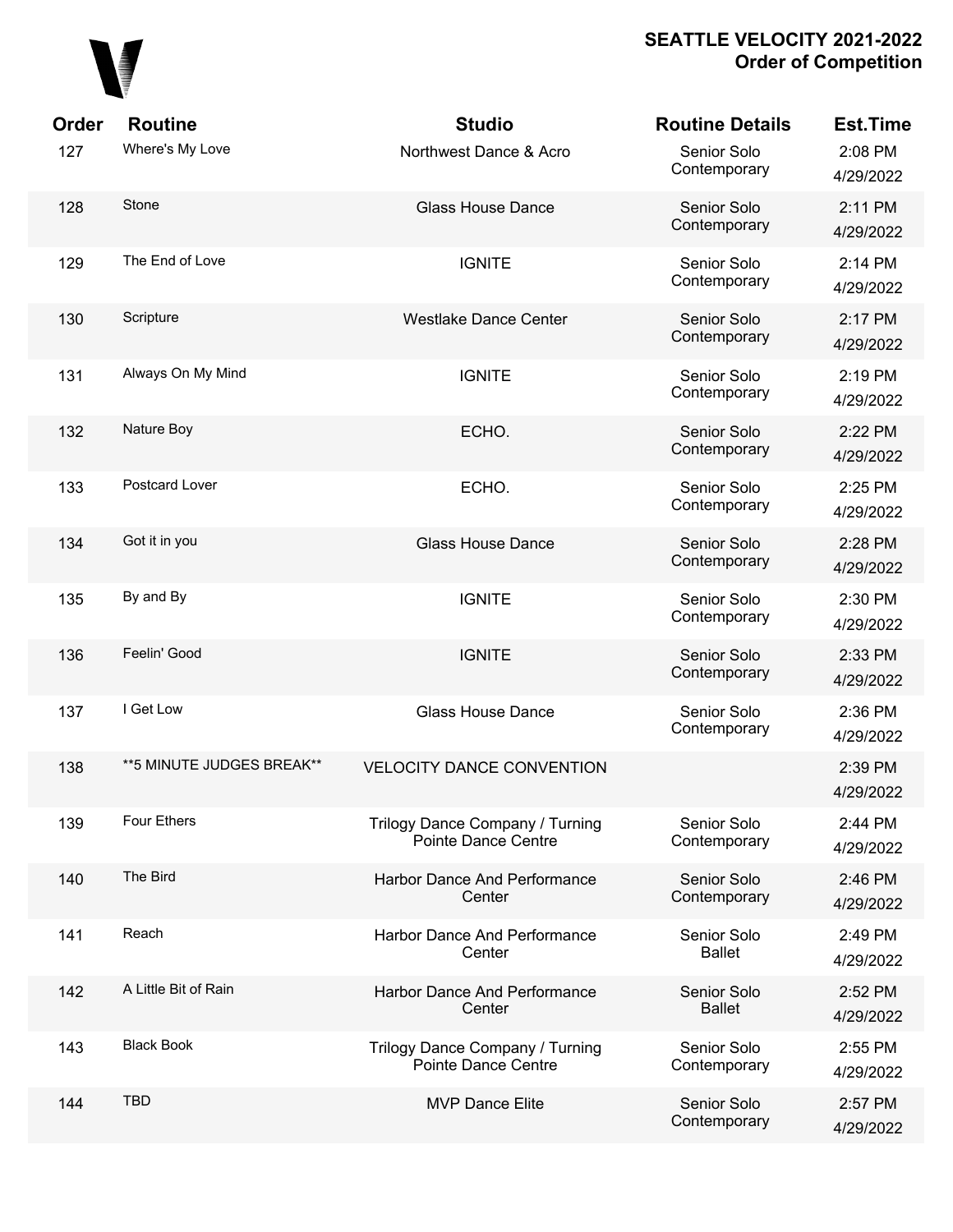

| Order | <b>Routine</b>      | <b>Studio</b>                                                 | <b>Routine Details</b>      | <b>Est.Time</b>      |
|-------|---------------------|---------------------------------------------------------------|-----------------------------|----------------------|
| 145   | Word Up             | <b>Westlake Dance Center</b>                                  | Senior Solo<br>Jazz         | 3:00 PM<br>4/29/2022 |
| 146   | On & On             | Trilogy Dance Company / Turning<br><b>Pointe Dance Centre</b> | Senior Solo<br>Jazz         | 3:03 PM<br>4/29/2022 |
| 147   | I Never Dreamed     | Trilogy Dance Company / Turning<br><b>Pointe Dance Centre</b> | Senior Solo<br>Lyrical      | 3:06 PM<br>4/29/2022 |
| 148   | Who Am I            | Trilogy Dance Company / Turning<br><b>Pointe Dance Centre</b> | Senior Solo<br>Lyrical      | 3:08 PM<br>4/29/2022 |
| 149   | <b>Wild Horses</b>  | <b>IGNITE</b>                                                 | Senior Solo<br>Lyrical      | 3:11 PM<br>4/29/2022 |
| 150   | Sledgehammer        | <b>Westlake Dance Center</b>                                  | Senior Solo<br>Lyrical      | 3:14 PM<br>4/29/2022 |
| 151   | Closure             | <b>Dance Motionz</b>                                          | Senior Solo<br>Lyrical      | 3:17 PM<br>4/29/2022 |
| 152   | Landslide           | Harbor Dance And Performance<br>Center                        | Senior Solo<br>Lyrical      | 3:19 PM<br>4/29/2022 |
| 153   | So Far              | Northwest Dance & Acro                                        | Senior Solo<br>Lyrical      | 3:22 PM<br>4/29/2022 |
| 154   | Sadness             | Allegro Performing Arts Academy                               | Senior Solo<br>Lyrical      | 3:25 PM<br>4/29/2022 |
| 155   | Loved By You        | Artistry In Motion Dance &<br>Performing Arts Studio          | Senior Solo<br>Lyrical      | 3:28 PM<br>4/29/2022 |
| 156   | Mirrored Heart      | Allegro Performing Arts Academy                               | Senior Solo<br>Lyrical      | 3:30 PM<br>4/29/2022 |
| 157   | Whatever You Do     | <b>IGNITE</b>                                                 | Senior Solo<br>Lyrical      | 3:33 PM<br>4/29/2022 |
| 158   | <b>Blue Lights</b>  | <b>IGNITE</b>                                                 | Senior Solo<br>Contemporary | 3:36 PM<br>4/29/2022 |
| 159   | Ne Me Quitte Pas    | Northwest Dance & Acro                                        | Senior Solo<br>Lyrical      | 3:39 PM<br>4/29/2022 |
| 160   | Grace               | Allegro Performing Arts Academy                               | Senior Solo<br>Lyrical      | 3:41 PM<br>4/29/2022 |
| 161   | How Sweet It Is     | Allegro Performing Arts Academy                               | Senior Solo<br>Open         | 3:44 PM<br>4/29/2022 |
| 162   | Time To Say Goodbye | The Surge Dance Center                                        | Senior Solo<br>Lyrical      | 3:47 PM<br>4/29/2022 |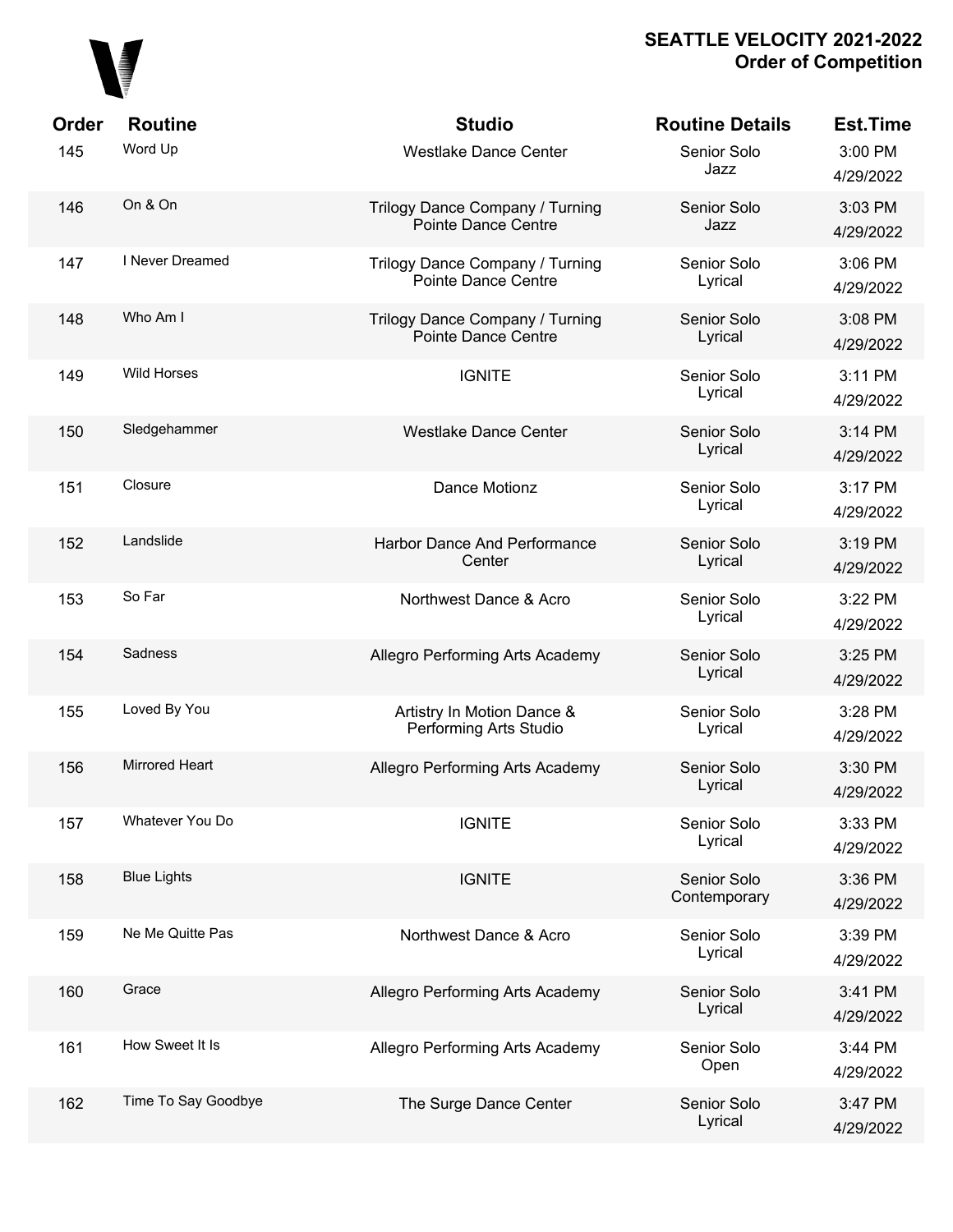

| Order | <b>Routine</b>          | <b>Studio</b>                | <b>Routine Details</b> | <b>Est.Time</b>      |
|-------|-------------------------|------------------------------|------------------------|----------------------|
| 163   | Landslide               | <b>Allegro Dance Studios</b> | Senior Solo<br>Lyrical | 3:50 PM<br>4/29/2022 |
| 164   | <b>Bruises</b>          | Dance Motionz                | Senior Solo<br>Tap     | 3:52 PM<br>4/29/2022 |
| 165   | Leaving on a Jet Plane  | <b>IGNITE</b>                | Senior Solo<br>Tap     | 3:55 PM<br>4/29/2022 |
| 166   | <b>Butterflies</b>      | The Company Space            | Senior Solo<br>Tap     | 3:58 PM<br>4/29/2022 |
| 167   | The Heart's Cry         | The Company Space            | Senior Solo<br>Lyrical | 4:01 PM<br>4/29/2022 |
| 168   | Jokes On You            | <b>Premiere Dance Center</b> | Senior Solo<br>Tap     | 4:03 PM<br>4/29/2022 |
| 169   | New York New York       | <b>IGNITE</b>                | Senior Solo<br>Tap     | 4:06 PM<br>4/29/2022 |
| 170   | Stompin' at the Savory  | <b>Premiere Dance Center</b> | Senior Solo<br>Tap     | 4:09 PM<br>4/29/2022 |
| 171   | <b>NASA</b>             | The Company Space            | Senior Solo<br>Tap     | 4:12 PM<br>4/29/2022 |
| 172   | I Agree                 | The Company Space            | Senior Solo<br>Tap     | 4:14 PM<br>4/29/2022 |
| 173   | <b>Finding My Voice</b> | <b>Premiere Dance Center</b> | Senior Solo<br>Tap     | 4:17 PM<br>4/29/2022 |
| 174   | Feel It Still           | <b>Premiere Dance Center</b> | Senior Solo<br>Tap     | 4:20 PM<br>4/29/2022 |
| 175   | Playin'                 | Studio M                     | Senior Solo<br>Tap     | 4:23 PM<br>4/29/2022 |
| 176   | Vienna                  | <b>IGNITE</b>                | Senior Solo<br>Open    | 4:25 PM<br>4/29/2022 |
| 177   | It Don't Matter         | <b>IGNITE</b>                | Senior Solo<br>Tap     | 4:28 PM<br>4/29/2022 |
| 178   | Onward And Upward       | Northwest Dance & Acro       | Senior Solo<br>Open    | 4:31 PM<br>4/29/2022 |
| 179   | Caught In Fire          | <b>IGNITE</b>                | Senior Solo<br>Open    | 4:34 PM<br>4/29/2022 |
| 180   | Malamente               | <b>Premiere Dance Center</b> | Senior Solo<br>Open    | 4:36 PM<br>4/29/2022 |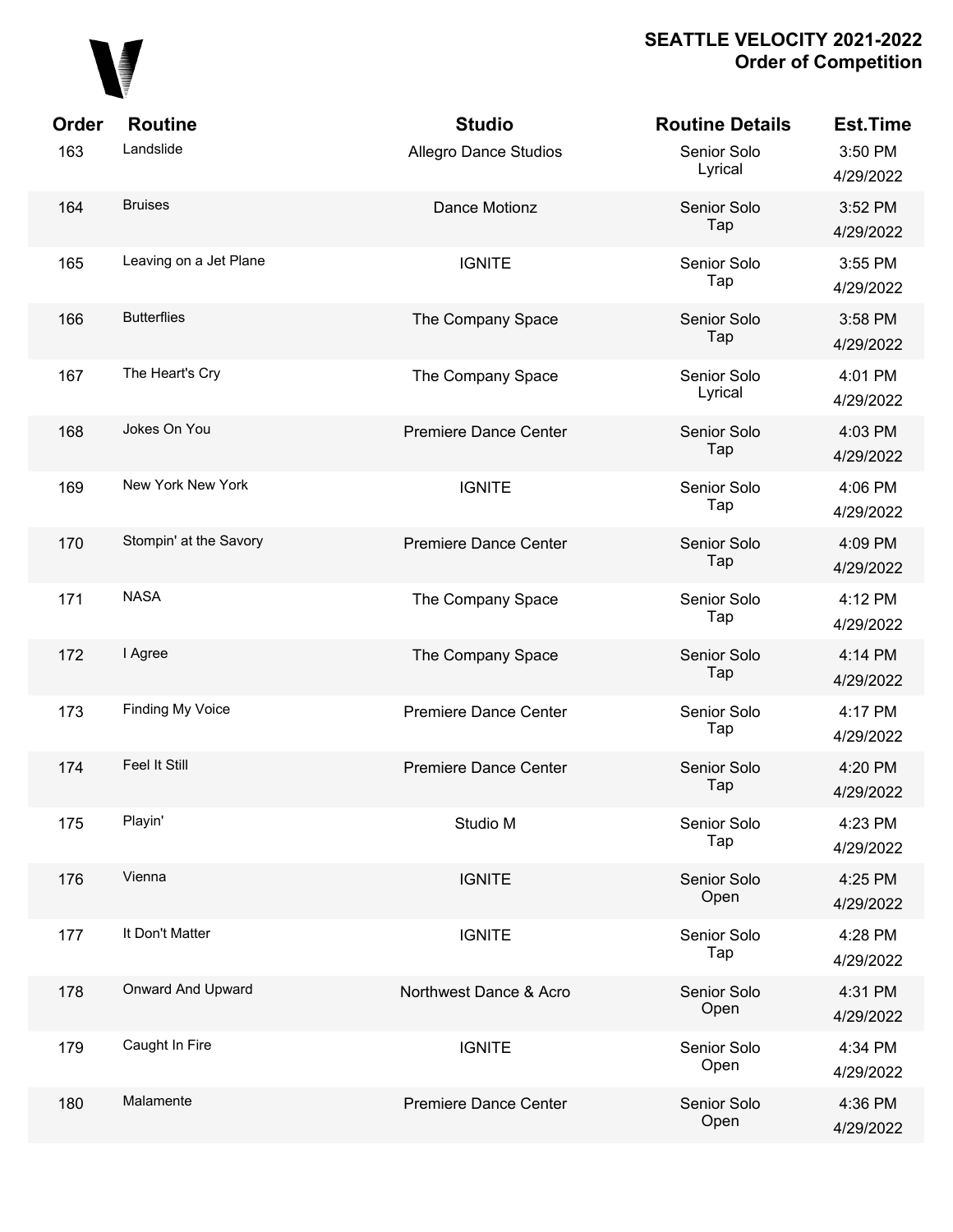

| Order<br>181 | <b>Routine</b><br>** 5 MINUTE JUDGES BREAK** | <b>Studio</b><br><b>VELOCITY DANCE CONVENTION</b>             | <b>Routine Details</b>                | <b>Est.Time</b><br>4:39 PM<br>4/29/2022 |
|--------------|----------------------------------------------|---------------------------------------------------------------|---------------------------------------|-----------------------------------------|
| 182          | Right Hand Man                               | Allegro Performing Arts Academy                               | Senior Solo<br><b>Musical Theater</b> | 4:44 PM<br>4/29/2022                    |
| 183          | Gimme More                                   | Harbor Dance And Performance<br>Center                        | Senior Solo<br>Hip-Hop                | 4:46 PM<br>4/29/2022                    |
| 184          | Jock Jams                                    | Studio M                                                      | Senior Solo<br>Hip-Hop                | 4:49 PM<br>4/29/2022                    |
| 185          | Gimme All Your Love                          | Allegro Performing Arts Academy                               | Senior Duo/Trio<br>Contemporary       | 4:52 PM<br>4/29/2022                    |
| 186          | Shadow                                       | <b>Glass House Dance</b>                                      | Senior Duo/Trio<br>Contemporary       | 4:55 PM<br>4/29/2022                    |
| 187          | Me In 20 Years                               | Trilogy Dance Company / Turning<br><b>Pointe Dance Centre</b> | Senior Duo/Trio<br>Contemporary       | 4:57 PM<br>4/29/2022                    |
| 188          | Rush                                         | Allegro Performing Arts Academy                               | Senior Duo/Trio<br>Contemporary       | 5:00 PM<br>4/29/2022                    |
| 189          | Us                                           | Allegro Performing Arts Academy                               | Senior Duo/Trio<br>Contemporary       | 5:03 PM<br>4/29/2022                    |
| 190          | Freckles                                     | Allegro Performing Arts Academy                               | Senior Duo/Trio<br>Jazz               | 5:06 PM<br>4/29/2022                    |
| 191          | Habanera                                     | <b>Westlake Dance Center</b>                                  | Senior Duo/Trio<br>Jazz               | 5:08 PM<br>4/29/2022                    |
| 192          | Locomotion                                   | Allegro Performing Arts Academy                               | Senior Duo/Trio<br>Jazz               | 5:11 PM<br>4/29/2022                    |
| 193          | All at Once                                  | Harbor Dance And Performance<br>Center                        | Senior Duo/Trio<br>Lyrical            | 5:14 PM<br>4/29/2022                    |
| 194          | Breakthrough                                 | Dance Motionz                                                 | Senior Duo/Trio<br>Lyrical            | 5:17 PM<br>4/29/2022                    |
| 195          | Face My Fears                                | Allegro Performing Arts Academy                               | Senior Duo/Trio<br>Lyrical            | 5:19 PM<br>4/29/2022                    |
| 196          | Say Less                                     | The Company Space                                             | Senior Duo/Trio<br>Tap                | 5:22 PM<br>4/29/2022                    |
| 197          | <b>Final Bow</b>                             | <b>IGNITE</b>                                                 | Senior Duo/Trio<br>Open               | 5:25 PM<br>4/29/2022                    |
| 198          | Never Walk Alone                             | <b>IGNITE</b>                                                 | Senior Duo/Trio<br>Open               | 5:28 PM<br>4/29/2022                    |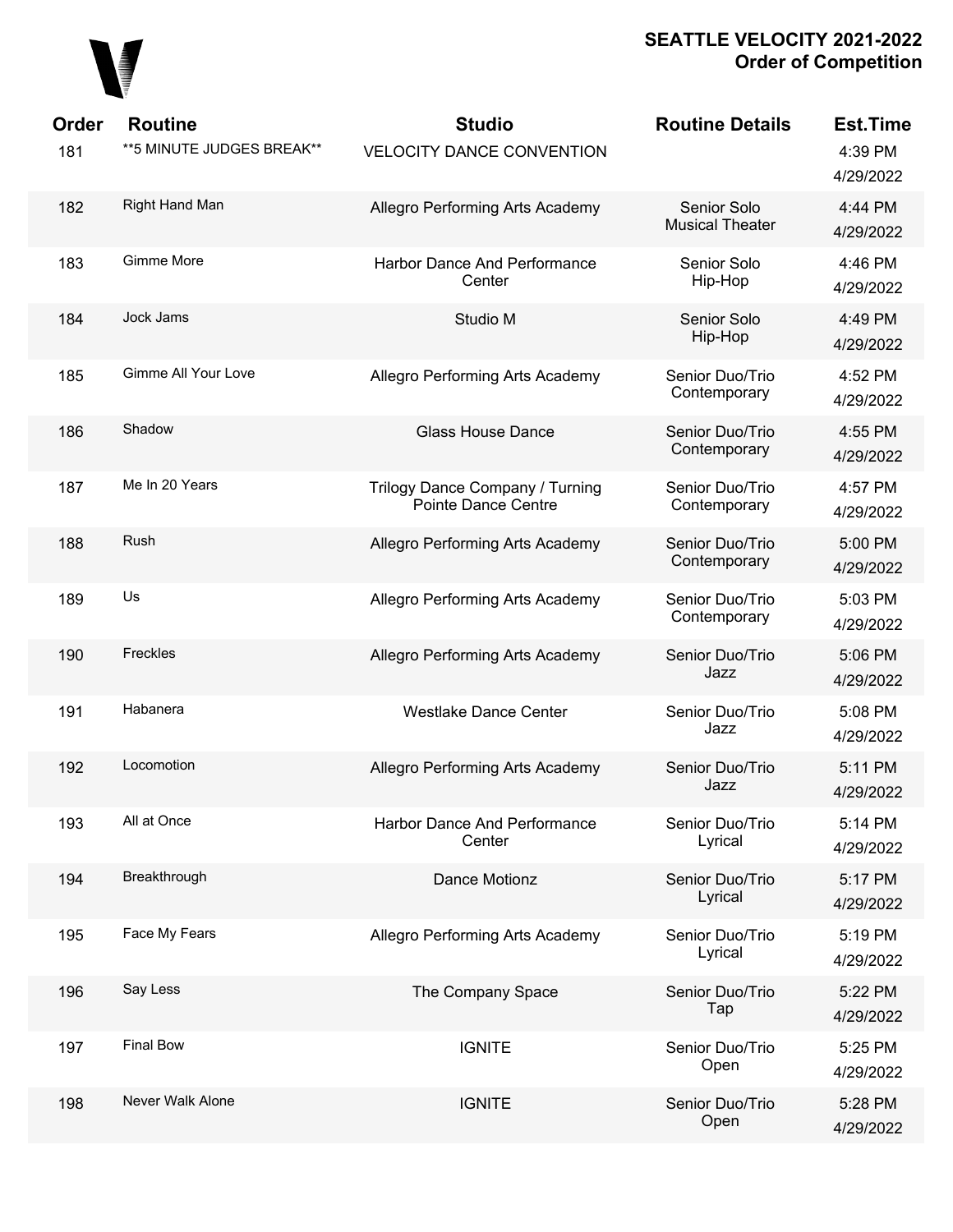

| Order | <b>Routine</b>           | <b>Studio</b>                                                 | <b>Routine Details</b>                    | <b>Est.Time</b>      |
|-------|--------------------------|---------------------------------------------------------------|-------------------------------------------|----------------------|
| 199   | Seen That Face           | Northwest Dance & Acro                                        | Senior Duo/Trio<br>Open                   | 5:30 PM<br>4/29/2022 |
| 200   | Nowadays                 | Trilogy Dance Company / Turning<br><b>Pointe Dance Centre</b> | Senior Duo/Trio<br><b>Musical Theater</b> | 5:33 PM<br>4/29/2022 |
| 201   | Move It                  | Harbor Dance And Performance<br>Center                        | Senior Duo/Trio<br>Hip-Hop                | 5:36 PM<br>4/29/2022 |
| 202   | And If You Went Away     | ECHO.                                                         | <b>Senior Small Group</b><br>Contemporary | 5:39 PM<br>4/29/2022 |
| 203   | Seven Nation Army        | Allegro Performing Arts Academy                               | Senior Small Group<br>Jazz                | 5:42 PM<br>4/29/2022 |
| 204   | <b>Back Up Generator</b> | <b>InMotion Performing Arts Studio</b>                        | Senior Small Group<br>Contemporary        | 5:45 PM<br>4/29/2022 |
| 205   | The State Of Nothingness | Dance Motionz                                                 | Senior Small Group<br>Contemporary        | 5:48 PM<br>4/29/2022 |
| 206   | People's Faces           | Trilogy Dance Company / Turning<br><b>Pointe Dance Centre</b> | Senior Small Group<br>Contemporary        | 5:51 PM<br>4/29/2022 |
| 207   | Eternity                 | Allegro Performing Arts Academy                               | Senior Small Group<br>Contemporary        | 5:54 PM<br>4/29/2022 |
| 208   | Fallen                   | Northwest Dance & Acro                                        | Senior Small Group<br>Contemporary        | 5:57 PM<br>4/29/2022 |
| 209   | Work Song                | Allegro Performing Arts Academy                               | Senior Small Group<br>Contemporary        | 6:00 PM<br>4/29/2022 |
| 210   | Red Run Cold             | <b>Glass House Dance</b>                                      | Senior Small Group<br>Contemporary        | 6:03 PM<br>4/29/2022 |
| 211   | Hymn                     | <b>Westlake Dance Center</b>                                  | Senior Small Group<br>Contemporary        | 6:06 PM<br>4/29/2022 |
| 212   | Papa Was A Rolling Stone | Trilogy Dance Company / Turning<br><b>Pointe Dance Centre</b> | Senior Small Group<br>Jazz                | 6:09 PM<br>4/29/2022 |
| 213   | It Doesn't Hurt          | <b>IGNITE</b>                                                 | Senior Small Group<br>Lyrical             | 6:12 PM<br>4/29/2022 |
| 214   | Into The Groove          | <b>IGNITE</b>                                                 | Senior Solo<br>Jazz                       | 6:15 PM<br>4/29/2022 |
| 215   | The End Of All Things    | Allegro Performing Arts Academy                               | Senior Small Group<br>Lyrical             | 6:17 PM<br>4/29/2022 |
| 216   | Send Me The Moon         | <b>InMotion Performing Arts Studio</b>                        | Senior Small Group<br>Lyrical             | 6:20 PM<br>4/29/2022 |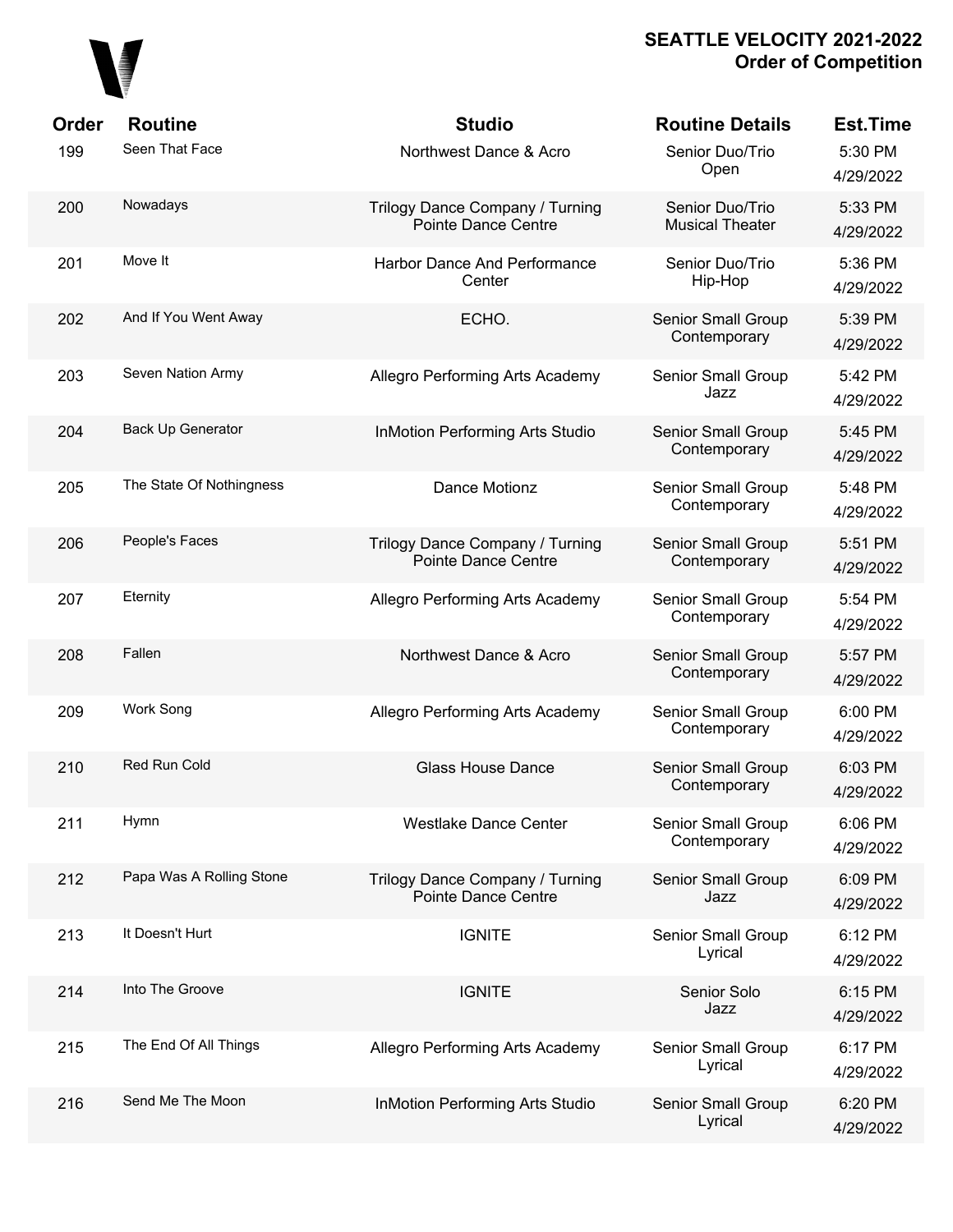

| Order | <b>Routine</b>             | <b>Studio</b>                                                 | <b>Routine Details</b>                       | <b>Est.Time</b>      |
|-------|----------------------------|---------------------------------------------------------------|----------------------------------------------|----------------------|
| 217   | Crab In The Bucket         | The Company Space                                             | Senior Small Group<br>Tap                    | 6:23 PM<br>4/29/2022 |
| 218   | Eight Feet Of Funk         | <b>Premiere Dance Center</b>                                  | Senior Small Group<br>Tap                    | 6:26 PM<br>4/29/2022 |
| 219   | The Entertainer            | Allegro Performing Arts Academy                               | Senior Small Group<br>Tap                    | 6:29 PM<br>4/29/2022 |
| 220   | <b>Getting Older</b>       | <b>IGNITE</b>                                                 | <b>Senior Small Group</b><br>Open            | 6:32 PM<br>4/29/2022 |
| 221   | Crystalline                | <b>Westlake Dance Center</b>                                  | Senior Small Group<br>Open                   | 6:35 PM<br>4/29/2022 |
| 222   | When The Chips Are Down    | Trilogy Dance Company / Turning<br><b>Pointe Dance Centre</b> | Senior Small Group<br><b>Musical Theater</b> | 6:38 PM<br>4/29/2022 |
| 223   | You Can Always Count On Me | <b>InMotion Performing Arts Studio</b>                        | Senior Small Group<br><b>Musical Theater</b> | 6:41 PM<br>4/29/2022 |
| 224   | <b>Dior</b>                | <b>IGNITE</b>                                                 | Senior Small Group<br>Hip-Hop                | 6:44 PM<br>4/29/2022 |
| 225   | ** AWARDS IN MAIN ROOM**   | <b>VELOCITY DANCE CONVENTION</b>                              |                                              | 6:55 PM<br>4/29/2022 |
| 226   | Strada Meno Battuta        | Allegro Performing Arts Academy                               | <b>Teen Small Group</b><br><b>Ballet</b>     | 7:30 PM<br>4/29/2022 |
| 227   | Time                       | Harbor Dance And Performance<br>Center                        | <b>Teen Small Group</b><br><b>Ballet</b>     | 7:33 PM<br>4/29/2022 |
| 228   | Red Dawn                   | Inspire Academy of Dance                                      | <b>Teen Small Group</b><br>Contemporary      | 7:36 PM<br>4/29/2022 |
| 229   | If You Go Away             | Artistry In Motion Dance &<br>Performing Arts Studio          | <b>Teen Small Group</b><br>Contemporary      | 7:39 PM<br>4/29/2022 |
| 230   | <b>Unchained Melody</b>    | Allegro Performing Arts Academy                               | <b>Teen Small Group</b><br>Contemporary      | 7:42 PM<br>4/29/2022 |
| 231   | Avalanche                  | Harbor Dance And Performance<br>Center                        | <b>Teen Small Group</b><br>Contemporary      | 7:45 PM<br>4/29/2022 |
| 232   | Le Francais                | Premiere Dance Center                                         | <b>Teen Small Group</b><br><b>Ballet</b>     | 7:48 PM<br>4/29/2022 |
| 233   | Byegone                    | Artistry In Motion Dance &<br>Performing Arts Studio          | <b>Teen Small Group</b><br>Contemporary      | 7:51 PM<br>4/29/2022 |
| 234   | Don't Stop                 | Inspire Academy of Dance                                      | <b>Teen Small Group</b><br>Jazz              | 7:54 PM<br>4/29/2022 |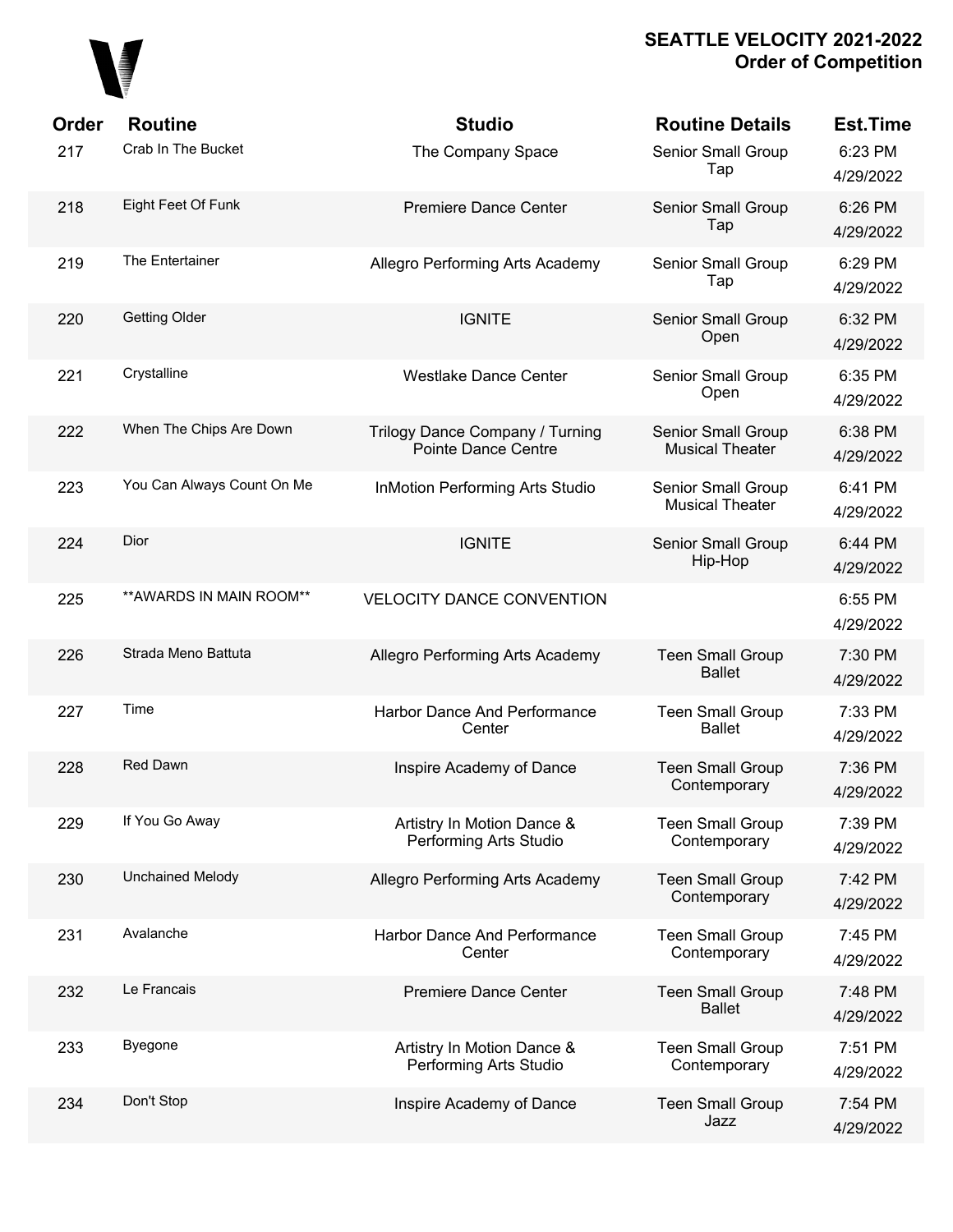

| Order | <b>Routine</b>        | <b>Studio</b>                                        | <b>Routine Details</b>                  | <b>Est.Time</b>      |
|-------|-----------------------|------------------------------------------------------|-----------------------------------------|----------------------|
| 235   | The Fear              | <b>Glass House Dance</b>                             | <b>Teen Small Group</b><br>Contemporary | 7:57 PM<br>4/29/2022 |
| 236   | Keep Your Head Up     | Premiere Dance Center                                | <b>Teen Small Group</b><br>Contemporary | 8:00 PM<br>4/29/2022 |
| 237   | Oya                   | Artistry In Motion Dance &<br>Performing Arts Studio | <b>Teen Small Group</b><br>Contemporary | 8:03 PM<br>4/29/2022 |
| 238   | <b>Blink Twice</b>    | Dance Images West                                    | <b>Teen Small Group</b><br>Contemporary | 8:06 PM<br>4/29/2022 |
| 239   | Hey You               | <b>IGNITE</b>                                        | <b>Teen Small Group</b><br>Contemporary | 8:09 PM<br>4/29/2022 |
| 240   | Pink                  | <b>InMotion Performing Arts Studio</b>               | <b>Teen Small Group</b><br>Contemporary | 8:12 PM<br>4/29/2022 |
| 241   | <b>Favorite Crime</b> | ECHO.                                                | <b>Teen Small Group</b><br>Contemporary | 8:15 PM<br>4/29/2022 |
| 242   | Stand By Me           | Studio M                                             | <b>Teen Small Group</b><br>Contemporary | 8:18 PM<br>4/29/2022 |
| 243   | Arrows                | Harbor Dance And Performance<br>Center               | <b>Teen Small Group</b><br>Jazz         | 8:21 PM<br>4/29/2022 |
| 244   | Ring My Bell          | Westlake Dance Center                                | <b>Teen Small Group</b><br>Jazz         | 8:24 PM<br>4/29/2022 |
| 245   | <b>Night Crawling</b> | ECHO.                                                | <b>Teen Small Group</b><br>Jazz         | 8:27 PM<br>4/29/2022 |
| 246   | All Shook Up          | Dance Images West                                    | <b>Teen Small Group</b><br>Jazz         | 8:30 PM<br>4/29/2022 |
| 247   | <b>Bling</b>          | Dance Motionz                                        | <b>Teen Small Group</b><br>Jazz         | 8:33 PM<br>4/29/2022 |
| 248   | AM To PM              | The Company Space                                    | <b>Teen Small Group</b><br>Jazz         | 8:36 PM<br>4/29/2022 |
| 249   | Die Another Day       | Metro Dance Academy                                  | <b>Teen Small Group</b><br>Jazz         | 8:39 PM<br>4/29/2022 |
| 250   | Vogue                 | Studio M                                             | <b>Teen Small Group</b><br>Jazz         | 8:42 PM<br>4/29/2022 |
| 251   | Freedom               | Dance Motionz                                        | <b>Teen Small Group</b><br>Jazz         | 8:45 PM<br>4/29/2022 |
| 252   | Rebels                | Premiere Dance Center                                | <b>Teen Small Group</b><br>Jazz         | 8:48 PM<br>4/29/2022 |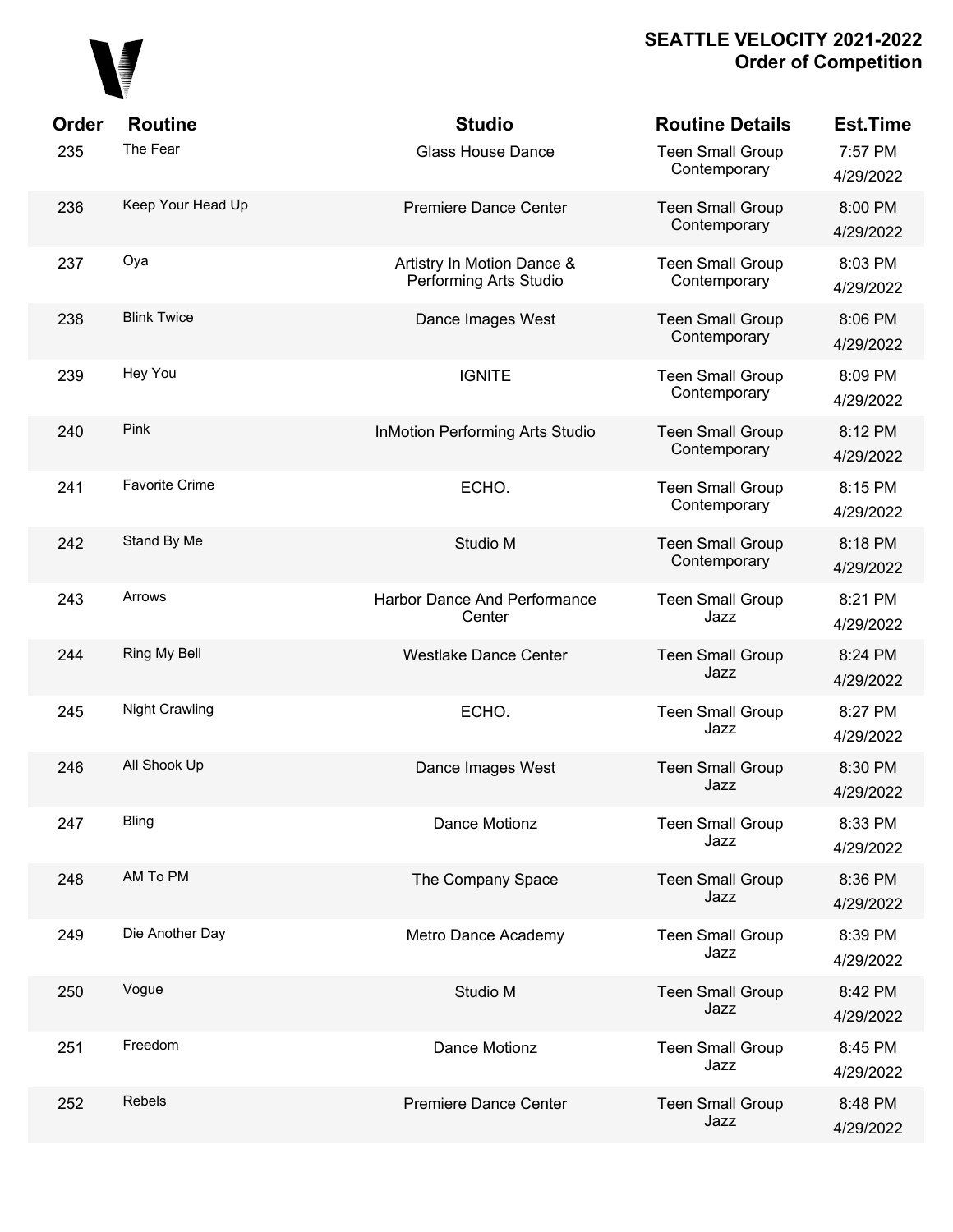

| <b>Order</b> | <b>Routine</b>             | <b>Studio</b>                                                 | <b>Routine Details</b>                   | <b>Est.Time</b>      |
|--------------|----------------------------|---------------------------------------------------------------|------------------------------------------|----------------------|
| 253          | I Got You                  | Harbor Dance And Performance<br>Center                        | <b>Teen Small Group</b><br>Jazz          | 8:51 PM<br>4/29/2022 |
| 254          | Settle Down                | Trilogy Dance Company / Turning<br><b>Pointe Dance Centre</b> | <b>Teen Small Group</b><br>Jazz          | 8:54 PM<br>4/29/2022 |
| 255          | Pressure                   | The Surge Dance Center                                        | <b>Teen Small Group</b><br>Jazz          | 8:57 PM<br>4/29/2022 |
| 256          | Homeland                   | The Company Space                                             | <b>Teen Small Group</b><br><b>Ballet</b> | 9:00 PM<br>4/29/2022 |
| 257          | Can't Help Falling In Love | Dance Motionz                                                 | <b>Teen Small Group</b><br>Jazz          | 9:03 PM<br>4/29/2022 |
| 258          | Chemical                   | Allegro Performing Arts Academy                               | <b>Teen Small Group</b><br>Jazz          | 9:06 PM<br>4/29/2022 |
| 259          | Eat Sleep Rave Repeat      | <b>InMotion Performing Arts Studio</b>                        | <b>Teen Small Group</b><br>Jazz          | 9:09 PM<br>4/29/2022 |
| 260          | Transbyrd                  | The Company Space                                             | <b>Teen Small Group</b><br>Contemporary  | 9:12 PM<br>4/29/2022 |
| 261          | Heaven I Know              | <b>Westlake Dance Center</b>                                  | <b>Teen Small Group</b><br>Lyrical       | 9:15 PM<br>4/29/2022 |
| 262          | The Finish Line            | Dance Images West                                             | <b>Teen Small Group</b><br>Lyrical       | 9:18 PM<br>4/29/2022 |
| 263          | Liar                       | Dance Motionz                                                 | <b>Teen Small Group</b><br>Lyrical       | 9:21 PM<br>4/29/2022 |
| 264          | Everybody Hurts            | Artistry In Motion Dance &<br>Performing Arts Studio          | <b>Teen Small Group</b><br>Lyrical       | 9:24 PM<br>4/29/2022 |
| 265          | I'll Stand By You          | <b>Allegro Dance Studios</b>                                  | <b>Teen Small Group</b><br>Lyrical       | 9:27 PM<br>4/29/2022 |
| 266          | ** 5 MINUTE JUDGES BREAK** | <b>VELOCITY DANCE CONVENTION</b>                              |                                          | 9:30 PM<br>4/29/2022 |
| 267          | Cringe                     | Harbor Dance And Performance<br>Center                        | <b>Teen Small Group</b><br>Lyrical       | 9:35 PM<br>4/29/2022 |
| 268          | Quite Miss Home            | The Surge Dance Center                                        | <b>Teen Small Group</b><br>Lyrical       | 9:38 PM<br>4/29/2022 |
| 269          | And So It Is               | <b>InMotion Performing Arts Studio</b>                        | <b>Teen Small Group</b><br>Lyrical       | 9:41 PM<br>4/29/2022 |
| 270          | Keep You Safe              | <b>Allegro Dance Studios</b>                                  | <b>Teen Small Group</b><br>Lyrical       | 9:44 PM<br>4/29/2022 |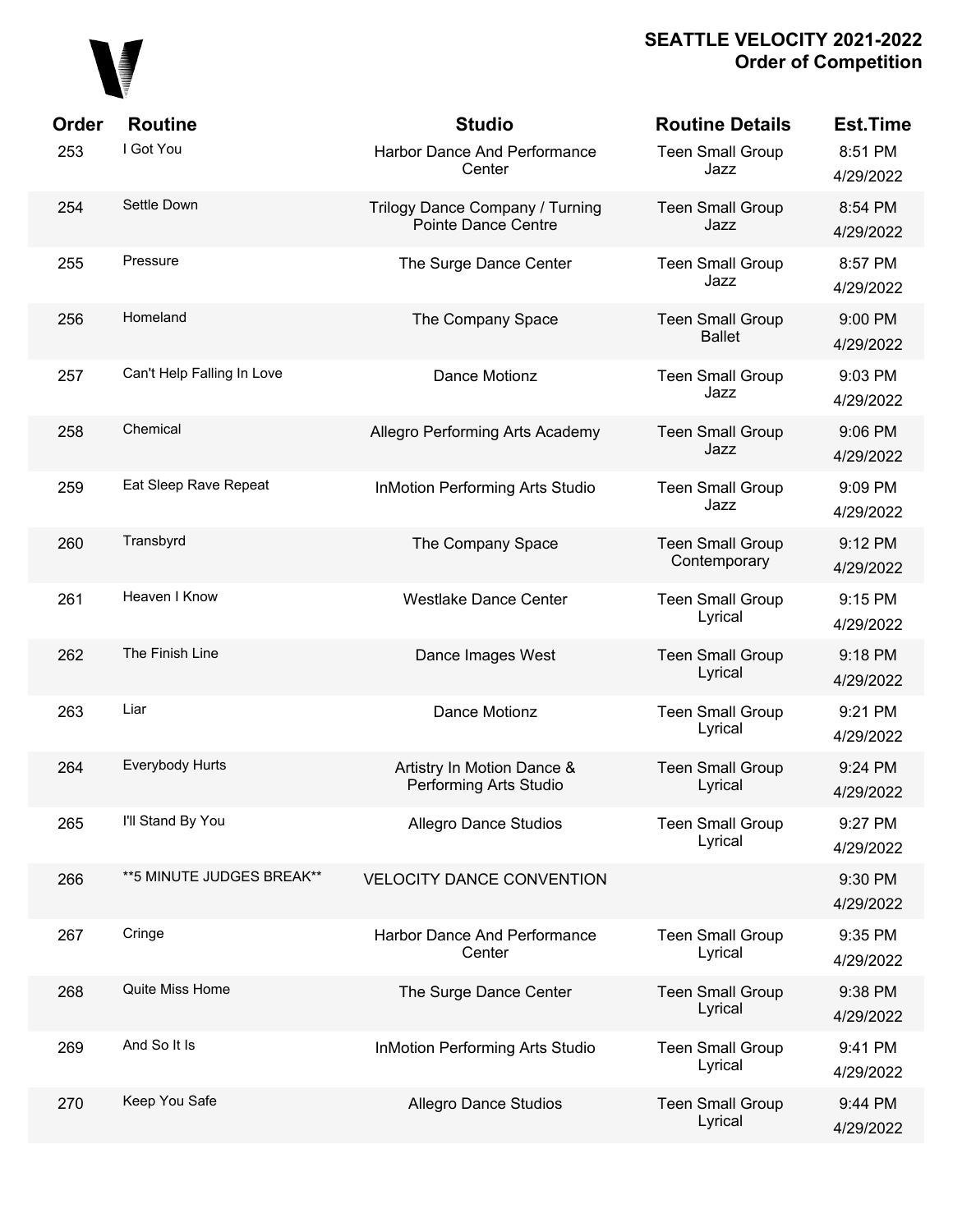

| Order | <b>Routine</b>           | <b>Studio</b>                                                 | <b>Routine Details</b>                            | <b>Est.Time</b>       |
|-------|--------------------------|---------------------------------------------------------------|---------------------------------------------------|-----------------------|
| 271   | <b>Heroes</b>            | Dance Motionz                                                 | <b>Teen Small Group</b><br>Lyrical                | 9:47 PM<br>4/29/2022  |
| 272   | Hometown                 | Metro Dance Academy                                           | <b>Teen Small Group</b><br>Lyrical                | 9:50 PM<br>4/29/2022  |
| 273   | <b>Under Pressure</b>    | <b>IGNITE</b>                                                 | <b>Teen Small Group</b><br>Tap                    | 9:53 PM<br>4/29/2022  |
| 274   | Come As You Are          | Artistry In Motion Dance &<br>Performing Arts Studio          | <b>Teen Small Group</b><br>Open                   | 9:56 PM<br>4/29/2022  |
| 275   | Into the Night           | <b>Glass House Dance</b>                                      | <b>Teen Small Group</b><br>Open                   | 9:59 PM<br>4/29/2022  |
| 276   | Cream Soda               | Harbor Dance And Performance<br>Center                        | <b>Teen Small Group</b><br>Tap                    | 10:02 PM<br>4/29/2022 |
| 277   | Turntables and Tap Shoes | <b>Premiere Dance Center</b>                                  | <b>Teen Small Group</b><br>Tap                    | 10:05 PM<br>4/29/2022 |
| 278   | Rain                     | Dance Images West                                             | <b>Teen Small Group</b><br>Tap                    | 10:08 PM<br>4/29/2022 |
| 279   | Send Me On My Way        | <b>IGNITE</b>                                                 | <b>Teen Small Group</b><br>Tap                    | 10:11 PM<br>4/29/2022 |
| 280   | Our Future               | The Company Space                                             | <b>Teen Small Group</b><br>Open                   | 10:14 PM<br>4/29/2022 |
| 281   | <b>Indian Summer</b>     | <b>Glass House Dance</b>                                      | <b>Teen Small Group</b><br>Open                   | 10:17 PM<br>4/29/2022 |
| 282   | Cruisin' For A Bruisin'  | Allegro Performing Arts Academy                               | <b>Teen Small Group</b><br><b>Musical Theater</b> | 10:20 PM<br>4/29/2022 |
| 283   | Cinema Italiano          | Artistry In Motion Dance &<br>Performing Arts Studio          | <b>Teen Small Group</b><br><b>Musical Theater</b> | 10:23 PM<br>4/29/2022 |
| 284   | Jazz Man                 | <b>Westlake Dance Center</b>                                  | <b>Teen Small Group</b><br><b>Musical Theater</b> | 10:26 PM<br>4/29/2022 |
| 285   | Amazing Mayzie           | Studio M                                                      | <b>Teen Small Group</b><br><b>Musical Theater</b> | 10:29 PM<br>4/29/2022 |
| 286   | Le Jazz Hot              | Trilogy Dance Company / Turning<br><b>Pointe Dance Centre</b> | <b>Teen Small Group</b><br><b>Musical Theater</b> | 10:32 PM<br>4/29/2022 |
| 287   | Show Stop                | Premiere Dance Center                                         | <b>Teen Small Group</b><br>Hip-Hop                | 10:35 PM<br>4/29/2022 |
| 288   | Pure Adrenaline          | Allegro Performing Arts Academy                               | <b>Teen Small Group</b><br>Hip-Hop                | 10:38 PM<br>4/29/2022 |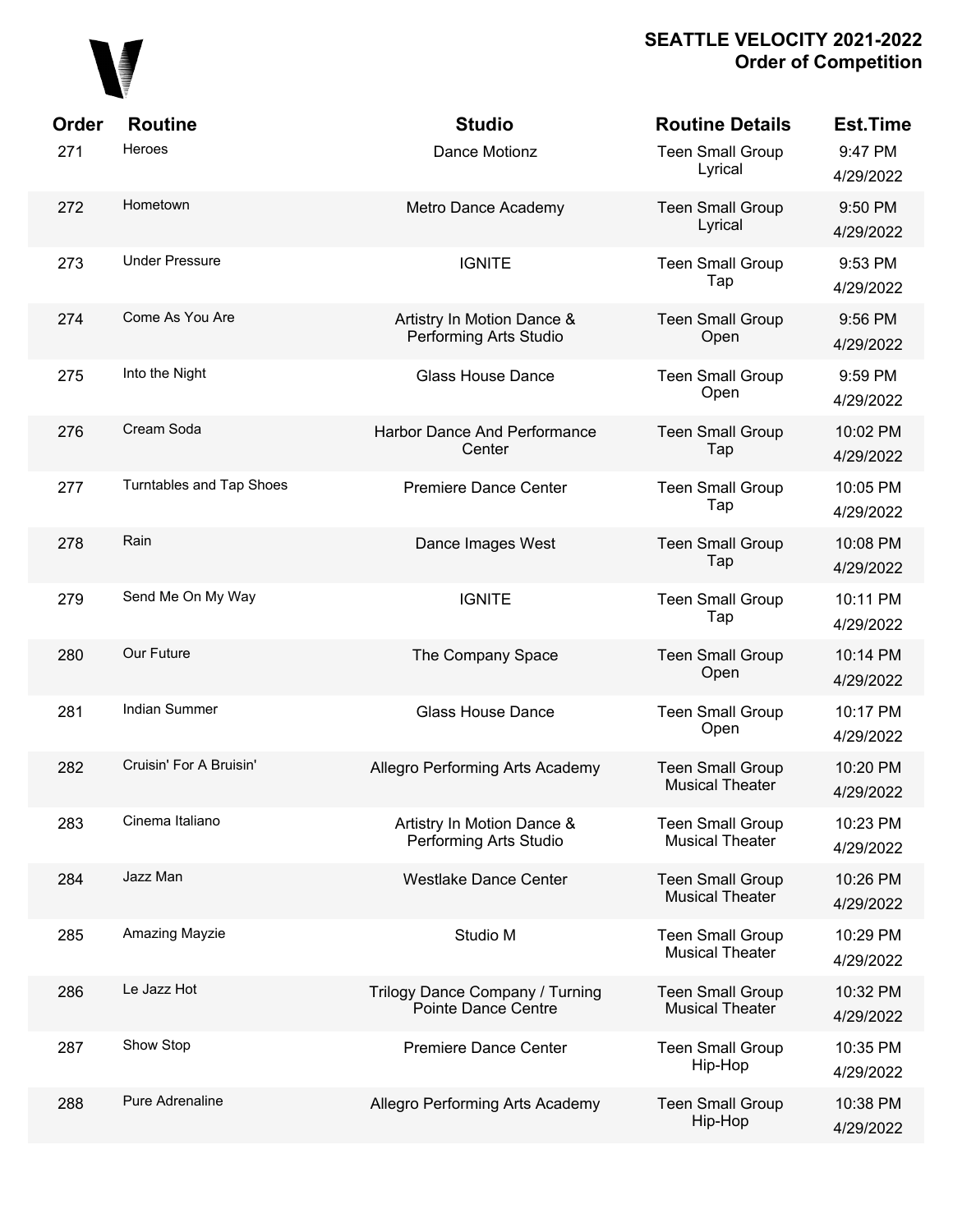

| Order | <b>Routine</b>             | <b>Studio</b>                                        | <b>Routine Details</b>              | <b>Est.Time</b>       |
|-------|----------------------------|------------------------------------------------------|-------------------------------------|-----------------------|
| 289   | Iconic                     | Dance Images West                                    | <b>Teen Small Group</b><br>Hip-Hop  | 10:41 PM<br>4/29/2022 |
| 290   | Code Red                   | <b>Premiere Dance Center</b>                         | <b>Teen Small Group</b><br>Hip-Hop  | 10:44 PM<br>4/29/2022 |
| 291   | Girls                      | Artistry In Motion Dance &<br>Performing Arts Studio | <b>Teen Small Group</b><br>Hip-Hop  | 10:47 PM<br>4/29/2022 |
| 292   | ** AWARDS IN MAIN ROOM**   | <b>VELOCITY DANCE CONVENTION</b>                     |                                     | 10:55 PM<br>4/29/2022 |
| 293   | Wind It Up                 | The Company Space                                    | Mini Solo<br>Jazz                   | 8:00 AM<br>4/29/2022  |
| 294   | Sugar Pie Honey Bunch      | The Company Space                                    | Mini Solo<br>Jazz                   | 8:02 AM<br>4/29/2022  |
| 295   | The Letter                 | The Company Space                                    | Mini Solo<br>Contemporary           | 8:05 AM<br>4/29/2022  |
| 296   | Girls Wanna Have Fun       | The Surge Dance Center                               | Mini Solo<br>Jazz                   | 8:08 AM<br>4/29/2022  |
| 297   | <b>Mermaid Party</b>       | The Surge Dance Center                               | Mini Solo<br>Jazz                   | 8:11 AM<br>4/29/2022  |
| 298   | Ride                       | ECHO.                                                | Mini Solo<br>Jazz                   | 8:13 AM<br>4/29/2022  |
| 299   | <b>Fabulous Feet</b>       | The Surge Dance Center                               | Mini Solo<br>Tap                    | 8:16 AM<br>4/29/2022  |
| 300   | Good Day                   | Artistry In Motion Dance &<br>Performing Arts Studio | Mini Solo<br>Tap                    | 8:19 AM<br>4/29/2022  |
| 301   | In the Shadows             | <b>Glass House Dance</b>                             | Mini Solo<br>Open                   | 8:22 AM<br>4/29/2022  |
| 302   | The Boy From New York City | ECHO.                                                | Mini Solo<br><b>Musical Theater</b> | 8:24 AM<br>4/29/2022  |
| 303   | Burn It Up                 | <b>Glass House Dance</b>                             | Mini Solo<br>Hip-Hop                | 8:27 AM<br>4/29/2022  |
| 304   | Firelight                  | Premiere Dance Center                                | Mini Solo<br>Contemporary           | 8:30 AM<br>4/29/2022  |
| 305   | Save Me                    | <b>Premiere Dance Center</b>                         | Mini Solo<br>Contemporary           | 8:33 AM<br>4/29/2022  |
| 306   | Upon a Dream               | The Surge Dance Center                               | Mini Solo<br>Contemporary           | 8:35 AM<br>4/29/2022  |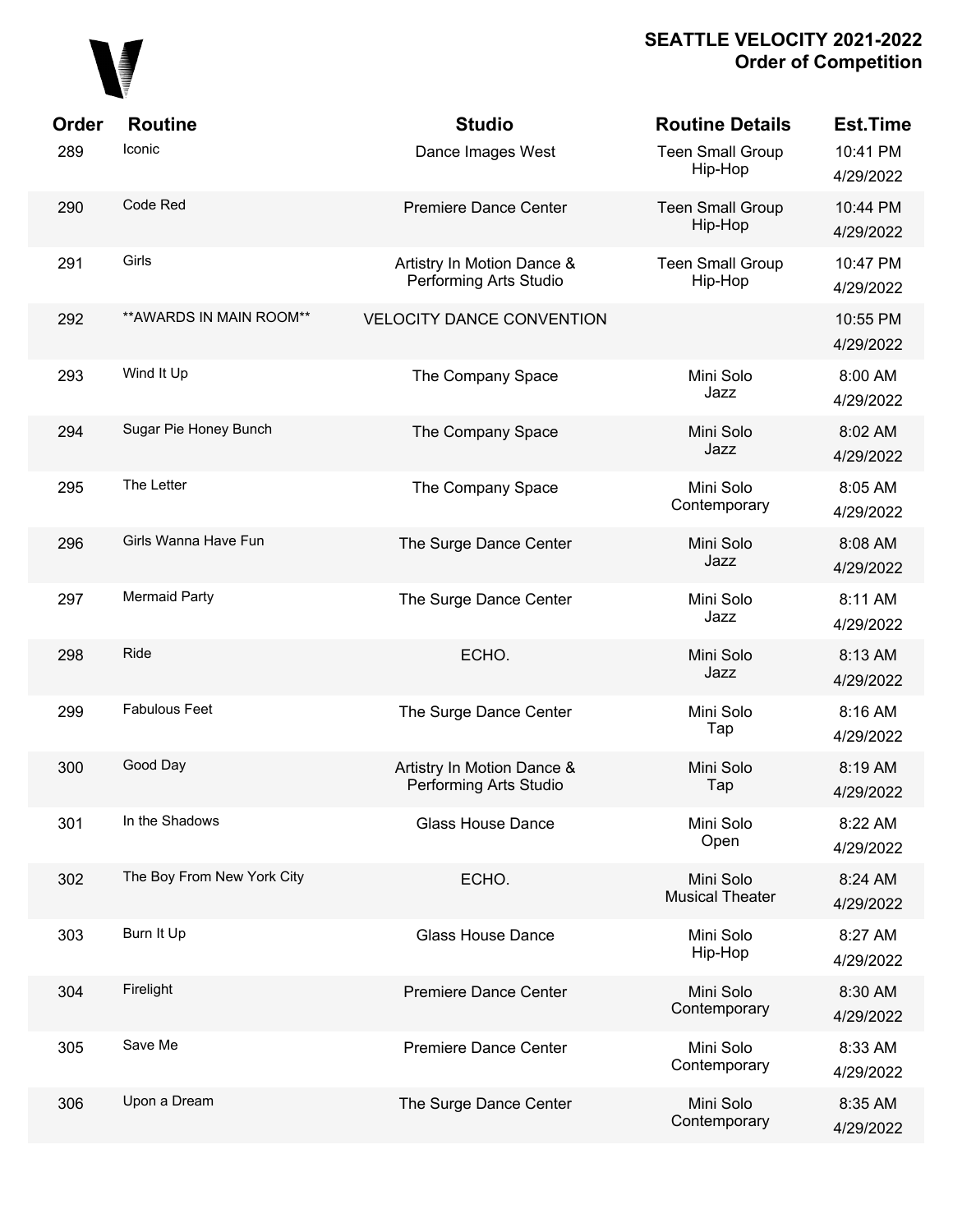# 

| Order | <b>Routine</b>          | <b>Studio</b>                          | <b>Routine Details</b>      | <b>Est.Time</b>      |
|-------|-------------------------|----------------------------------------|-----------------------------|----------------------|
| 307   | When I Grow Up          | Harbor Dance And Performance<br>Center | Mini Solo<br>Hip-Hop        | 8:38 AM<br>4/29/2022 |
| 308   | Ride                    | The Surge Dance Center                 | Mini Duo/Trio<br>Jazz       | 8:41 AM<br>4/29/2022 |
| 309   | Shall We                | <b>Premiere Dance Center</b>           | Mini Duo/Trio<br>Jazz       | 8:44 AM<br>4/29/2022 |
| 310   | Dream                   | Premiere Dance Center                  | Mini Duo/Trio<br>Lyrical    | 8:46 AM<br>4/29/2022 |
| 311   | When I Grow Up          | The Surge Dance Center                 | Mini Duo/Trio<br>Jazz       | 8:49 AM<br>4/29/2022 |
| 312   | My Way                  | <b>Glass House Dance</b>               | Mini Duo/Trio<br>Jazz       | 8:52 AM<br>4/29/2022 |
| 313   | Ferris Wheel            | Dance Images West                      | Junior Solo<br>Contemporary | 8:55 AM<br>4/29/2022 |
| 314   | Stand By Me             | Dance Images West                      | Junior Solo<br>Contemporary | 8:57 AM<br>4/29/2022 |
| 315   | Sirens                  | <b>Glass House Dance</b>               | Junior Solo<br>Contemporary | 9:00 AM<br>4/29/2022 |
| 316   | Gossip Girl             | Inspire Academy of Dance               | Junior Solo<br>Contemporary | 9:03 AM<br>4/29/2022 |
| 317   | Trust In Me             | Dance Images West                      | Junior Solo<br>Contemporary | 9:06 AM<br>4/29/2022 |
| 318   | Night                   | <b>Glass House Dance</b>               | Junior Solo<br>Contemporary | 9:08 AM<br>4/29/2022 |
| 319   | Careful What I Dream Of | <b>Glass House Dance</b>               | Junior Solo<br>Contemporary | 9:11 AM<br>4/29/2022 |
| 320   | The Bird                | The Company Space                      | Junior Solo<br>Contemporary | 9:14 AM<br>4/29/2022 |
| 321   | Bassa Sababa            | The Company Space                      | Junior Solo<br>Jazz         | 9:17 AM<br>4/29/2022 |
| 322   | Nebula                  | The Company Space                      | Junior Solo<br>Contemporary | 9:19 AM<br>4/29/2022 |
| 323   | <b>Black Hole Sun</b>   | The Company Space                      | Junior Solo<br>Contemporary | 9:22 AM<br>4/29/2022 |
| 324   | Wings                   | The Surge Dance Center                 | Junior Solo<br>Jazz         | 9:25 AM<br>4/29/2022 |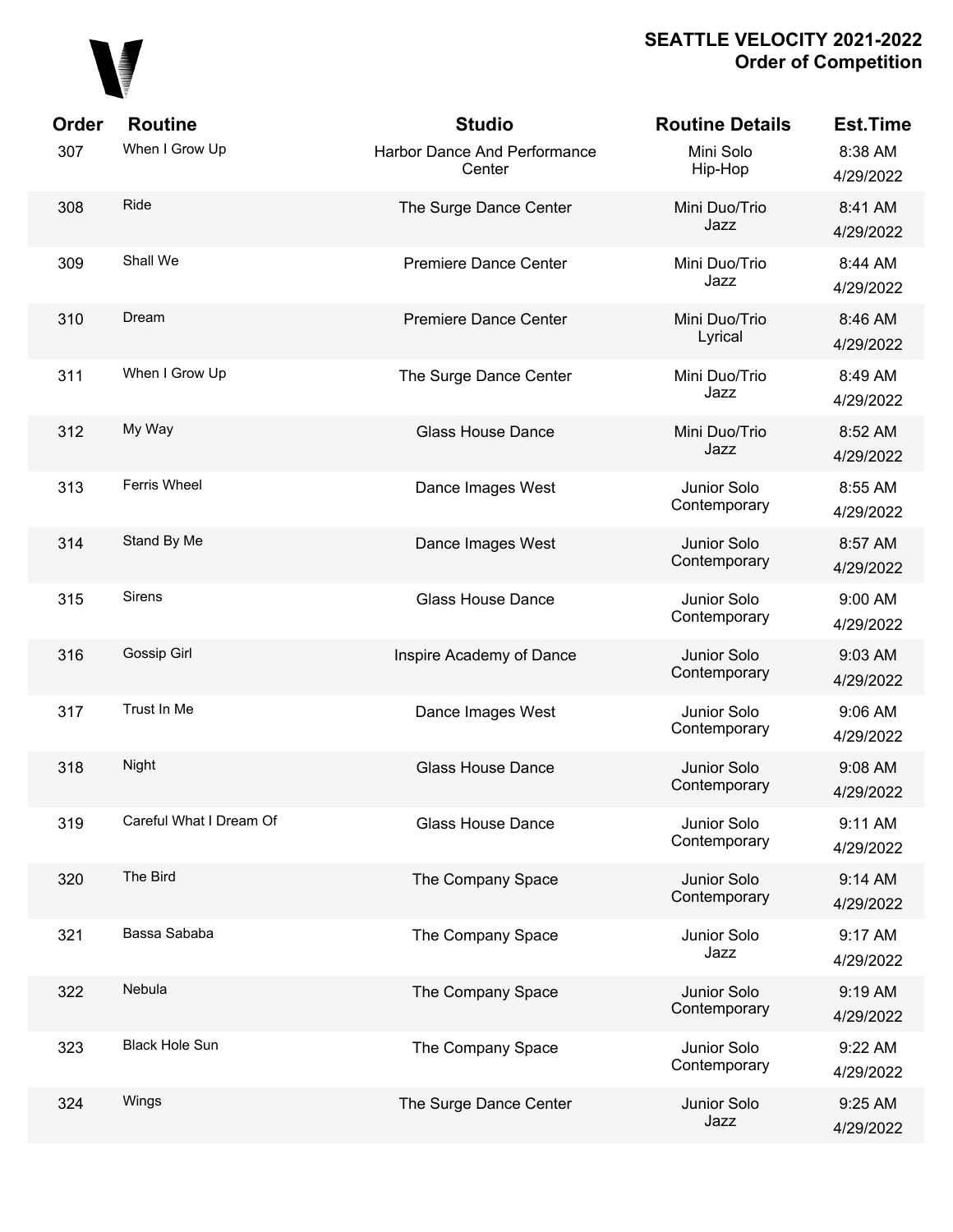

| Order | <b>Routine</b>                    | <b>Studio</b>                    | <b>Routine Details</b> | <b>Est.Time</b>       |
|-------|-----------------------------------|----------------------------------|------------------------|-----------------------|
| 325   | More Than a Mystery               | Backstage Dance Studio           | Junior Solo<br>Jazz    | 9:28 AM<br>4/29/2022  |
| 326   | Syrup and Honey                   | The Company Space                | Junior Solo<br>Jazz    | 9:30 AM<br>4/29/2022  |
| 327   | Broadway Baby                     | Studio C                         | Junior Solo<br>Jazz    | 9:33 AM<br>4/29/2022  |
| 328   | Cool Cat in Town                  | <b>Premiere Dance Center</b>     | Junior Solo<br>Tap     | 9:36 AM<br>4/29/2022  |
| 329   | <b>Birthday</b>                   | ECHO.                            | Junior Solo<br>Jazz    | 9:39 AM<br>4/29/2022  |
| 330   | What You Need                     | Allegro Performing Arts Academy  | Junior Solo<br>Jazz    | 9:41 AM<br>4/29/2022  |
| 331   | Shake The Room                    | Inspire Academy of Dance         | Junior Solo<br>Jazz    | 9:44 AM<br>4/29/2022  |
| 332   | Good Luck                         | Inspire Academy of Dance         | Junior Solo<br>Jazz    | 9:47 AM<br>4/29/2022  |
| 333   | ** 5 MINUTE JUDGES BREAK**        | <b>VELOCITY DANCE CONVENTION</b> |                        | 9:50 AM<br>4/29/2022  |
| 334   | <b>Rhythm Nation Tribute</b>      | <b>Premiere Dance Center</b>     | Junior Solo<br>Jazz    | 9:55 AM<br>4/29/2022  |
| 335   | Up Up and Away                    | Inspire Academy of Dance         | Junior Solo<br>Jazz    | 9:57 AM<br>4/29/2022  |
| 336   | Cruella deVil                     | Inspire Academy of Dance         | Junior Solo<br>Jazz    | 10:00 AM<br>4/29/2022 |
| 337   | Luck Be A Lady                    | Dance Images West                | Junior Solo<br>Jazz    | 10:03 AM<br>4/29/2022 |
| 338   | Little Red Bike                   | The Company Space                | Junior Solo<br>Lyrical | 10:06 AM<br>4/29/2022 |
| 339   | Willow                            | Inspire Academy of Dance         | Junior Solo<br>Lyrical | 10:08 AM<br>4/29/2022 |
| 340   | How Does A Moment Last<br>Forever | Inspire Academy of Dance         | Junior Solo<br>Lyrical | 10:11 AM<br>4/29/2022 |
| 341   | What A Feeling                    | Dance Images West                | Junior Solo<br>Lyrical | 10:14 AM<br>4/29/2022 |
| 342   | Before My Time                    | The Company Space                | Junior Solo<br>Lyrical | 10:17 AM<br>4/29/2022 |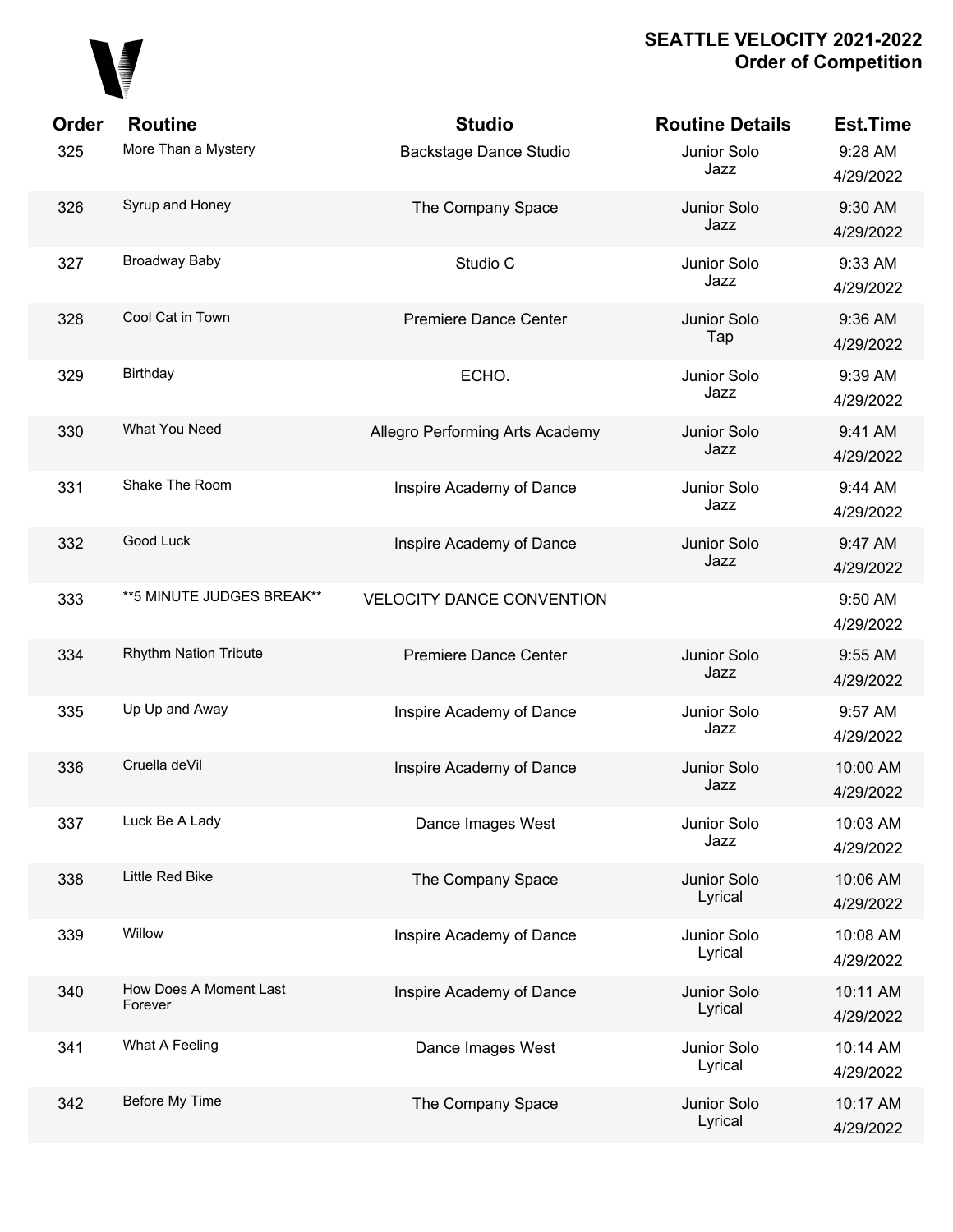

| <b>Order</b> | <b>Routine</b>             | <b>Studio</b>                     | <b>Routine Details</b>                | <b>Est.Time</b>       |
|--------------|----------------------------|-----------------------------------|---------------------------------------|-----------------------|
| 343          | I Wish                     | The Company Space                 | Junior Solo<br>Tap                    | 10:19 AM<br>4/29/2022 |
| 344          | Time                       | Dance Images West                 | Junior Solo<br>Lyrical                | 10:22 AM<br>4/29/2022 |
| 345          | <b>Super Trouper</b>       | ECHO.                             | Junior Solo<br>Jazz                   | 10:25 AM<br>4/29/2022 |
| 346          | Halo                       | ECHO.                             | Junior Solo<br>Lyrical                | 10:28 AM<br>4/29/2022 |
| 347          | Another One Bites the Dust | ECHO.                             | Junior Solo<br>Jazz                   | 10:30 AM<br>4/29/2022 |
| 348          | Half the World Away        | <b>Glass House Dance</b>          | Junior Solo<br>Lyrical                | 10:33 AM<br>4/29/2022 |
| 349          | Waking Up Slow             | <b>Glass House Dance</b>          | Junior Solo<br>Lyrical                | 10:36 AM<br>4/29/2022 |
| 350          | Welcome To Wonderland      | ECHO.                             | Junior Solo<br>Lyrical                | 10:39 AM<br>4/29/2022 |
| 351          | Dancing With Your Ghost    | <b>Glass House Dance</b>          | Junior Solo<br>Lyrical                | 10:41 AM<br>4/29/2022 |
| 352          | Never Really Mine          | <b>Glass House Dance</b>          | Junior Solo<br>Lyrical                | 10:44 AM<br>4/29/2022 |
| 353          | Just Like a River Does     | ECHO.                             | Junior Solo<br>Lyrical                | 10:47 AM<br>4/29/2022 |
| 354          | 7 Years                    | <b>Glass House Dance</b>          | Junior Solo<br>Lyrical                | 10:50 AM<br>4/29/2022 |
| 355          | Million To One             | Rise Dance - Rise Academy of Arts | Junior Solo<br>Lyrical                | 10:52 AM<br>4/29/2022 |
| 356          | Monsters Inc               | The Surge Dance Center            | Junior Solo<br>Tap                    | 10:55 AM<br>4/29/2022 |
| 357          | Spanish Rose               | <b>MVP Dance Elite</b>            | Junior Solo<br><b>Musical Theater</b> | 10:58 AM<br>4/29/2022 |
| 358          | If They Could See Me Now   | Dance Images West                 | Junior Solo<br><b>Musical Theater</b> | 11:01 AM<br>4/29/2022 |
| 359          | Wings                      | <b>Backstage Dance Studio</b>     | Junior Solo<br>Tap                    | 11:03 AM<br>4/29/2022 |
| 360          | Islands                    | Backstage Dance Studio            | Junior Duo/Trio<br>Contemporary       | 11:06 AM<br>4/29/2022 |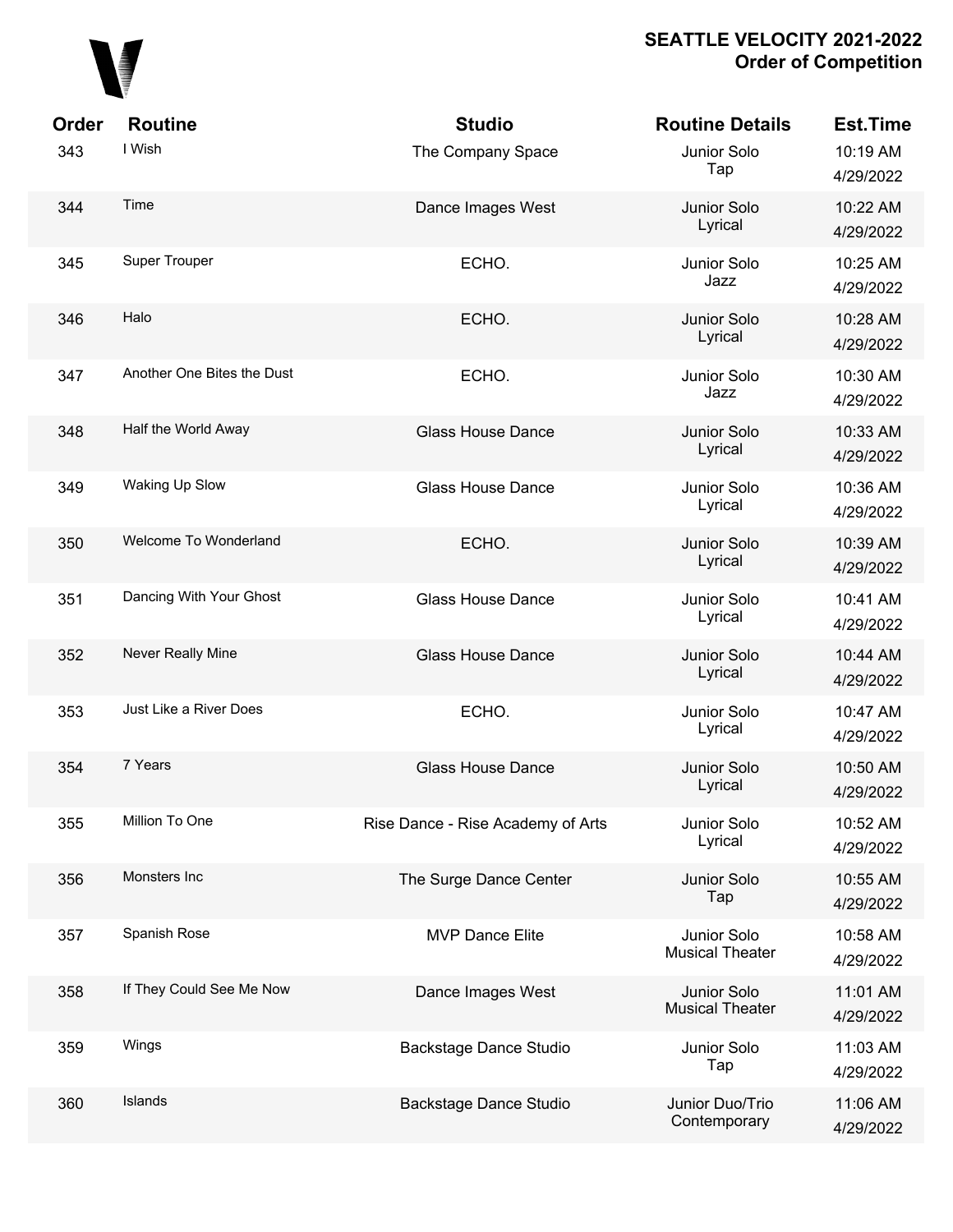

| Order | <b>Routine</b>                       | <b>Studio</b>                     | <b>Routine Details</b>                    | <b>Est.Time</b>       |
|-------|--------------------------------------|-----------------------------------|-------------------------------------------|-----------------------|
| 361   | Spanish Rose                         | Dance Images West                 | Junior Solo<br><b>Musical Theater</b>     | 11:09 AM<br>4/29/2022 |
| 362   | Morning Person                       | Inspire Academy of Dance          | Junior Solo<br><b>Musical Theater</b>     | 11:12 AM<br>4/29/2022 |
| 363   | Friend Like Me                       | Inspire Academy of Dance          | Junior Solo<br><b>Musical Theater</b>     | 11:14 AM<br>4/29/2022 |
| 364   | Salute                               | Rise Dance - Rise Academy of Arts | Junior Solo<br>Hip-Hop                    | 11:17 AM<br>4/29/2022 |
| 365   | Rise Up                              | <b>Issaquah Dance Theatre</b>     | Junior Duo/Trio<br>Contemporary           | 11:20 AM<br>4/29/2022 |
| 366   | Visnaga                              | The Company Space                 | Junior Duo/Trio<br>Contemporary           | 11:23 AM<br>4/29/2022 |
| 367   | Piece By Piece                       | Northwest Dance & Acro            | Junior Duo/Trio<br>Lyrical                | 11:25 AM<br>4/29/2022 |
| 368   | ** 5 MINUTE JUDGES BREAK**           | <b>VELOCITY DANCE CONVENTION</b>  |                                           | 11:28 AM<br>4/29/2022 |
| 369   | <b>New Attitude</b>                  | Dance Images West                 | Junior Duo/Trio<br>Jazz                   | 11:33 AM<br>4/29/2022 |
| 370   | Let Me Think About It                | The Company Space                 | Junior Duo/Trio<br>Jazz                   | 11:35 AM<br>4/29/2022 |
| 371   | Oh What A Beautiful Morning          | Dance Images West                 | Junior Duo/Trio<br>Jazz                   | 11:38 AM<br>4/29/2022 |
| 372   | Looking Good And Feeling<br>Gorgeous | The Surge Dance Center            | Junior Duo/Trio<br>Jazz                   | 11:41 AM<br>4/29/2022 |
| 373   | Hit The Road Jack                    | The Surge Dance Center            | Junior Duo/Trio<br>Jazz                   | 11:44 AM<br>4/29/2022 |
| 374   | His Eye                              | Dance Images West                 | Junior Duo/Trio<br>Lyrical                | 11:46 AM<br>4/29/2022 |
| 375   | Runaway Baby                         | <b>Premiere Dance Center</b>      | Junior Duo/Trio<br>Tap                    | 11:49 AM<br>4/29/2022 |
| 376   | Chasing All the Stars                | <b>Glass House Dance</b>          | Junior Duo/Trio<br>Contemporary           | 11:52 AM<br>4/29/2022 |
| 377   | Say it in the Silence                | <b>Glass House Dance</b>          | Junior Duo/Trio<br>Open                   | 11:55 AM<br>4/29/2022 |
| 378   | Don't Lose Ur Head                   | <b>Glass House Dance</b>          | Junior Duo/Trio<br><b>Musical Theater</b> | 11:57 AM<br>4/29/2022 |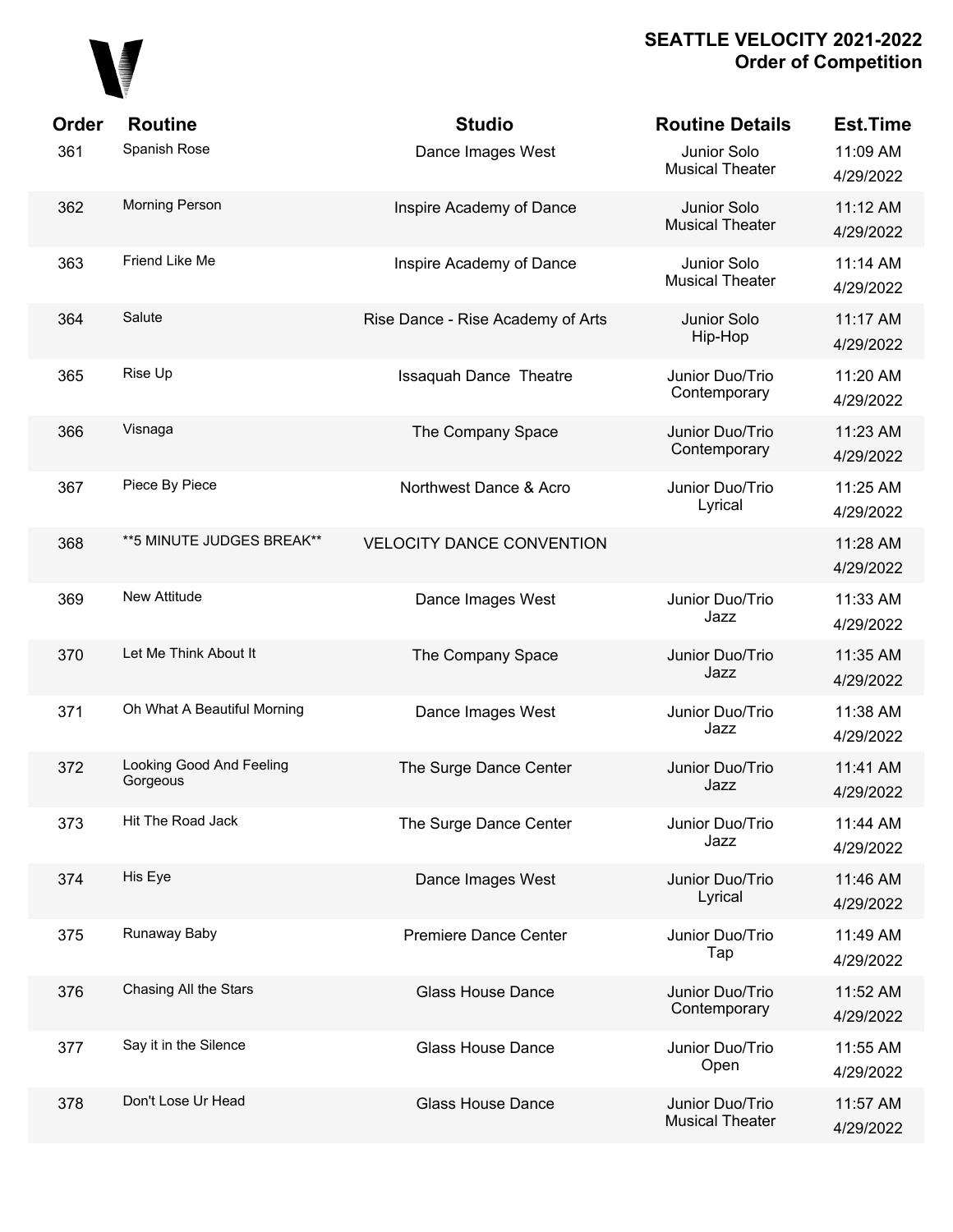

| Order<br>379 | <b>Routine</b><br>** AWARDS IN MAIN ROOM** | <b>Studio</b><br><b>VELOCITY DANCE CONVENTION</b>             | <b>Routine Details</b>            | <b>Est.Time</b><br>12:20 PM<br>4/29/2022 |
|--------------|--------------------------------------------|---------------------------------------------------------------|-----------------------------------|------------------------------------------|
| 380          | In Bloom                                   | Harbor Dance And Performance<br>Center                        | <b>Teen Solo</b><br><b>Ballet</b> | 1:00 PM<br>4/29/2022                     |
| 381          | Awakening                                  | Harbor Dance And Performance<br>Center                        | <b>Teen Solo</b><br><b>Ballet</b> | 1:02 PM<br>4/29/2022                     |
| 382          | Not Alone                                  | <b>Premiere Dance Center</b>                                  | <b>Teen Solo</b><br><b>Ballet</b> | 1:05 PM<br>4/29/2022                     |
| 383          | That Way                                   | Allegro Performing Arts Academy                               | <b>Teen Solo</b><br>Contemporary  | 1:08 PM<br>4/29/2022                     |
| 384          | Rivers Roads                               | Rise Dance - Rise Academy of Arts                             | <b>Teen Solo</b><br>Contemporary  | 1:11 PM<br>4/29/2022                     |
| 385          | I Wanna Dance with Somebody                | Harbor Dance And Performance<br>Center                        | <b>Teen Solo</b><br>Contemporary  | 1:13 PM<br>4/29/2022                     |
| 386          | Misdirection                               | <b>IGNITE</b>                                                 | <b>Teen Solo</b><br>Contemporary  | 1:16 PM<br>4/29/2022                     |
| 387          | At Last                                    | <b>IGNITE</b>                                                 | <b>Teen Solo</b><br>Contemporary  | 1:19 PM<br>4/29/2022                     |
| 388          | Rebel                                      | <b>MVP Dance Elite</b>                                        | <b>Teen Solo</b><br>Contemporary  | 1:22 PM<br>4/29/2022                     |
| 389          | Icon                                       | <b>Element Dance Studio</b>                                   | <b>Teen Solo</b><br>Contemporary  | 1:24 PM<br>4/29/2022                     |
| 390          | Take My Breath Away                        | Allegro Performing Arts Academy                               | <b>Teen Solo</b><br>Contemporary  | 1:27 PM<br>4/29/2022                     |
| 391          | Somebody's Watching Me                     | Metro Dance Academy                                           | <b>Teen Solo</b><br>Contemporary  | 1:30 PM<br>4/29/2022                     |
| 392          | Creep                                      | Inspire Academy of Dance                                      | <b>Teen Solo</b><br>Contemporary  | 1:33 PM<br>4/29/2022                     |
| 393          | Dust                                       | <b>MVP Dance Elite</b>                                        | <b>Teen Solo</b><br>Contemporary  | 1:35 PM<br>4/29/2022                     |
| 394          | Pearl                                      | Trilogy Dance Company / Turning<br><b>Pointe Dance Centre</b> | <b>Teen Solo</b><br>Contemporary  | 1:38 PM<br>4/29/2022                     |
| 395          | <b>Empty City</b>                          | Backstage Dance Studio                                        | <b>Teen Solo</b><br>Contemporary  | 1:41 PM<br>4/29/2022                     |
| 396          | A Little Bit Yours                         | <b>Glass House Dance</b>                                      | <b>Teen Solo</b><br>Contemporary  | 1:44 PM<br>4/29/2022                     |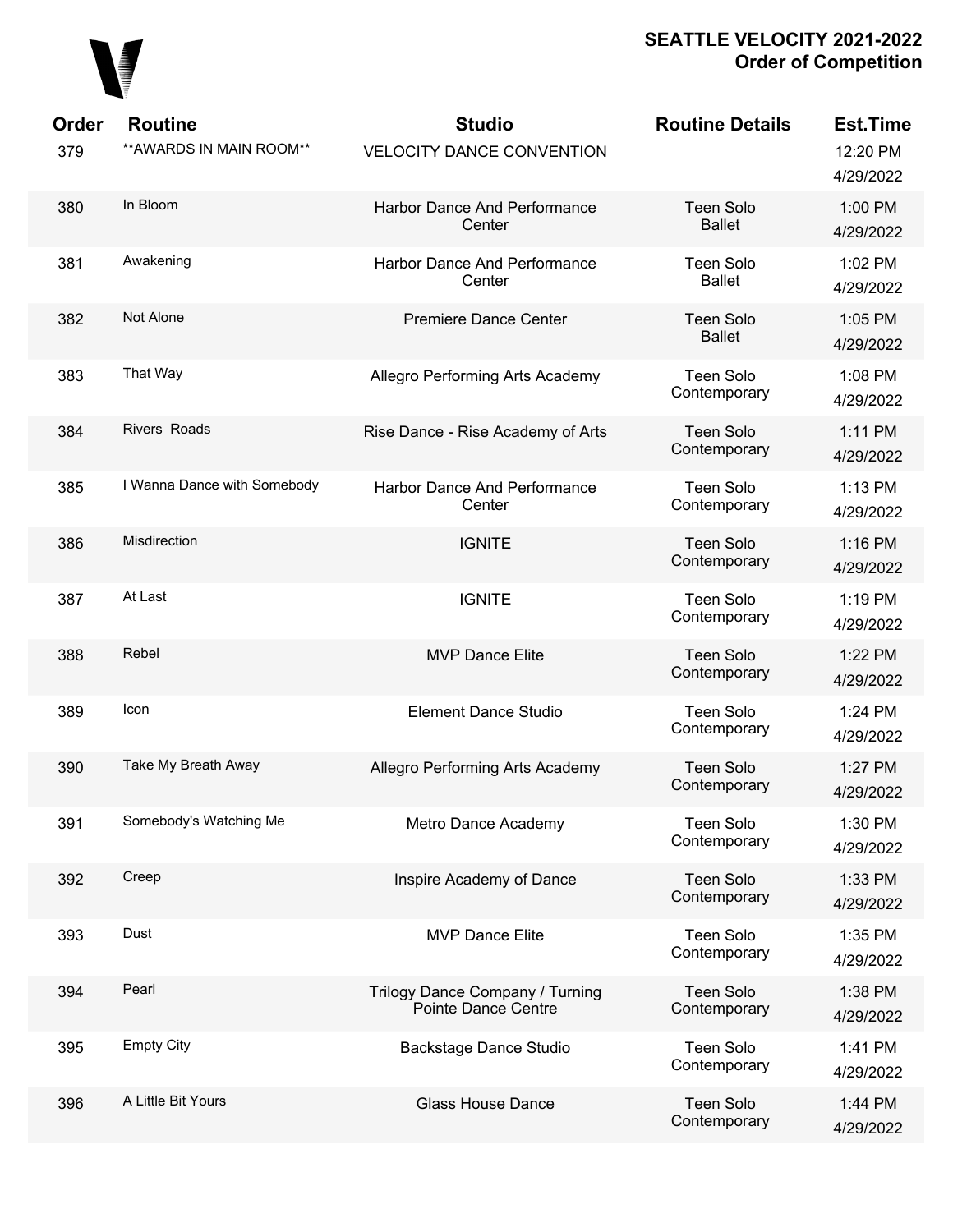

| Order | <b>Routine</b>       | <b>Studio</b>                                        | <b>Routine Details</b>           | <b>Est.Time</b>      |
|-------|----------------------|------------------------------------------------------|----------------------------------|----------------------|
| 397   | <b>Breathe Again</b> | <b>InMotion Performing Arts Studio</b>               | <b>Teen Solo</b><br>Contemporary | 1:46 PM<br>4/29/2022 |
| 398   | For Islands          | Dance Images West                                    | <b>Teen Solo</b><br>Contemporary | 1:49 PM<br>4/29/2022 |
| 399   | Summer               | <b>Premiere Dance Center</b>                         | <b>Teen Solo</b><br>Contemporary | 1:52 PM<br>4/29/2022 |
| 400   | Dangerous            | Studio M                                             | <b>Teen Solo</b><br>Contemporary | 1:55 PM<br>4/29/2022 |
| 401   | You Don't Own Me     | Studio M                                             | <b>Teen Solo</b><br>Jazz         | 1:57 PM<br>4/29/2022 |
| 402   | The Last Ember       | Artistry In Motion Dance &<br>Performing Arts Studio | <b>Teen Solo</b><br>Contemporary | 2:00 PM<br>4/29/2022 |
| 403   | Decompose            | ECHO.                                                | <b>Teen Solo</b><br>Contemporary | 2:03 PM<br>4/29/2022 |
| 404   | Whispers             | ECHO.                                                | <b>Teen Solo</b><br>Contemporary | 2:06 PM<br>4/29/2022 |
| 405   | Simple As This       | ECHO.                                                | <b>Teen Solo</b><br>Contemporary | 2:08 PM<br>4/29/2022 |
| 406   | Waves                | <b>Premiere Dance Center</b>                         | <b>Teen Solo</b><br>Contemporary | 2:11 PM<br>4/29/2022 |
| 407   | Simply The Best      | The Company Space                                    | <b>Teen Solo</b><br>Contemporary | 2:14 PM<br>4/29/2022 |
| 408   | Repeat Until Death   | The Company Space                                    | <b>Teen Solo</b><br>Contemporary | 2:17 PM<br>4/29/2022 |
| 409   | Out Of Love          | <b>InMotion Performing Arts Studio</b>               | <b>Teen Solo</b><br>Contemporary | 2:19 PM<br>4/29/2022 |
| 410   | <b>Till Now</b>      | Dance Images West                                    | <b>Teen Solo</b><br>Contemporary | 2:22 PM<br>4/29/2022 |
| 411   | Romeo Juliet         | Artistry In Motion Dance &<br>Performing Arts Studio | <b>Teen Solo</b><br>Contemporary | 2:25 PM<br>4/29/2022 |
| 412   | So Say We All        | Artistry In Motion Dance &<br>Performing Arts Studio | <b>Teen Solo</b><br>Contemporary | 2:28 PM<br>4/29/2022 |
| 413   | Chicago              | Artistry In Motion Dance &<br>Performing Arts Studio | <b>Teen Solo</b><br>Contemporary | 2:30 PM<br>4/29/2022 |
| 414   | Find Me              | Artistry In Motion Dance &<br>Performing Arts Studio | <b>Teen Solo</b><br>Contemporary | 2:33 PM<br>4/29/2022 |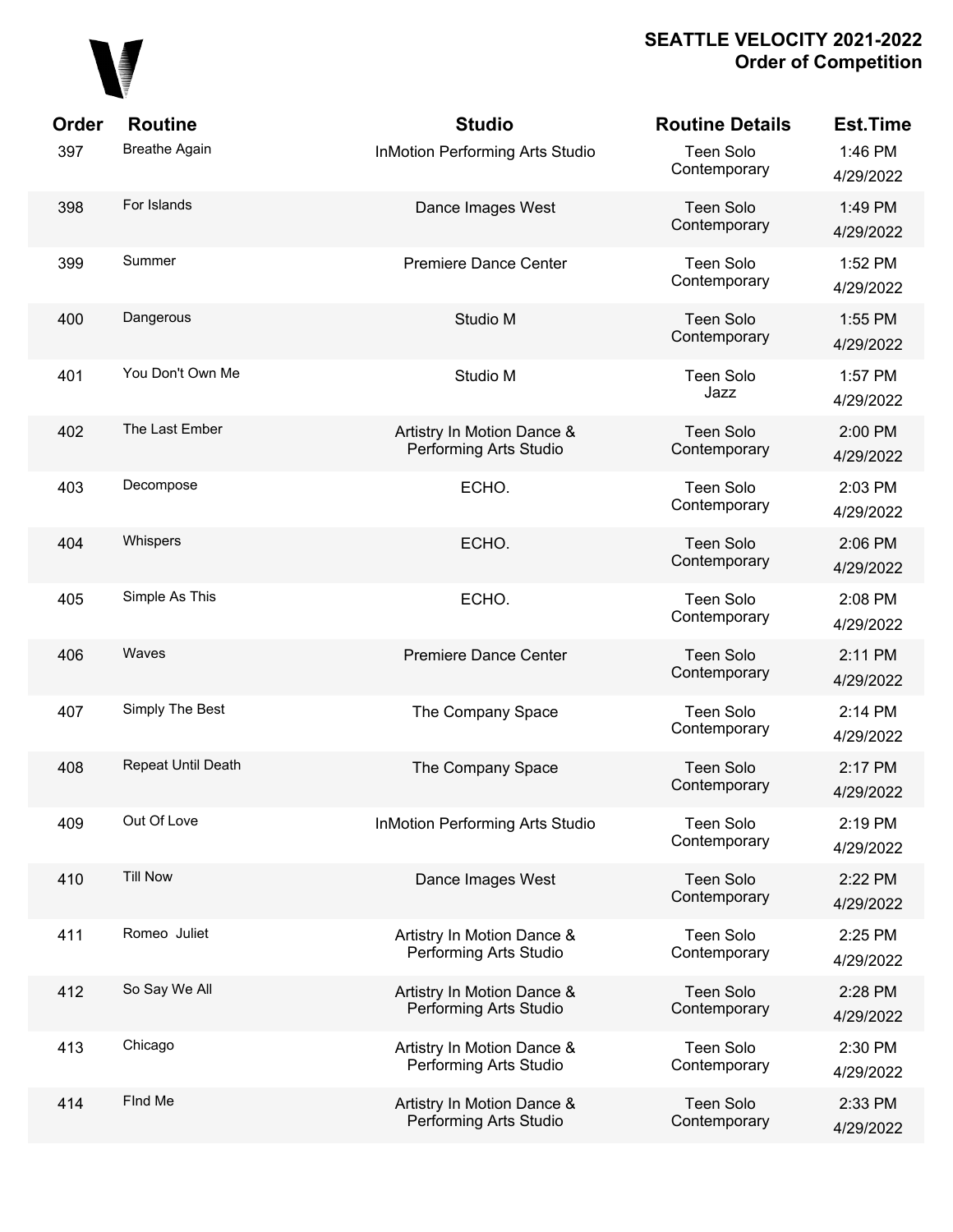

| Order | <b>Routine</b>             | <b>Studio</b>                                                 | <b>Routine Details</b>           | <b>Est.Time</b>      |
|-------|----------------------------|---------------------------------------------------------------|----------------------------------|----------------------|
| 415   | Sleep On The Floor         | <b>Premiere Dance Center</b>                                  | Teen Solo<br>Contemporary        | 2:36 PM<br>4/29/2022 |
| 416   | Sleepwalker                | The Company Space                                             | Teen Solo<br>Contemporary        | 2:39 PM<br>4/29/2022 |
| 417   | Dark Cloud                 | Metro Dance Academy                                           | Teen Solo<br>Contemporary        | 2:41 PM<br>4/29/2022 |
| 418   | <b>Madness</b>             | Inspire Academy of Dance                                      | Teen Solo<br>Contemporary        | 2:44 PM<br>4/29/2022 |
| 419   | My Tears Ricochet          | ECHO.                                                         | Teen Solo<br>Contemporary        | 2:47 PM<br>4/29/2022 |
| 420   | My Love Will Never Die     | Trilogy Dance Company / Turning<br><b>Pointe Dance Centre</b> | Teen Solo<br>Contemporary        | 2:50 PM<br>4/29/2022 |
| 421   | Deliverance                | <b>Premiere Dance Center</b>                                  | Teen Solo<br>Contemporary        | 2:52 PM<br>4/29/2022 |
| 422   | Good Stuff                 | <b>InMotion Performing Arts Studio</b>                        | <b>Teen Solo</b><br>Contemporary | 2:55 PM<br>4/29/2022 |
| 423   | ** 5 MINUTE JUDGES BREAK** | <b>VELOCITY DANCE CONVENTION</b>                              |                                  | 2:58 PM<br>4/29/2022 |
| 424   | Lost                       | Dance Images West                                             | <b>Teen Solo</b><br>Contemporary | 3:03 PM<br>4/29/2022 |
| 425   | Evermore                   | The Company Space                                             | Teen Solo<br>Contemporary        | 3:05 PM<br>4/29/2022 |
| 426   | Runaway                    | Artistry In Motion Dance &<br>Performing Arts Studio          | Teen Solo<br>Contemporary        | 3:08 PM<br>4/29/2022 |
| 427   | Two Lines of Thought       | Artistry In Motion Dance &<br>Performing Arts Studio          | <b>Teen Solo</b><br>Contemporary | 3:11 PM<br>4/29/2022 |
| 428   | Liability                  | ECHO.                                                         | <b>Teen Solo</b><br>Contemporary | 3:14 PM<br>4/29/2022 |
| 429   | Older                      | <b>Premiere Dance Center</b>                                  | <b>Teen Solo</b><br>Contemporary | 3:16 PM<br>4/29/2022 |
| 430   | <b>Nodus Tollens</b>       | <b>Glass House Dance</b>                                      | Teen Solo<br>Contemporary        | 3:19 PM<br>4/29/2022 |
| 431   | Joy                        | <b>Glass House Dance</b>                                      | Teen Solo<br>Contemporary        | 3:22 PM<br>4/29/2022 |
| 432   | Full of Love               | The Company Space                                             | <b>Teen Solo</b><br>Contemporary | 3:25 PM<br>4/29/2022 |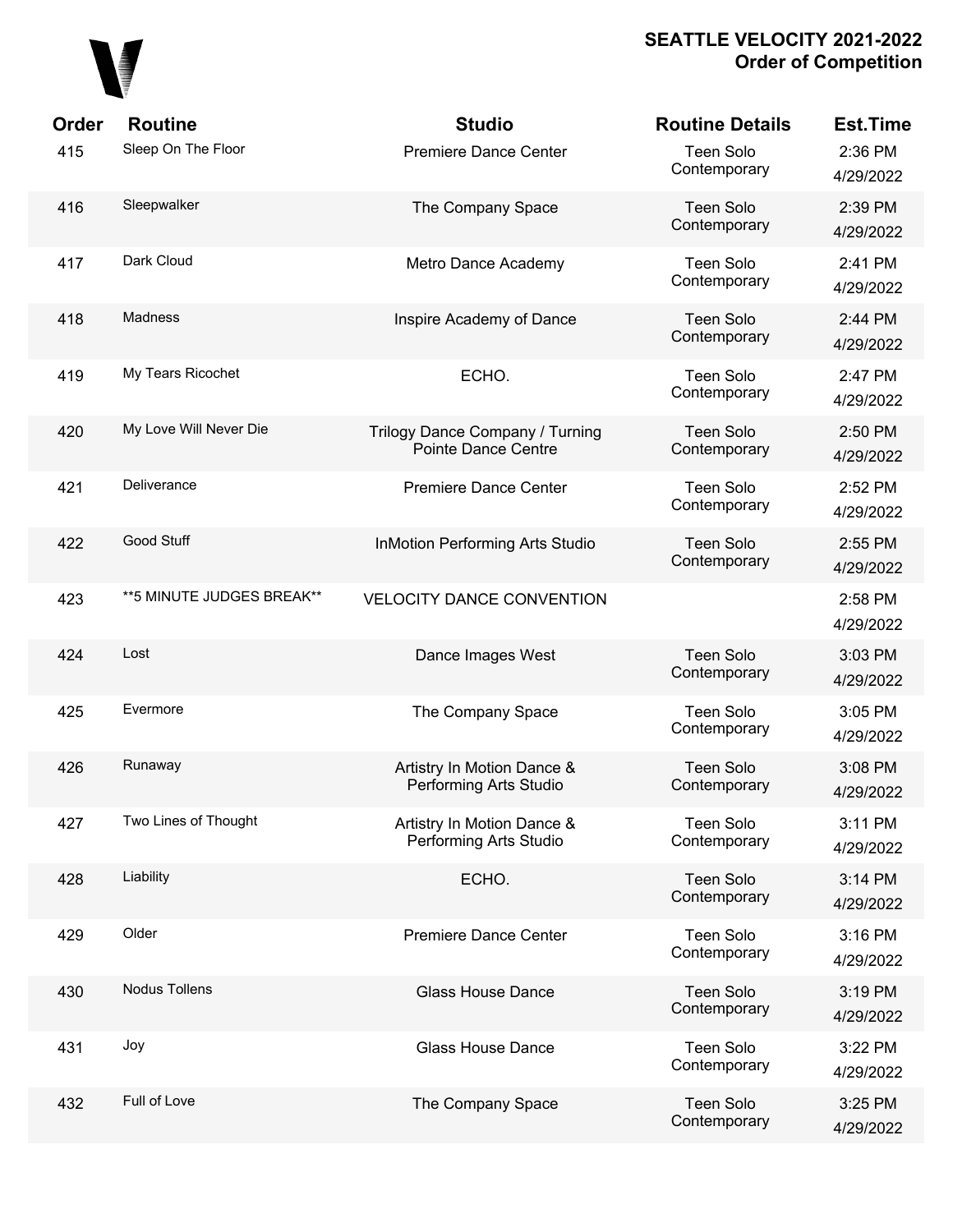

| Order | <b>Routine</b>            | <b>Studio</b>                                                 | <b>Routine Details</b>           | <b>Est.Time</b>      |
|-------|---------------------------|---------------------------------------------------------------|----------------------------------|----------------------|
| 433   | <b>Fast Cars</b>          | ECHO.                                                         | Teen Solo<br>Contemporary        | 3:27 PM<br>4/29/2022 |
| 434   | Nervous                   | <b>InMotion Performing Arts Studio</b>                        | <b>Teen Solo</b><br>Contemporary | 3:30 PM<br>4/29/2022 |
| 435   | Blow By Blow              | Dance Images West                                             | Teen Solo<br>Contemporary        | 3:33 PM<br>4/29/2022 |
| 436   | <b>Turning Page</b>       | Premiere Dance Center                                         | Teen Solo<br>Contemporary        | 3:36 PM<br>4/29/2022 |
| 437   | Heads Will Roll           | The Company Space                                             | Teen Solo<br>Contemporary        | 3:38 PM<br>4/29/2022 |
| 438   | Til My Dying Day          | The Company Space                                             | <b>Teen Solo</b><br>Contemporary | 3:41 PM<br>4/29/2022 |
| 439   | Other Side                | Trilogy Dance Company / Turning<br><b>Pointe Dance Centre</b> | Teen Solo<br>Contemporary        | 3:44 PM<br>4/29/2022 |
| 440   | Knockin' nn Heaven's Door | Trilogy Dance Company / Turning<br><b>Pointe Dance Centre</b> | <b>Teen Solo</b><br>Contemporary | 3:47 PM<br>4/29/2022 |
| 441   | <b>Bad Blood</b>          | The Company Space                                             | Teen Solo<br>Contemporary        | 3:49 PM<br>4/29/2022 |
| 442   | Toxic                     | Dance Motionz                                                 | <b>Teen Solo</b><br>Jazz         | 3:52 PM<br>4/29/2022 |
| 443   | Poison                    | Dance Images West                                             | <b>Teen Solo</b><br>Jazz         | 3:55 PM<br>4/29/2022 |
| 444   | Fashion                   | The Company Space                                             | <b>Teen Solo</b><br>Jazz         | 3:58 PM<br>4/29/2022 |
| 445   | 400 Lux                   | <b>Glass House Dance</b>                                      | <b>Teen Solo</b><br>Jazz         | 4:00 PM<br>4/29/2022 |
| 446   | I Got It                  | Inspire Academy of Dance                                      | <b>Teen Solo</b><br>Jazz         | 4:03 PM<br>4/29/2022 |
| 447   | Valentine                 | Trilogy Dance Company / Turning<br>Pointe Dance Centre        | <b>Teen Solo</b><br>Jazz         | 4:06 PM<br>4/29/2022 |
| 448   | Jackson                   | Inspire Academy of Dance                                      | <b>Teen Solo</b><br>Jazz         | 4:09 PM<br>4/29/2022 |
| 449   | The Way I Do              | Dance Motionz                                                 | <b>Teen Solo</b><br>Jazz         | 4:11 PM<br>4/29/2022 |
| 450   | Way Down                  | <b>Glass House Dance</b>                                      | <b>Teen Solo</b><br>Jazz         | 4:14 PM<br>4/29/2022 |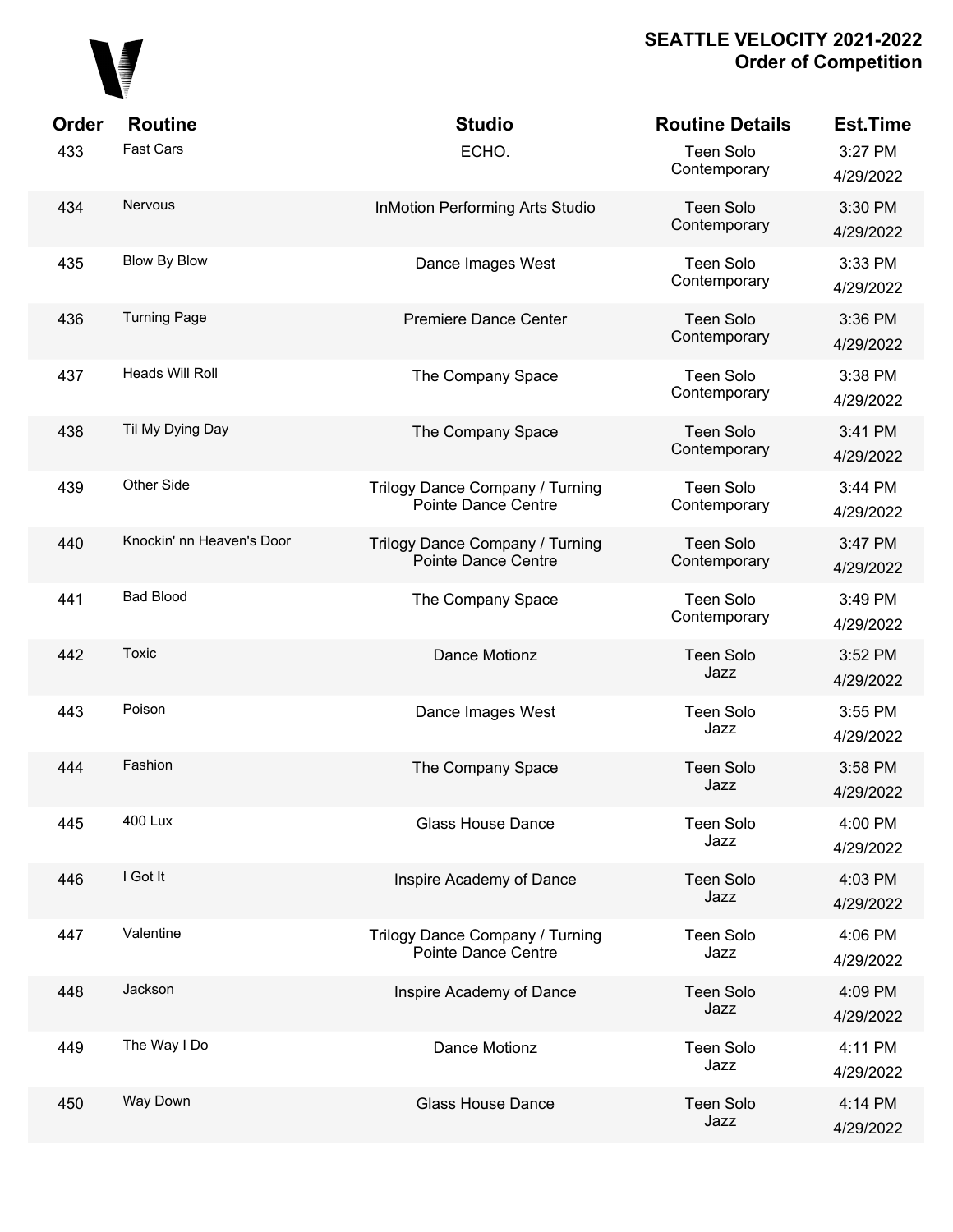

| Order | <b>Routine</b>             | <b>Studio</b>                                                 | <b>Routine Details</b>      | <b>Est.Time</b>      |
|-------|----------------------------|---------------------------------------------------------------|-----------------------------|----------------------|
| 451   | My Way                     | Inspire Academy of Dance                                      | <b>Teen Solo</b><br>Jazz    | 4:17 PM<br>4/29/2022 |
| 452   | <b>Funky Duck</b>          | <b>IGNITE</b>                                                 | <b>Teen Solo</b><br>Tap     | 4:20 PM<br>4/29/2022 |
| 453   | Blame It On the Boogie     | <b>IGNITE</b>                                                 | Teen Solo<br>Tap            | 4:22 PM<br>4/29/2022 |
| 454   | <b>Beautiful Wreck</b>     | Allegro Performing Arts Academy                               | <b>Teen Solo</b><br>Jazz    | 4:25 PM<br>4/29/2022 |
| 455   | Drowning Shadows           | ECHO.                                                         | <b>Teen Solo</b><br>Lyrical | 4:28 PM<br>4/29/2022 |
| 456   | Piece By Piece             | Dance Motionz                                                 | Teen Solo<br>Lyrical        | 4:31 PM<br>4/29/2022 |
| 457   | Time                       | <b>Issaquah Dance Theatre</b>                                 | <b>Teen Solo</b><br>Lyrical | 4:33 PM<br>4/29/2022 |
| 458   | Hold Me While You Wait     | Northwest Dance & Acro                                        | <b>Teen Solo</b><br>Lyrical | 4:36 PM<br>4/29/2022 |
| 459   | Never Enough               | Dance Images West                                             | <b>Teen Solo</b><br>Lyrical | 4:39 PM<br>4/29/2022 |
| 460   | Mother                     | Inspire Academy of Dance                                      | <b>Teen Solo</b><br>Lyrical | 4:42 PM<br>4/29/2022 |
| 461   | ** 5 MINUTE JUDGES BREAK** | <b>VELOCITY DANCE CONVENTION</b>                              |                             | 4:44 PM<br>4/29/2022 |
| 462   | No Choir                   | <b>InMotion Performing Arts Studio</b>                        | <b>Teen Solo</b><br>Lyrical | 4:49 PM<br>4/29/2022 |
| 463   | Say Something              | Artistry In Motion Dance &<br>Performing Arts Studio          | <b>Teen Solo</b><br>Lyrical | 4:51 PM<br>4/29/2022 |
| 464   | Mr. Bojangles              | <b>IGNITE</b>                                                 | <b>Teen Solo</b><br>Lyrical | 4:54 PM<br>4/29/2022 |
| 465   | <b>Shrinking Violet</b>    | Trilogy Dance Company / Turning<br><b>Pointe Dance Centre</b> | Teen Solo<br>Lyrical        | 4:57 PM<br>4/29/2022 |
| 466   | The Ending                 | <b>Glass House Dance</b>                                      | <b>Teen Solo</b><br>Lyrical | 5:00 PM<br>4/29/2022 |
| 467   | <b>Try</b>                 | Harbor Dance And Performance<br>Center                        | <b>Teen Solo</b><br>Lyrical | 5:02 PM<br>4/29/2022 |
| 468   | Night Light                | Metro Dance Academy                                           | <b>Teen Solo</b><br>Lyrical | 5:05 PM<br>4/29/2022 |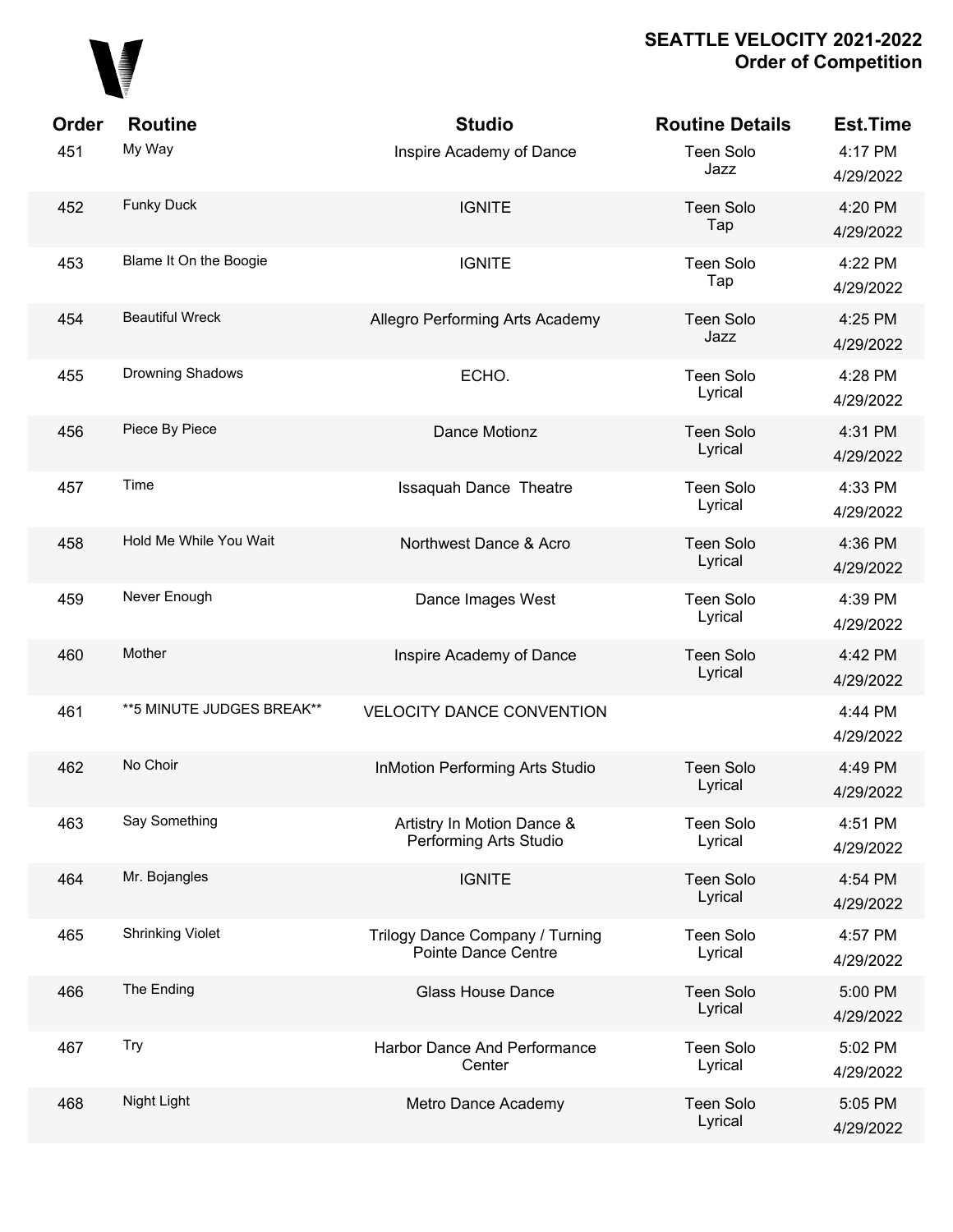

| <b>Order</b> | <b>Routine</b>                 | <b>Studio</b>                                        | <b>Routine Details</b>           | <b>Est.Time</b>      |
|--------------|--------------------------------|------------------------------------------------------|----------------------------------|----------------------|
| 469          | When the Party's Over          | <b>IGNITE</b>                                        | <b>Teen Solo</b><br>Lyrical      | 5:08 PM<br>4/29/2022 |
| 470          | Hard For Me To Love You        | <b>InMotion Performing Arts Studio</b>               | <b>Teen Solo</b><br>Lyrical      | 5:11 PM<br>4/29/2022 |
| 471          | <b>Country Road</b>            | The Surge Dance Center                               | <b>Teen Solo</b><br>Lyrical      | 5:13 PM<br>4/29/2022 |
| 472          | Hold On Me                     | Artistry In Motion Dance &<br>Performing Arts Studio | <b>Teen Solo</b><br>Lyrical      | 5:16 PM<br>4/29/2022 |
| 473          | In Case You Don't Live Forever | ECHO.                                                | <b>Teen Solo</b><br>Lyrical      | 5:19 PM<br>4/29/2022 |
| 474          | Surprise Yourself              | Inspire Academy of Dance                             | <b>Teen Solo</b><br>Lyrical      | 5:22 PM<br>4/29/2022 |
| 475          | Dare You to Run                | <b>Glass House Dance</b>                             | <b>Teen Solo</b><br>Lyrical      | 5:24 PM<br>4/29/2022 |
| 476          | Daniel                         | <b>IGNITE</b>                                        | <b>Teen Solo</b><br>Lyrical      | 5:27 PM<br>4/29/2022 |
| 477          | Calling                        | <b>Glass House Dance</b>                             | <b>Teen Solo</b><br>Lyrical      | 5:30 PM<br>4/29/2022 |
| 478          | Sinners                        | <b>InMotion Performing Arts Studio</b>               | <b>Teen Solo</b><br>Lyrical      | 5:33 PM<br>4/29/2022 |
| 479          | Wherever You Go                | The Surge Dance Center                               | <b>Teen Solo</b><br>Lyrical      | 5:35 PM<br>4/29/2022 |
| 480          | A Million Dreams               | Artistry In Motion Dance &<br>Performing Arts Studio | <b>Teen Solo</b><br>Lyrical      | 5:38 PM<br>4/29/2022 |
| 481          | In My Room                     | <b>IGNITE</b>                                        | <b>Teen Solo</b><br>Lyrical      | 5:41 PM<br>4/29/2022 |
| 482          | Give our Hearts Some Weight    | <b>Glass House Dance</b>                             | Teen Solo<br>Lyrical             | 5:44 PM<br>4/29/2022 |
| 483          | Falling Into Love              | <b>Premiere Dance Center</b>                         | Teen Solo<br>Lyrical             | 5:46 PM<br>4/29/2022 |
| 484          | Landslide                      | <b>Westlake Dance Center</b>                         | Teen Solo<br>Lyrical             | 5:49 PM<br>4/29/2022 |
| 485          | Un Grand Amour                 | Backstage Dance Studio                               | <b>Teen Solo</b><br>Contemporary | 5:52 PM<br>4/29/2022 |
| 486          | It's Getting Bad Again         | Backstage Dance Studio                               | <b>Teen Solo</b><br>Contemporary | 5:55 PM<br>4/29/2022 |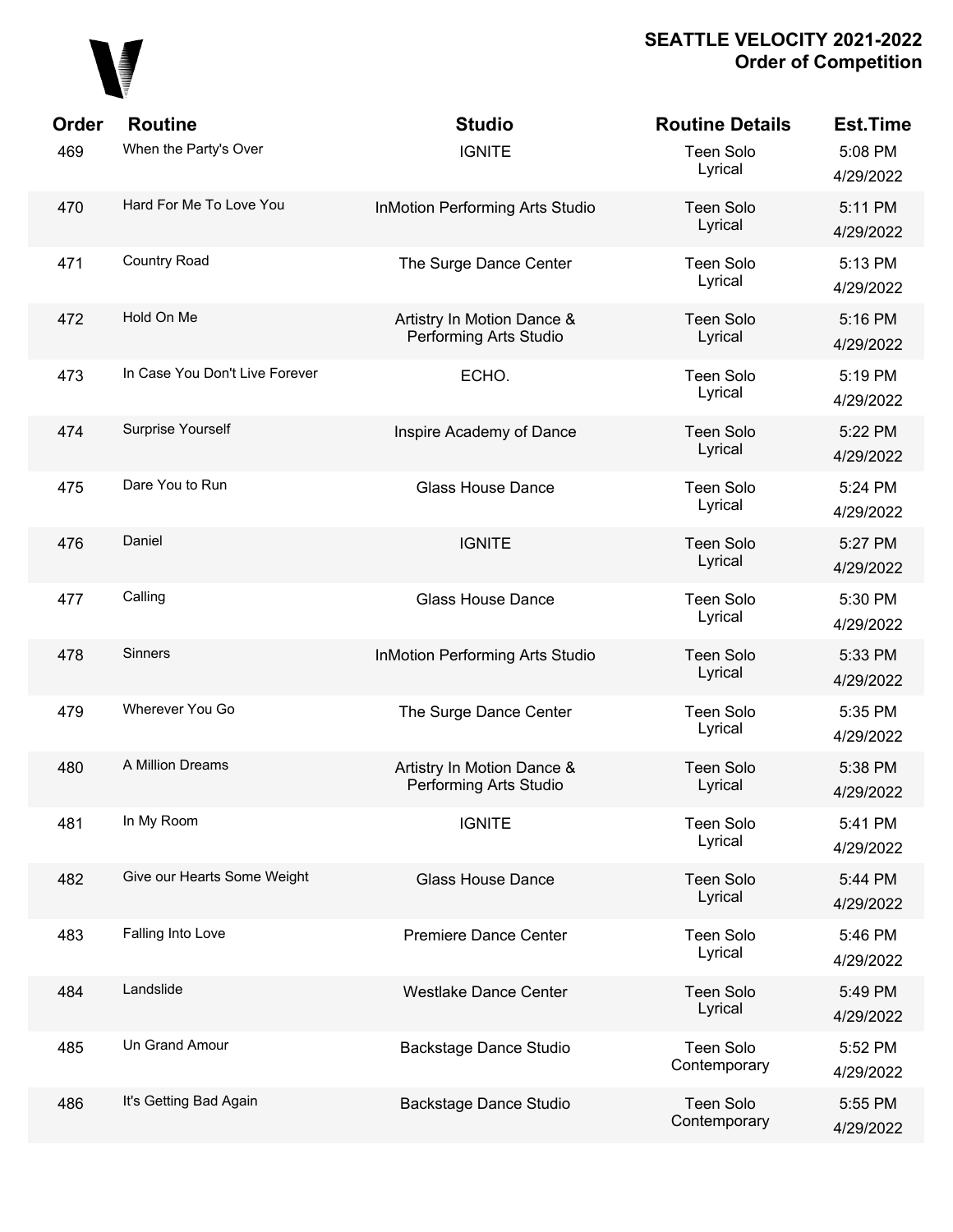

| Order | <b>Routine</b>                   | <b>Studio</b>                                                 | <b>Routine Details</b>                     | <b>Est.Time</b>      |
|-------|----------------------------------|---------------------------------------------------------------|--------------------------------------------|----------------------|
| 487   | Down                             | <b>Premiere Dance Center</b>                                  | Teen Solo<br>Tap                           | 5:57 PM<br>4/29/2022 |
| 488   | Still Into You                   | The Company Space                                             | <b>Teen Solo</b><br>Tap                    | 6:00 PM<br>4/29/2022 |
| 489   | Good Life                        | <b>Premiere Dance Center</b>                                  | Teen Solo<br>Tap                           | 6:03 PM<br>4/29/2022 |
| 490   | Say My Name                      | Dance Motionz                                                 | <b>Teen Solo</b><br>Tap                    | 6:06 PM<br>4/29/2022 |
| 491   | Next To You                      | <b>Premiere Dance Center</b>                                  | Teen Solo<br>Open                          | 6:08 PM<br>4/29/2022 |
| 492   | People Are Strange               | <b>IGNITE</b>                                                 | <b>Teen Solo</b><br>Open                   | 6:11 PM<br>4/29/2022 |
| 493   | Different Kind Of Love           | <b>MVP Dance Elite</b>                                        | Teen Solo<br>Open                          | 6:14 PM<br>4/29/2022 |
| 494   | Ne Me Quitte Pas                 | <b>IGNITE</b>                                                 | <b>Teen Solo</b><br>Open                   | 6:17 PM<br>4/29/2022 |
| 495   | Hide and Seek                    | <b>Premiere Dance Center</b>                                  | Teen Solo<br>Open                          | 6:19 PM<br>4/29/2022 |
| 496   | Macavity                         | <b>InMotion Performing Arts Studio</b>                        | <b>Teen Solo</b><br><b>Musical Theater</b> | 6:22 PM<br>4/29/2022 |
| 497   | Just Blew In From The Windy City | Allegro Performing Arts Academy                               | <b>Teen Solo</b><br><b>Musical Theater</b> | 6:25 PM<br>4/29/2022 |
| 498   | Lady Of The Underground          | Trilogy Dance Company / Turning<br><b>Pointe Dance Centre</b> | <b>Teen Solo</b><br><b>Musical Theater</b> | 6:28 PM<br>4/29/2022 |
| 499   | Ooh La La                        | Artistry In Motion Dance &<br>Performing Arts Studio          | <b>Teen Solo</b><br><b>Musical Theater</b> | 6:30 PM<br>4/29/2022 |
| 500   | Stupid With Love                 | Studio M                                                      | <b>Teen Solo</b><br><b>Musical Theater</b> | 6:33 PM<br>4/29/2022 |
| 501   | Ms Carter                        | Dance Motionz                                                 | <b>Teen Solo</b><br>Hip-Hop                | 6:36 PM<br>4/29/2022 |
| 502   | Hypnosis                         | Dance Motionz                                                 | <b>Teen Solo</b><br>Hip-Hop                | 6:39 PM<br>4/29/2022 |
| 503   | What Up                          | Harbor Dance And Performance<br>Center                        | <b>Teen Solo</b><br>Hip-Hop                | 6:41 PM<br>4/29/2022 |
| 504   | ** AWARDS IN MAIN ROOM*          | <b>VELOCITY DANCE CONVENTION</b>                              |                                            | 6:55 PM<br>4/29/2022 |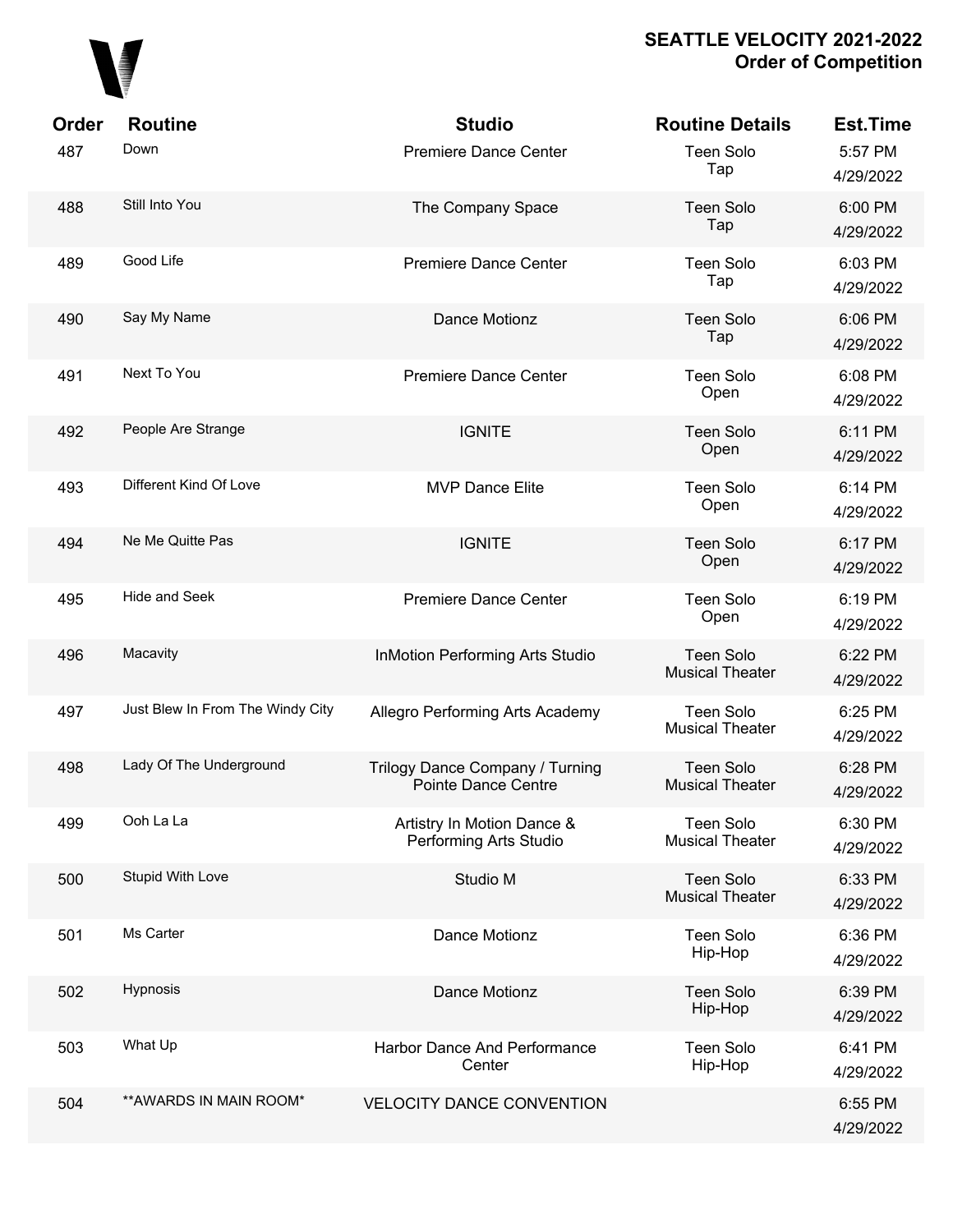

| Order | <b>Routine</b>             | <b>Studio</b>                | <b>Routine Details</b>                                   | <b>Est.Time</b>      |
|-------|----------------------------|------------------------------|----------------------------------------------------------|----------------------|
| 505   | Americano                  | <b>Premiere Dance Center</b> | <b>Intermediate Small</b><br>Group<br>$1 - -$            | 7:30 PM<br>4/29/2022 |
| 506   | Light Of Love              | ECHO.                        | <b>Intermediate Small</b><br>Group<br>$C$ ontomnoroni    | 7:33 PM<br>4/29/2022 |
| 507   | <b>Hear The Bells</b>      | The Company Space            | Junior Small Group<br>Contemporary                       | 7:36 PM<br>4/29/2022 |
| 508   | <b>Growing Pains</b>       | <b>Glass House Dance</b>     | Junior Small Group<br>Contemporary                       | 7:39 PM<br>4/29/2022 |
| 509   | Silhouettes                | <b>Premiere Dance Center</b> | Junior Small Group<br><b>Ballet</b>                      | 7:42 PM<br>4/29/2022 |
| 510   | <b>Wicked Little Girls</b> | ECHO.                        | <b>Intermediate Small</b><br>Group<br>10.77              | 7:45 PM<br>4/29/2022 |
| 511   | La Vie En Rose             | The Company Space            | <b>Intermediate Small</b><br>Group<br>$l$ <i>siminal</i> | 7:48 PM<br>4/29/2022 |
| 512   | <b>Bluebird</b>            | <b>Glass House Dance</b>     | Junior Small Group<br>Contemporary                       | 7:51 PM<br>4/29/2022 |
| 513   | Sparrow                    | Dance Images West            | Junior Small Group<br>Contemporary                       | 7:54 PM<br>4/29/2022 |
| 514   | Follow You Into The Dark   | ECHO.                        | Junior Small Group<br>Lyrical                            | 7:57 PM<br>4/29/2022 |
| 515   | Hot Stuff                  | The Company Space            | Junior Small Group<br>Jazz                               | 8:00 PM<br>4/29/2022 |
| 516   | Make it up to you          | <b>Glass House Dance</b>     | Junior Small Group<br>Jazz                               | 8:03 PM<br>4/29/2022 |
| 517   | Footprints In The Sand     | Inspire Academy of Dance     | Junior Small Group<br>Lyrical                            | 8:06 PM<br>4/29/2022 |
| 518   | One More Light             | Dance Images West            | Junior Small Group<br>Lyrical                            | 8:09 PM<br>4/29/2022 |
| 519   | <b>Broken</b>              | Northwest Dance & Acro       | Junior Small Group<br>Lyrical                            | 8:12 PM<br>4/29/2022 |
| 520   | Can't Stop The Feeling     | The Company Space            | Junior Small Group<br>Tap                                | 8:15 PM<br>4/29/2022 |
| 521   | Double Dutch Bus           | Inspire Academy of Dance     | Junior Small Group<br>Tap                                | 8:18 PM<br>4/29/2022 |
| 522   | Come Alive                 | Dance Images West            | Junior Small Group<br>Hip-Hop                            | 8:21 PM<br>4/29/2022 |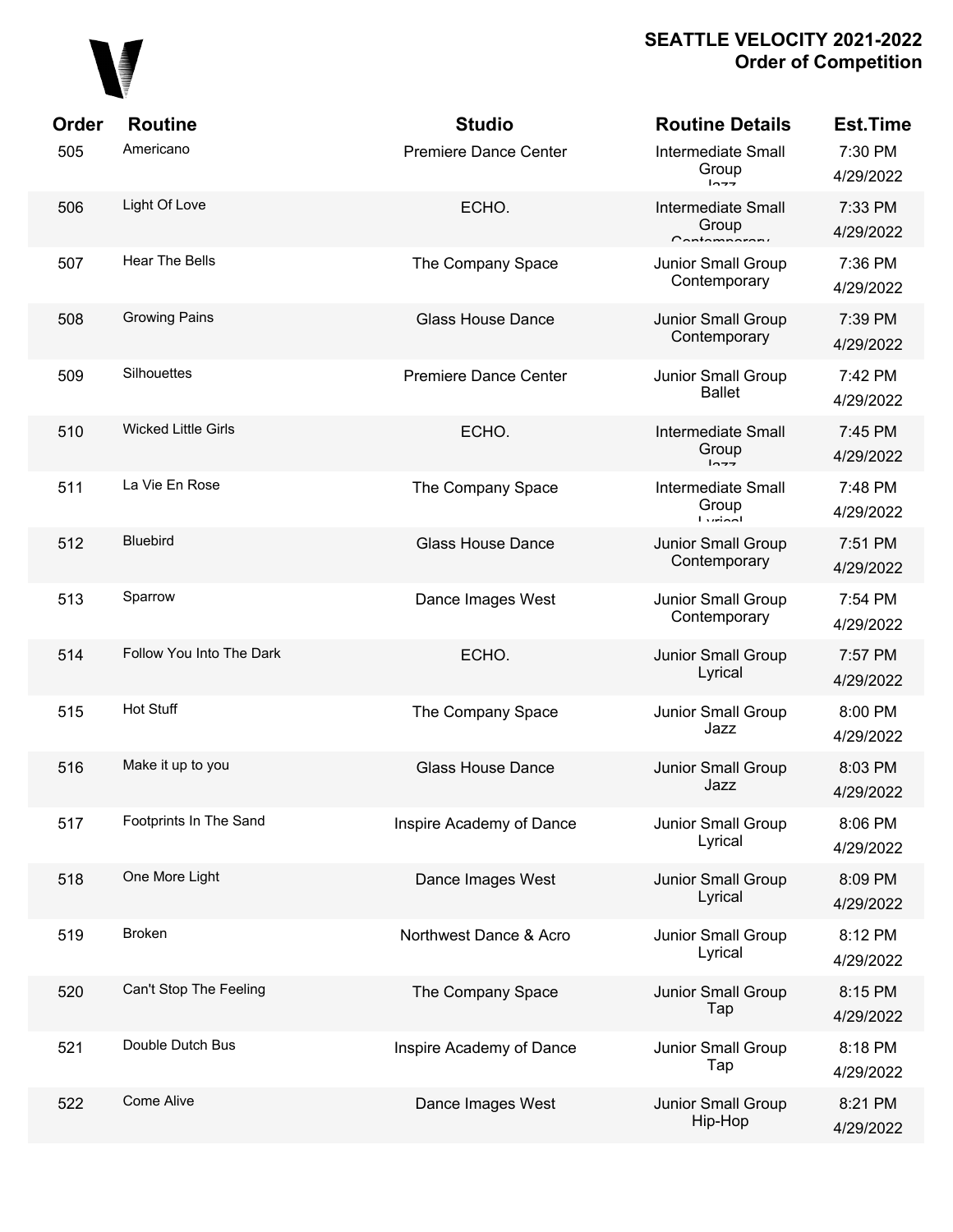

| Order | <b>Routine</b>          | <b>Studio</b>                                 | <b>Routine Details</b>                                   | <b>Est.Time</b>      |
|-------|-------------------------|-----------------------------------------------|----------------------------------------------------------|----------------------|
| 523   | Dollhouse               | <b>Harbor Dance And Performance</b><br>Center | <b>Intermediate Small</b><br>Group<br>$D = IL + I$       | 8:24 PM<br>4/29/2022 |
| 524   | Happiness Does Not Wait | InMotion Performing Arts Studio               | <b>Intermediate Small</b><br>Group<br>$D$ $Al$ $A$       | 8:27 PM<br>4/29/2022 |
| 525   | We Can Do It            | Allegro Performing Arts Academy               | <b>Intermediate Small</b><br>Group<br>$ln - -$           | 8:30 PM<br>4/29/2022 |
| 526   | Hey Mama                | The Company Space                             | <b>Intermediate Small</b><br>Group<br>$ln - -$           | 8:33 PM<br>4/29/2022 |
| 527   | Running                 | On Center Performing Arts                     | <b>Intermediate Small</b><br>Group<br>Contampararu       | 8:36 PM<br>4/29/2022 |
| 528   | The Frozen World        | <b>InMotion Performing Arts Studio</b>        | <b>Intermediate Small</b><br>Group<br>Contamparary       | 8:39 PM<br>4/29/2022 |
| 529   | Pa' Bailar              | <b>Harbor Dance And Performance</b><br>Center | <b>Intermediate Small</b><br>Group<br>$ln - -$           | 8:42 PM<br>4/29/2022 |
| 530   | <b>Blue</b>             | Inspire Academy of Dance                      | <b>Intermediate Small</b><br>Group<br>$ln - -$           | 8:45 PM<br>4/29/2022 |
| 531   | Size                    | Dance Motionz                                 | <b>Intermediate Small</b><br>Group<br>$ln - -$           | 8:48 PM<br>4/29/2022 |
| 532   | Lone Digger             | Allegro Performing Arts Academy               | <b>Intermediate Small</b><br>Group<br>$ln - -$           | 8:51 PM<br>4/29/2022 |
| 533   | <b>Stay Alive</b>       | Harbor Dance And Performance<br>Center        | <b>Intermediate Small</b><br>Group<br><b>Lurinal</b>     | 8:54 PM<br>4/29/2022 |
| 534   | Darling                 | Allegro Performing Arts Academy               | <b>Intermediate Small</b><br>Group<br><b>Lurinal</b>     | 8:57 PM<br>4/29/2022 |
| 535   | Hero                    | Inspire Academy of Dance                      | <b>Intermediate Small</b><br>Group<br><b>Lurinal</b>     | 9:00 PM<br>4/29/2022 |
| 536   | Long Shot               | <b>Glass House Dance</b>                      | <b>Intermediate Small</b><br>Group<br>$l$ <i>siminal</i> | 9:03 PM<br>4/29/2022 |
| 537   | Let It Be               | Harbor Dance And Performance<br>Center        | <b>Intermediate Small</b><br>Group<br><b>Ludon</b>       | 9:06 PM<br>4/29/2022 |
| 538   | A Thousand Miles        | Dance Motionz                                 | <b>Intermediate Small</b><br>Group<br>$l$ <i>siminal</i> | 9:09 PM<br>4/29/2022 |
| 539   | Thingamajig             | Allegro Performing Arts Academy               | <b>Intermediate Small</b><br>Group<br><b>Ludon</b>       | 9:12 PM<br>4/29/2022 |
| 540   | Smallest Light          | Inspire Academy of Dance                      | Intermediate Small<br>Group<br><b>Lurinal</b>            | 9:15 PM<br>4/29/2022 |
|       |                         |                                               |                                                          |                      |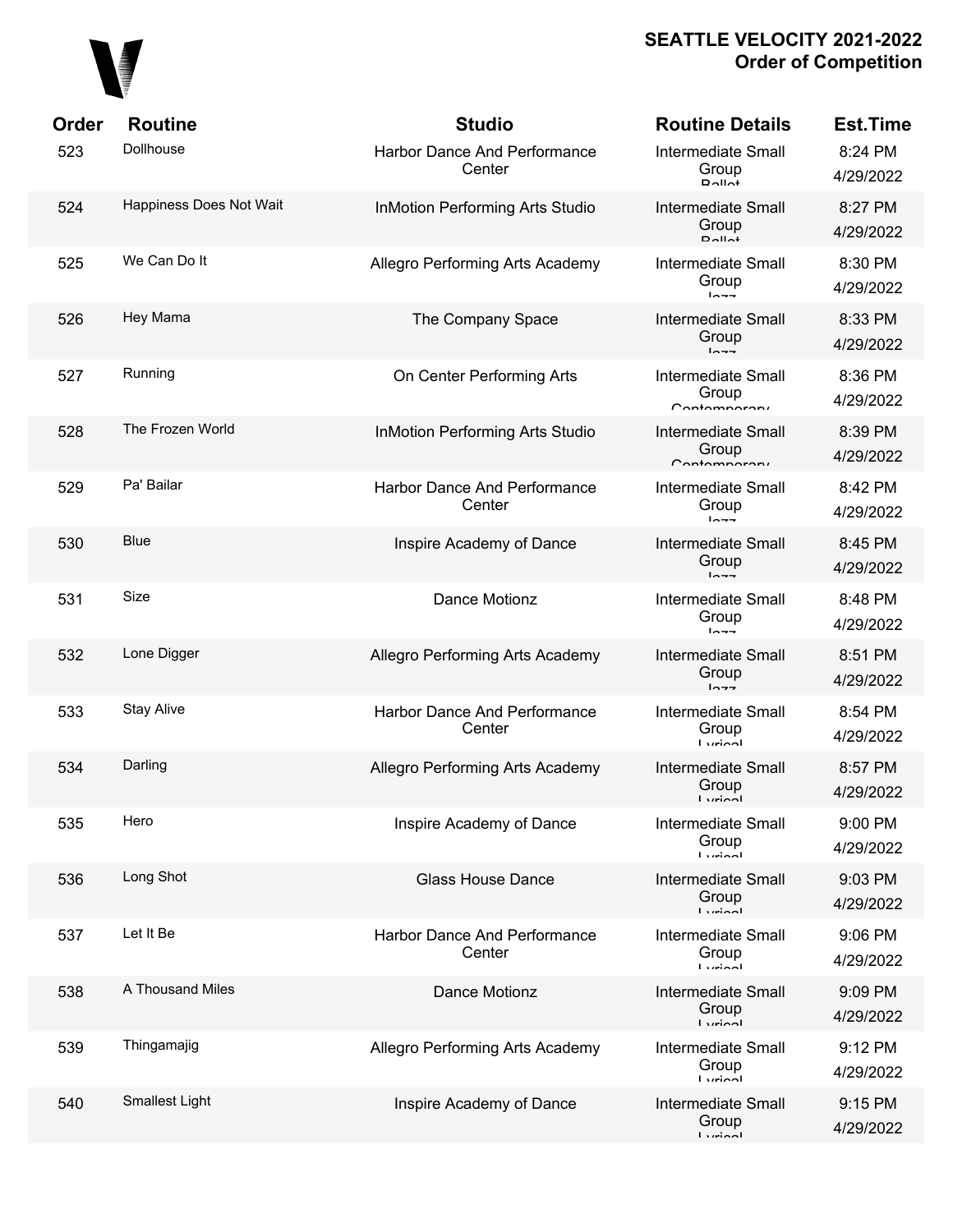

| Order | <b>Routine</b>             | <b>Studio</b>                          | <b>Routine Details</b>                                                    | <b>Est.Time</b>       |
|-------|----------------------------|----------------------------------------|---------------------------------------------------------------------------|-----------------------|
| 541   | I Got Soul                 | <b>Premiere Dance Center</b>           | <b>Intermediate Small</b><br>Group<br>$T_{nn}$                            | 9:18 PM<br>4/29/2022  |
| 542   | Green Light                | Harbor Dance And Performance<br>Center | <b>Intermediate Small</b><br>Group<br>$T_{nn}$                            | 9:21 PM<br>4/29/2022  |
| 543   | Attention                  | Dance Motionz                          | <b>Intermediate Small</b><br>Group<br>$T_{nn}$                            | 9:24 PM<br>4/29/2022  |
| 544   | Hands On Strings           | <b>IGNITE</b>                          | <b>Intermediate Small</b><br>Group<br>$T_{\cap n}$                        | 9:27 PM<br>4/29/2022  |
| 545   | Get It Girl You Go         | Allegro Performing Arts Academy        | <b>Intermediate Small</b><br>Group<br>Munical Thootar                     | 9:30 PM<br>4/29/2022  |
| 546   | That Man                   | Harbor Dance And Performance<br>Center | Intermediate Small<br>Group<br>Munical Thootar                            | 9:33 PM<br>4/29/2022  |
| 547   | <b>Feelin Nice</b>         | The Company Space                      | <b>Intermediate Small</b><br>Group<br>$\overline{u}$ in $\overline{u}$ an | 9:36 PM<br>4/29/2022  |
| 548   | Sicko Mode                 | <b>IGNITE</b>                          | <b>Intermediate Small</b><br>Group<br>$\overline{u}$ in $\overline{u}$ an | 9:39 PM<br>4/29/2022  |
| 549   | ** AWARDS IN MAIN ROOM**   | <b>VELOCITY DANCE CONVENTION</b>       |                                                                           | 10:55 PM<br>4/29/2022 |
| 550   | Chanson De Septembre       | <b>Premiere Dance Center</b>           | Mini Small Group<br><b>Ballet</b>                                         | 3:00 PM<br>4/30/2022  |
| 551   | Another One Bites The Dust | Inspire Academy of Dance               | Mini Large Group<br>Hip-Hop                                               | 3:03 PM<br>4/30/2022  |
| 552   | She                        | <b>Glass House Dance</b>               | Mini Small Group<br>Lyrical                                               | 3:06 PM<br>4/30/2022  |
| 553   | Welcome Home               | Northwest Dance & Acro                 | Mini Small Group<br>Lyrical                                               | 3:09 PM<br>4/30/2022  |
| 554   | Primadonna                 | Premiere Dance Center                  | Mini Small Group<br>Contemporary                                          | 3:12 PM<br>4/30/2022  |
| 555   | Rock Around The Clock      | Inspire Academy of Dance               | Mini Small Group<br>Tap                                                   | 3:15 PM<br>4/30/2022  |
| 556   | A Bushel And A Peck        | ECHO.                                  | Mini Small Group<br><b>Musical Theater</b>                                | 3:18 PM<br>4/30/2022  |
| 557   | Get Dat                    | <b>Glass House Dance</b>               | Mini Large Group<br>Jazz                                                  | 3:21 PM<br>4/30/2022  |
| 558   | <b>Beach Party</b>         | The Surge Dance Center                 | Mini Large Group<br>Jazz                                                  | 3:24 PM<br>4/30/2022  |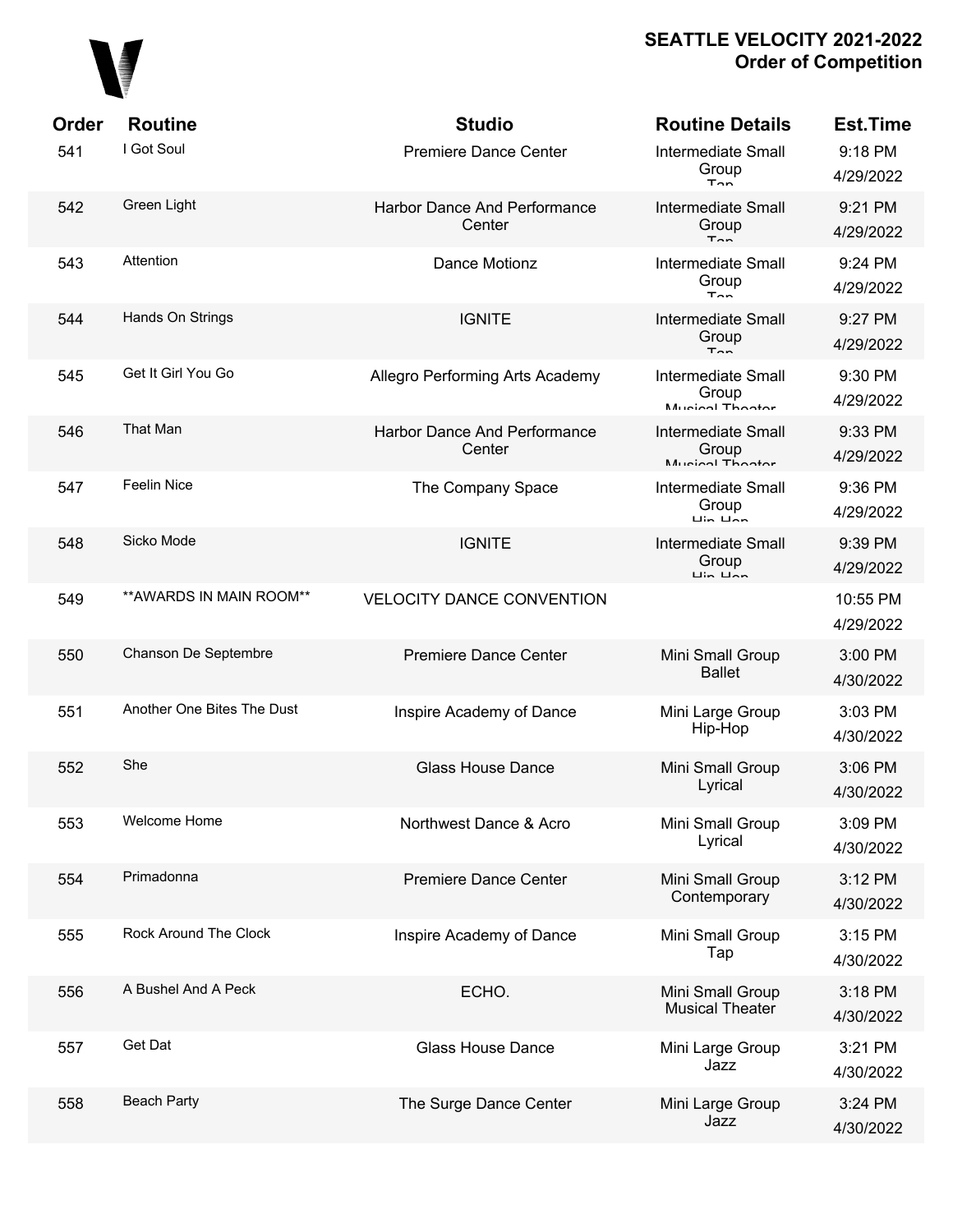

| Order | <b>Routine</b>                  | <b>Studio</b>                | <b>Routine Details</b>                                   | <b>Est.Time</b>      |
|-------|---------------------------------|------------------------------|----------------------------------------------------------|----------------------|
| 559   | Zero To Hero                    | Inspire Academy of Dance     | Mini Large Group<br>Jazz                                 | 3:27 PM<br>4/30/2022 |
| 560   | <b>Truly Madly Deeply</b>       | <b>Premiere Dance Center</b> | Mini Small Group<br>Contemporary                         | 3:30 PM<br>4/30/2022 |
| 561   | Drive Thru                      | ECHO.                        | Mini Large Group<br>Hip-Hop                              | 3:33 PM<br>4/30/2022 |
| 562   | Maybe We'll See                 | The Company Space            | Junior Large Group<br>Contemporary                       | 3:36 PM<br>4/30/2022 |
| 563   | Skin                            | <b>Glass House Dance</b>     | Junior Large Group<br>Jazz                               | 3:39 PM<br>4/30/2022 |
| 564   | <b>Black And Gold</b>           | Dance Images West            | Junior Large Group<br>Jazz                               | 3:42 PM<br>4/30/2022 |
| 565   | Sugar Spice and Everything Nice | <b>Premiere Dance Center</b> | Mini Small Group<br>Hip-Hop                              | 3:45 PM<br>4/30/2022 |
| 566   | We're Going To Be Friends       | Inspire Academy of Dance     | Mini Small Group<br>Lyrical                              | 3:48 PM<br>4/30/2022 |
| 567   | Adieu                           | The Company Space            | Junior Large Group<br>Jazz                               | 3:51 PM<br>4/30/2022 |
| 568   | Lonely Hearts Club              | ECHO.                        | Junior Large Group<br>Contemporary                       | 3:54 PM<br>4/30/2022 |
| 569   | Party                           | Inspire Academy of Dance     | Junior Large Group<br>Hip-Hop                            | 3:57 PM<br>4/30/2022 |
| 570   | <b>Madness</b>                  | <b>Glass House Dance</b>     | Junior Large Group<br>Open                               | 4:00 PM<br>4/30/2022 |
| 571   | Money                           | The Company Space            | Junior Large Group<br><b>Musical Theater</b>             | 4:03 PM<br>4/30/2022 |
| 572   | Sweet Escape                    | ECHO.                        | Junior Large Group<br>Jazz                               | 4:06 PM<br>4/30/2022 |
| 573   | The Derby                       | Dance Images West            | Junior Large Group<br><b>Musical Theater</b>             | 4:09 PM<br>4/30/2022 |
| 574   | Transylvania Mania              | Inspire Academy of Dance     | Junior Large Group<br><b>Musical Theater</b>             | 4:12 PM<br>4/30/2022 |
| 575   | Her Majesty's Waltz             | The Company Space            | Intermediate Large<br>Group<br>$D$ $Al$ $A$ <sup>+</sup> | 4:15 PM<br>4/30/2022 |
| 576   | Submarine                       | ECHO.                        | Intermediate Large<br>Group<br>$C$ ontomnoroni           | 4:18 PM<br>4/30/2022 |
|       |                                 |                              |                                                          |                      |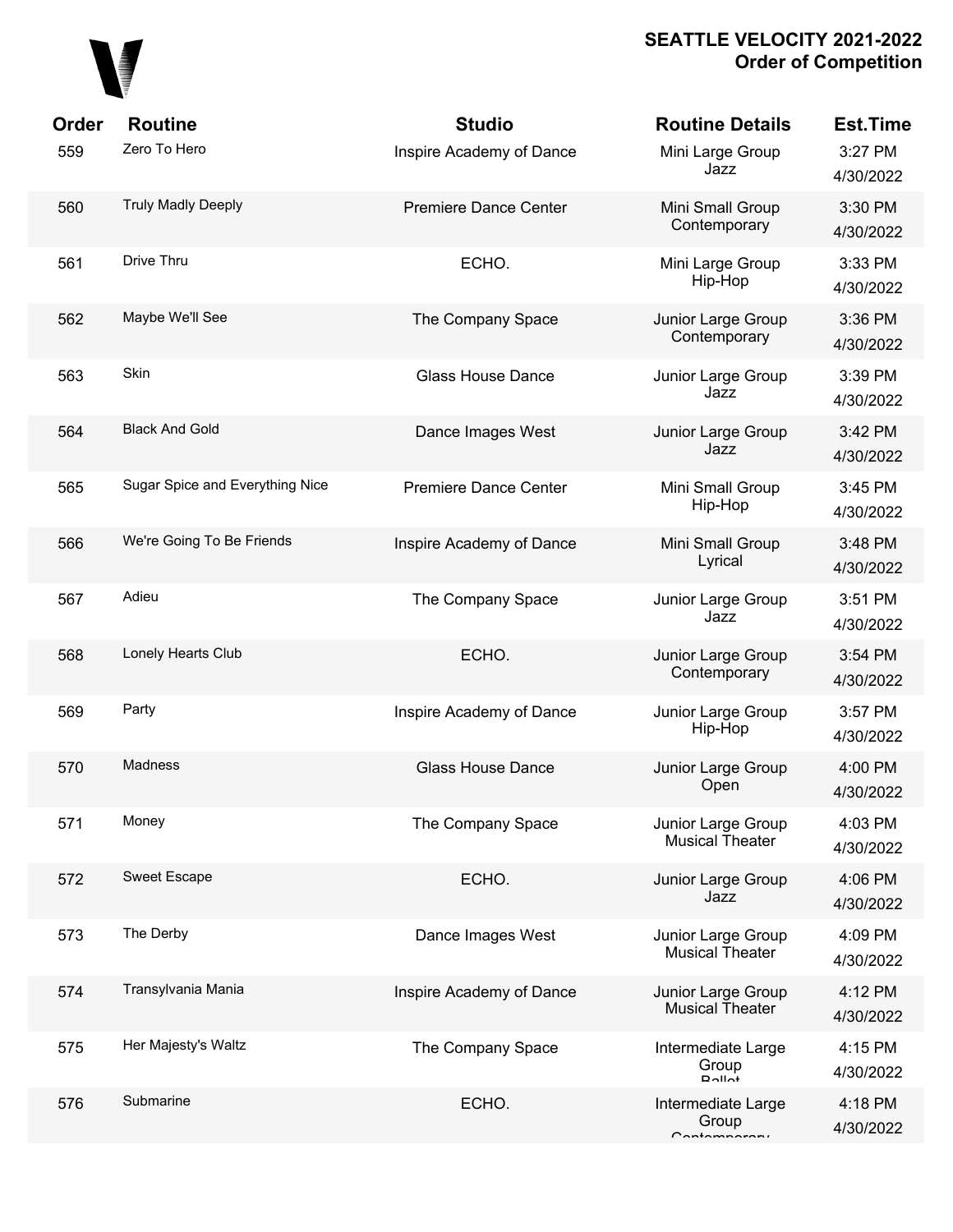

| Order | <b>Routine</b>               | <b>Studio</b>                          | <b>Routine Details</b>                                             | Est.Time             |
|-------|------------------------------|----------------------------------------|--------------------------------------------------------------------|----------------------|
| 577   | Wonderful World              | Allegro Performing Arts Academy        | Intermediate Large<br>Group<br>Contamparari                        | 4:21 PM<br>4/30/2022 |
| 578   | As Far As We Felt Like Going | Inspire Academy of Dance               | Junior Large Group<br>Jazz                                         | 4:24 PM<br>4/30/2022 |
| 579   | <b>Stuck</b>                 | The Company Space                      | Intermediate Large<br>Group<br>$C$ ontomporoni                     | 4:27 PM<br>4/30/2022 |
| 580   | Evergreen                    | Inspire Academy of Dance               | Intermediate Large<br>Group<br>Contamparary                        | 4:30 PM<br>4/30/2022 |
| 581   | **5 MINUTE JUDGES BREAK**    | <b>VELOCITY DANCE CONVENTION</b>       |                                                                    | 4:33 PM<br>4/30/2022 |
| 582   | Love Shack                   | ECHO.                                  | Intermediate Large<br>Group<br>$ln - -$                            | 4:38 PM<br>4/30/2022 |
| 583   | Clap Clap                    | Allegro Performing Arts Academy        | Intermediate Large<br>Group<br>$ln - -$                            | 4:41 PM<br>4/30/2022 |
| 584   | The Beat Goes On             | <b>IGNITE</b>                          | Intermediate Large<br>Group<br>$ln - -$                            | 4:44 PM<br>4/30/2022 |
| 585   | Smells Like Teen Spirit      | <b>Premiere Dance Center</b>           | Intermediate Large<br>Group<br><b>Ludool</b>                       | 4:47 PM<br>4/30/2022 |
| 586   | Over Soon                    | Dance Motionz                          | Intermediate Large<br>Group<br><b>Lurinal</b>                      | 4:50 PM<br>4/30/2022 |
| 587   | <b>Million Reasons</b>       | Allegro Performing Arts Academy        | Intermediate Large<br>Group<br><b>Ludool</b>                       | 4:53 PM<br>4/30/2022 |
| 588   | Din Daa Daa                  | The Company Space                      | Intermediate Large<br>Group<br>$T_{nn}$                            | 4:56 PM<br>4/30/2022 |
| 589   | <b>Pretty Please</b>         | ECHO.                                  | Intermediate Large<br>Group<br>$ln - -$                            | 4:59 PM<br>4/30/2022 |
| 590   | The Breaks                   | Harbor Dance And Performance<br>Center | Intermediate Large<br>Group<br>$T_{\cap n}$                        | 5:02 PM<br>4/30/2022 |
| 591   | Hey Pachuco                  | Allegro Performing Arts Academy        | Intermediate Large<br>Group<br>$T_{\rm{on}}$                       | 5:05 PM<br>4/30/2022 |
| 592   | I'm Lost                     | <b>IGNITE</b>                          | Intermediate Large<br>Group<br>O <sub>nnon</sub>                   | 5:08 PM<br>4/30/2022 |
| 593   | Everybody                    | ECHO.                                  | Intermediate Large<br>Group<br>Lin Linn                            | 5:11 PM<br>4/30/2022 |
| 594   | It's Goin' Down              | Harbor Dance And Performance<br>Center | Intermediate Large<br>Group<br>$\overline{L}$ in $\overline{L}$ an | 5:14 PM<br>4/30/2022 |
|       |                              |                                        |                                                                    |                      |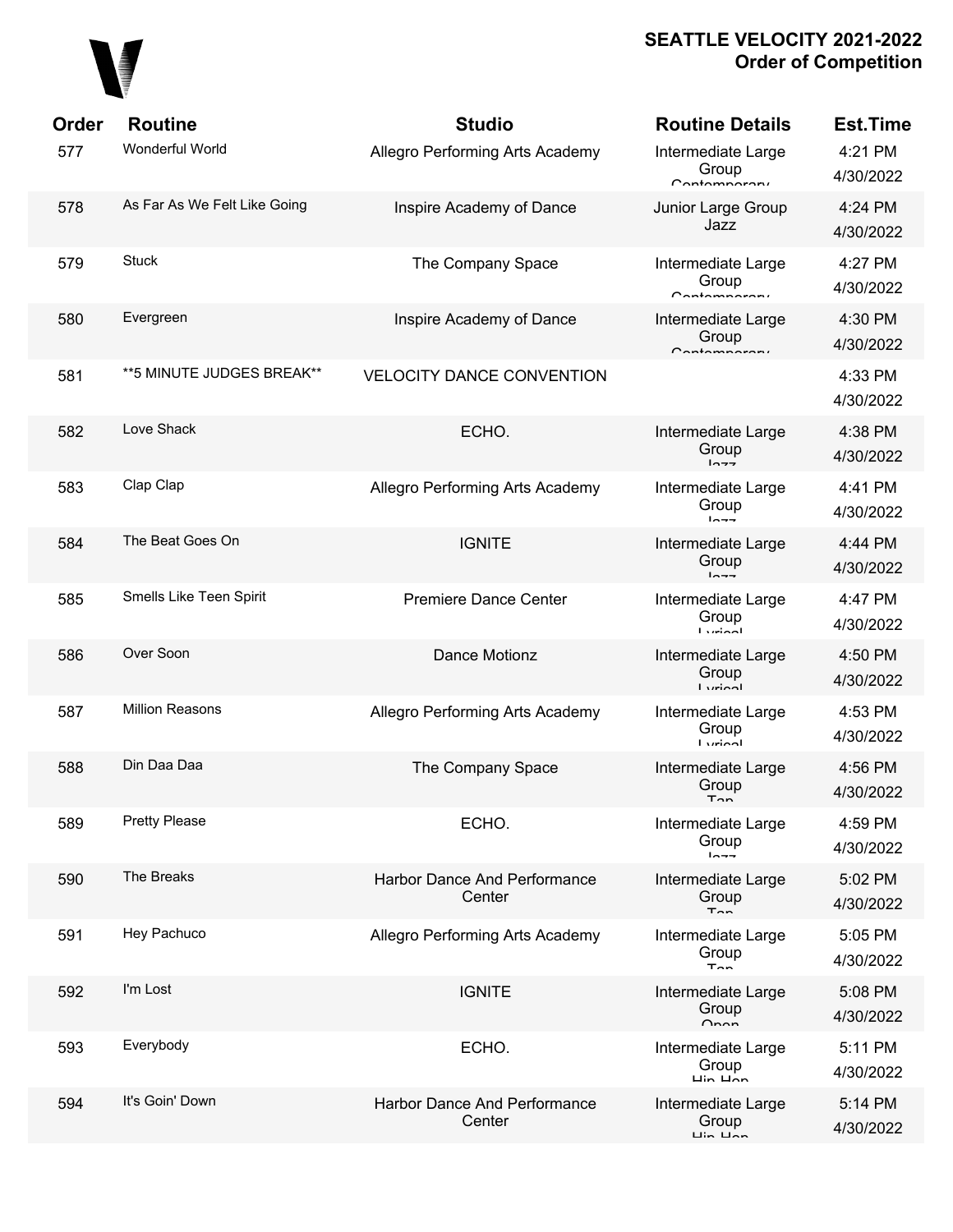

| Order | <b>Routine</b>           | <b>Studio</b>                                        | <b>Routine Details</b>                                             | <b>Est.Time</b>      |
|-------|--------------------------|------------------------------------------------------|--------------------------------------------------------------------|----------------------|
| 595   | Pure Havoc               | Allegro Performing Arts Academy                      | Intermediate Large<br>Group<br>$\overline{u}$ in $\overline{u}$ an | 5:17 PM<br>4/30/2022 |
| 596   | Girls                    | <b>Dance Motionz</b>                                 | Intermediate Large<br>Group<br>$\overline{u}$ in $\overline{u}$    | 5:20 PM<br>4/30/2022 |
| 597   | **AWARDS**               | <b>VELOCITY DANCE CONVENTION</b>                     |                                                                    | 5:30 PM<br>4/30/2022 |
| 598   | Sadness                  | <b>InMotion Performing Arts Studio</b>               | Teen Duo/Trio<br>Contemporary                                      | 6:05 PM<br>4/30/2022 |
| 599   | Sigh No More             | <b>Premiere Dance Center</b>                         | Teen Duo/Trio<br>Contemporary                                      | 6:07 PM<br>4/30/2022 |
| 600   | Before My Time           | Dance Images West                                    | Teen Duo/Trio<br>Contemporary                                      | 6:10 PM<br>4/30/2022 |
| 601   | Sleep Walk               | Allegro Performing Arts Academy                      | Teen Duo/Trio<br>Contemporary                                      | 6:13 PM<br>4/30/2022 |
| 602   | <b>Without Fear</b>      | <b>IGNITE</b>                                        | Teen Duo/Trio<br>Contemporary                                      | 6:16 PM<br>4/30/2022 |
| 603   | Shadow Ends              | <b>Glass House Dance</b>                             | Teen Duo/Trio<br>Contemporary                                      | 6:18 PM<br>4/30/2022 |
| 604   | Seller Of Flowers        | <b>IGNITE</b>                                        | Teen Duo/Trio<br>Contemporary                                      | 6:21 PM<br>4/30/2022 |
| 605   | The Listening Chair      | Artistry In Motion Dance &<br>Performing Arts Studio | Teen Duo/Trio<br>Contemporary                                      | 6:24 PM<br>4/30/2022 |
| 606   | Simple Life              | Allegro Performing Arts Academy                      | Teen Duo/Trio<br>Contemporary                                      | 6:27 PM<br>4/30/2022 |
| 607   | Hands                    | <b>InMotion Performing Arts Studio</b>               | Teen Duo/Trio<br>Contemporary                                      | 6:29 PM<br>4/30/2022 |
| 608   | The Devil I Know         | Dance Images West                                    | Teen Duo/Trio<br>Contemporary                                      | 6:32 PM<br>4/30/2022 |
| 609   | Worry                    | <b>IGNITE</b>                                        | Teen Duo/Trio<br>Contemporary                                      | 6:35 PM<br>4/30/2022 |
| 610   | Losing Me                | Allegro Performing Arts Academy                      | Teen Duo/Trio<br>Contemporary                                      | 6:38 PM<br>4/30/2022 |
| 611   | What the World Needs Now | Artistry In Motion Dance &<br>Performing Arts Studio | Teen Duo/Trio<br>Lyrical                                           | 6:40 PM<br>4/30/2022 |
| 612   | Trouble                  | Studio M                                             | Teen Duo/Trio<br>Jazz                                              | 6:43 PM<br>4/30/2022 |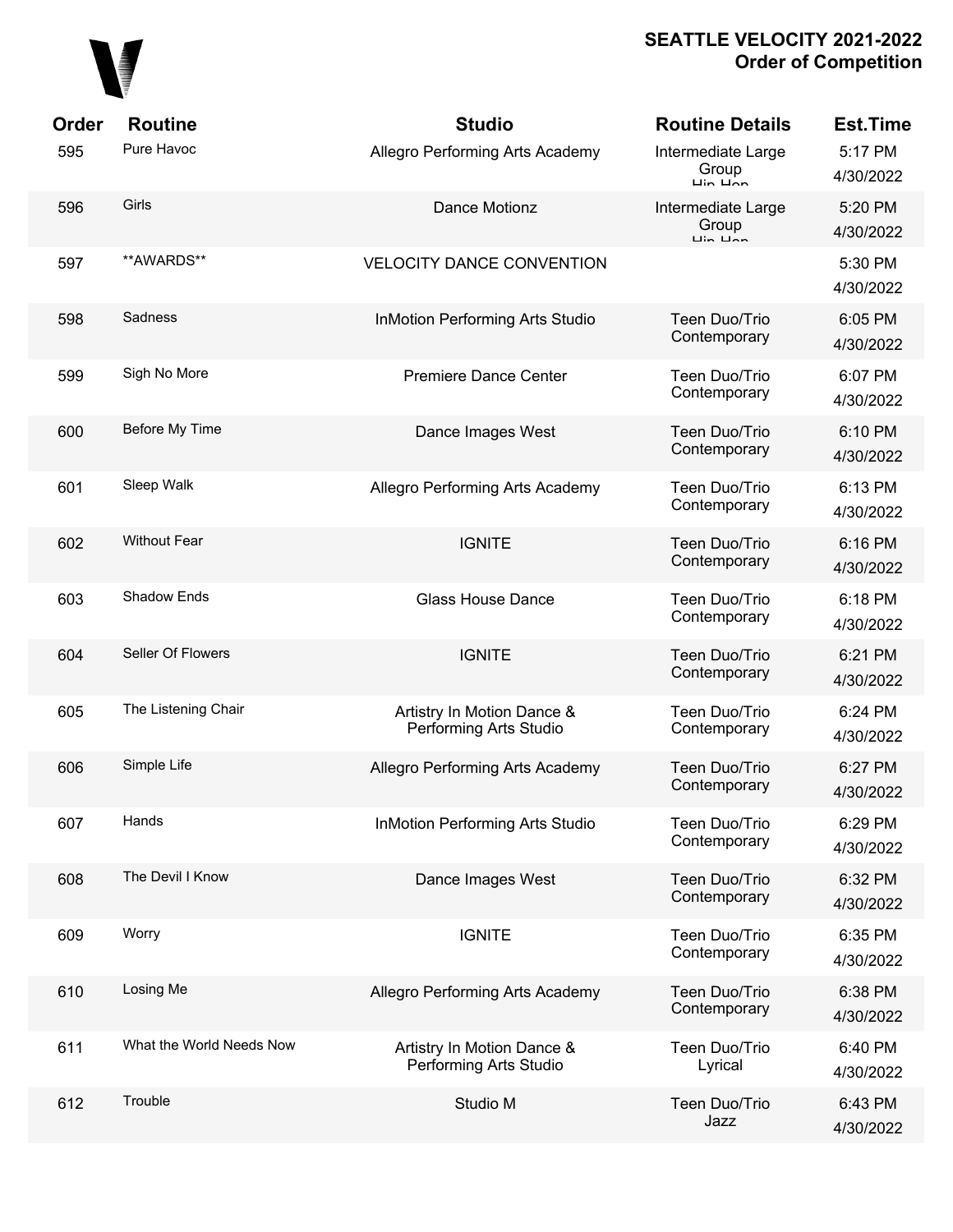

| Order | <b>Routine</b>                 | <b>Studio</b>                                        | <b>Routine Details</b>   | <b>Est.Time</b>      |
|-------|--------------------------------|------------------------------------------------------|--------------------------|----------------------|
| 613   | Hype                           | Dance Motionz                                        | Teen Duo/Trio<br>Jazz    | 6:46 PM<br>4/30/2022 |
| 614   | <b>Cold Hearted Snake</b>      | Dance Images West                                    | Teen Duo/Trio<br>Jazz    | 6:49 PM<br>4/30/2022 |
| 615   | La Boheme                      | Harbor Dance And Performance<br>Center               | Teen Duo/Trio<br>Jazz    | 6:51 PM<br>4/30/2022 |
| 616   | Slow Dancing In A Burning Room | <b>IGNITE</b>                                        | Teen Duo/Trio<br>Lyrical | 6:54 PM<br>4/30/2022 |
| 617   | <b>Painting Greys</b>          | Harbor Dance And Performance<br>Center               | Teen Duo/Trio<br>Lyrical | 6:57 PM<br>4/30/2022 |
| 618   | <b>Wisdom Cries</b>            | Allegro Performing Arts Academy                      | Teen Duo/Trio<br>Lyrical | 7:00 PM<br>4/30/2022 |
| 619   | <b>Sisters</b>                 | <b>Glass House Dance</b>                             | Teen Duo/Trio<br>Lyrical | 7:02 PM<br>4/30/2022 |
| 620   | Girls Just Wanna Have Fun      | Allegro Performing Arts Academy                      | Teen Duo/Trio<br>Lyrical | 7:05 PM<br>4/30/2022 |
| 621   | Trust In Me                    | <b>IGNITE</b>                                        | Teen Duo/Trio<br>Lyrical | 7:08 PM<br>4/30/2022 |
| 622   | Running With The Wolves        | Allegro Performing Arts Academy                      | Teen Duo/Trio<br>Lyrical | 7:11 PM<br>4/30/2022 |
| 623   | <b>Black and Gold</b>          | Artistry In Motion Dance &<br>Performing Arts Studio | Teen Duo/Trio<br>Jazz    | 7:13 PM<br>4/30/2022 |
| 624   | Hold On                        | Studio M                                             | Teen Duo/Trio<br>Lyrical | 7:16 PM<br>4/30/2022 |
| 625   | A Chance Encounter             | <b>Premiere Dance Center</b>                         | Teen Duo/Trio<br>Tap     | 7:19 PM<br>4/30/2022 |
| 626   | Ain't Got Far To Go            | Dance Motionz                                        | Teen Duo/Trio<br>Tap     | 7:22 PM<br>4/30/2022 |
| 627   | Putting On The Ritz            | <b>IGNITE</b>                                        | Teen Duo/Trio<br>Tap     | 7:24 PM<br>4/30/2022 |
| 628   | <b>Ballroom Blitz</b>          | Harbor Dance And Performance<br>Center               | Teen Duo/Trio<br>Tap     | 7:27 PM<br>4/30/2022 |
| 629   | Hypnotised                     | Harbor Dance And Performance<br>Center               | Teen Duo/Trio<br>Open    | 7:30 PM<br>4/30/2022 |
| 630   | I Need You                     | The Surge Dance Center                               | Teen Duo/Trio<br>Tap     | 7:33 PM<br>4/30/2022 |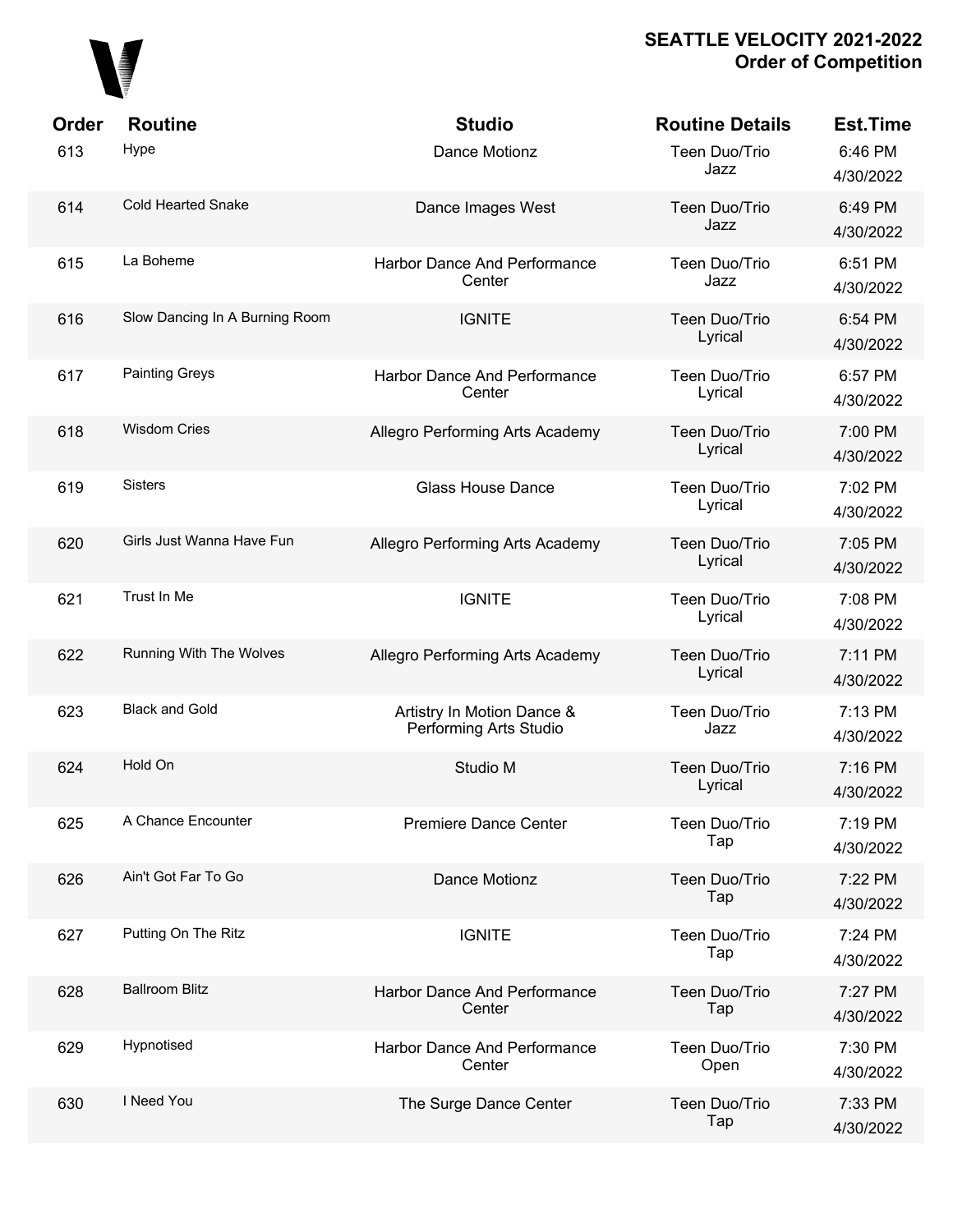

| Order | <b>Routine</b>             | <b>Studio</b>                                                 | <b>Routine Details</b>                     | <b>Est.Time</b>      |
|-------|----------------------------|---------------------------------------------------------------|--------------------------------------------|----------------------|
| 631   | <b>Mental Crisis</b>       | Allegro Performing Arts Academy                               | Teen Duo/Trio<br>Tap                       | 7:35 PM<br>4/30/2022 |
| 632   | Can't Feel Anything        | <b>Glass House Dance</b>                                      | Teen Duo/Trio<br>Open                      | 7:38 PM<br>4/30/2022 |
| 633   | When I Drive               | InMotion Performing Arts Studio                               | Teen Duo/Trio<br><b>Musical Theater</b>    | 7:41 PM<br>4/30/2022 |
| 634   | My Dream                   | Harbor Dance And Performance<br>Center                        | Teen Large Group<br><b>Ballet</b>          | 7:44 PM<br>4/30/2022 |
| 635   | Cradles                    | Allegro Performing Arts Academy                               | Teen Large Group<br>Contemporary           | 7:47 PM<br>4/30/2022 |
| 636   | ** 5 MINUTE JUDGES BREAK** | VELOCITY DANCE CONVENTION                                     |                                            | 7:50 PM<br>4/30/2022 |
| 637   | Coffee Break               | Inspire Academy of Dance                                      | <b>Teen Line</b><br><b>Musical Theater</b> | 7:55 PM<br>4/30/2022 |
| 638   | Dream Sweet In Sea Major   | <b>IGNITE</b>                                                 | Senior Line<br>Open                        | 8:00 PM<br>4/30/2022 |
| 639   | Me And My Shadow           | Allegro Performing Arts Academy                               | Senior Line<br><b>Musical Theater</b>      | 8:05 PM<br>4/30/2022 |
| 640   | Silver Screen              | The Company Space                                             | Teen Large Group<br>Contemporary           | 8:10 PM<br>4/30/2022 |
| 641   | Sound of Silence           | <b>Glass House Dance</b>                                      | Teen Large Group<br>Contemporary           | 8:13 PM<br>4/30/2022 |
| 642   | Frug                       | Harbor Dance And Performance<br>Center                        | Teen Large Group<br><b>Ballet</b>          | 8:16 PM<br>4/30/2022 |
| 643   | Dance With Somebody        | Artistry In Motion Dance &<br>Performing Arts Studio          | Teen Large Group<br>Contemporary           | 8:19 PM<br>4/30/2022 |
| 644   | Sow                        | Trilogy Dance Company / Turning<br><b>Pointe Dance Centre</b> | Teen Large Group<br>Jazz                   | 8:22 PM<br>4/30/2022 |
| 645   | My Philosophy              | Allegro Performing Arts Academy                               | Teen Large Group<br>Contemporary           | 8:25 PM<br>4/30/2022 |
| 646   | Fade                       | Premiere Dance Center                                         | Teen Large Group<br>Contemporary           | 8:28 PM<br>4/30/2022 |
| 647   | Pretty Lil Foot            | Harbor Dance And Performance<br>Center                        | Teen Large Group<br>Contemporary           | 8:31 PM<br>4/30/2022 |
| 648   | We Have It All             | Northwest Dance & Acro                                        | Teen Large Group<br>Contemporary           | 8:34 PM<br>4/30/2022 |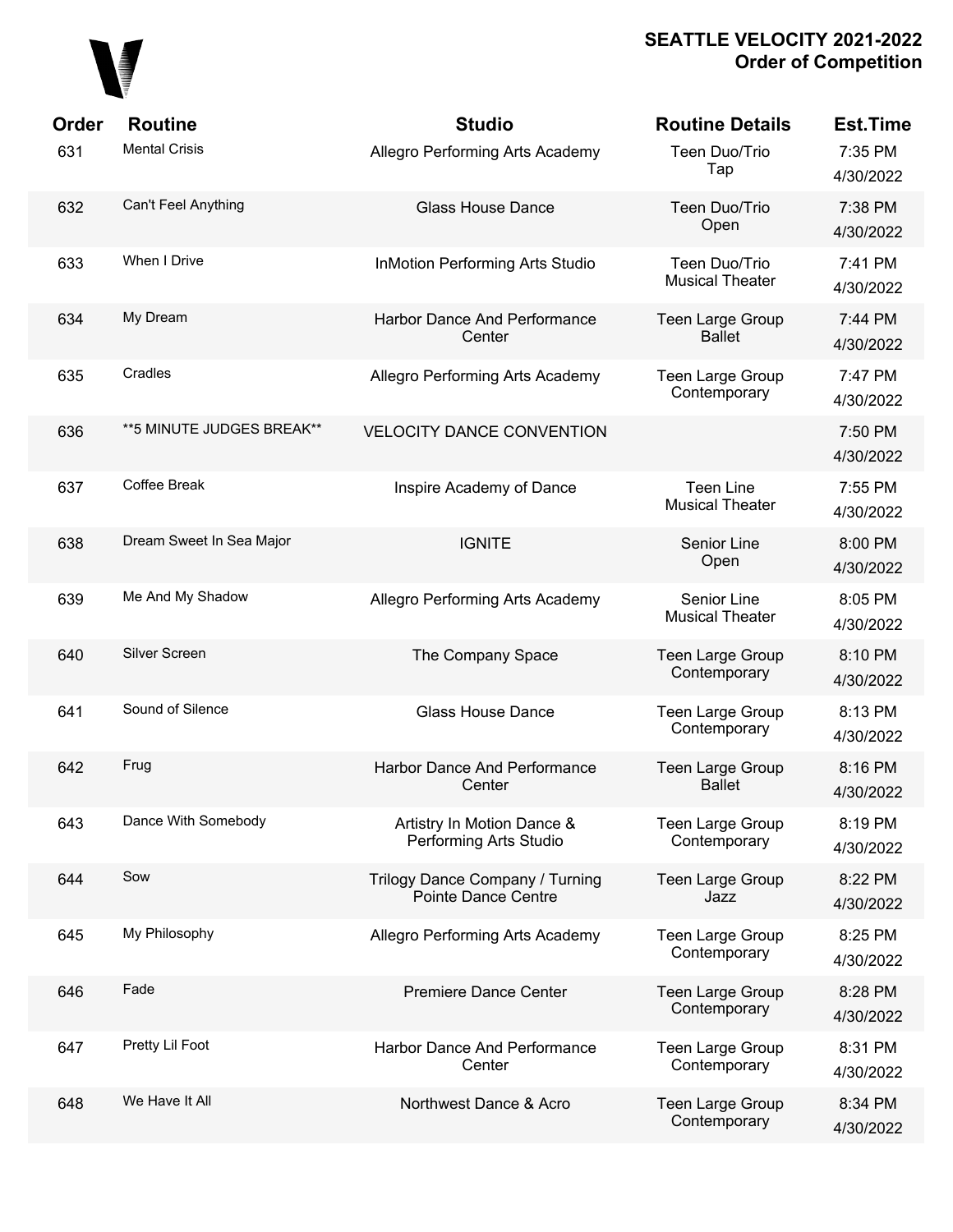

| Order | <b>Routine</b>              | <b>Studio</b>                                                 | <b>Routine Details</b>             | <b>Est.Time</b>      |
|-------|-----------------------------|---------------------------------------------------------------|------------------------------------|----------------------|
| 649   | The Edge of San Francisco   | <b>IGNITE</b>                                                 | Teen Large Group<br>Contemporary   | 8:37 PM<br>4/30/2022 |
| 650   | Forgive Me Friend           | Allegro Performing Arts Academy                               | Teen Large Group<br>Jazz           | 8:40 PM<br>4/30/2022 |
| 651   | Circle Up                   | Allegro Performing Arts Academy                               | Teen Large Group<br>Jazz           | 8:43 PM<br>4/30/2022 |
| 652   | Vogue                       | The Company Space                                             | Teen Large Group<br>Jazz           | 8:46 PM<br>4/30/2022 |
| 653   | Bangerz                     | <b>InMotion Performing Arts Studio</b>                        | Teen Large Group<br>Jazz           | 8:49 PM<br>4/30/2022 |
| 654   | Survive                     | Allegro Performing Arts Academy                               | Teen Large Group<br>Lyrical        | 8:52 PM<br>4/30/2022 |
| 655   | Wildfire                    | Allegro Performing Arts Academy                               | Teen Large Group<br>Lyrical        | 8:55 PM<br>4/30/2022 |
| 656   | Til The Sunrise             | Allegro Performing Arts Academy                               | Senior Large Group<br>Contemporary | 8:58 PM<br>4/30/2022 |
| 657   | The Ballad of Love and Hate | <b>IGNITE</b>                                                 | Teen Large Group<br>Lyrical        | 9:01 PM<br>4/30/2022 |
| 658   | Song For Berta              | Trilogy Dance Company / Turning<br><b>Pointe Dance Centre</b> | Teen Large Group<br>Lyrical        | 9:04 PM<br>4/30/2022 |
| 659   | Somebody to Love            | Artistry In Motion Dance &<br>Performing Arts Studio          | Teen Large Group<br>Lyrical        | 9:07 PM<br>4/30/2022 |
| 660   | <b>Half Light</b>           | Northwest Dance & Acro                                        | Teen Large Group<br>Lyrical        | 9:10 PM<br>4/30/2022 |
| 661   | Us Again                    | <b>IGNITE</b>                                                 | Senior Large Group<br>Tap          | 9:13 PM<br>4/30/2022 |
| 662   | I Lived                     | Allegro Performing Arts Academy                               | Teen Large Group<br>Tap            | 9:16 PM<br>4/30/2022 |
| 663   | Rescue                      | Inspire Academy of Dance                                      | Teen Large Group<br>Lyrical        | 9:19 PM<br>4/30/2022 |
| 664   | Even Flow                   | Harbor Dance And Performance<br>Center                        | Teen Large Group<br>Tap            | 9:22 PM<br>4/30/2022 |
| 665   | Dust                        | Artistry In Motion Dance &<br>Performing Arts Studio          | Teen Large Group<br>Open           | 9:25 PM<br>4/30/2022 |
| 666   | Safe Place To Land          | Dance Motionz                                                 | Teen Large Group<br>Tap            | 9:28 PM<br>4/30/2022 |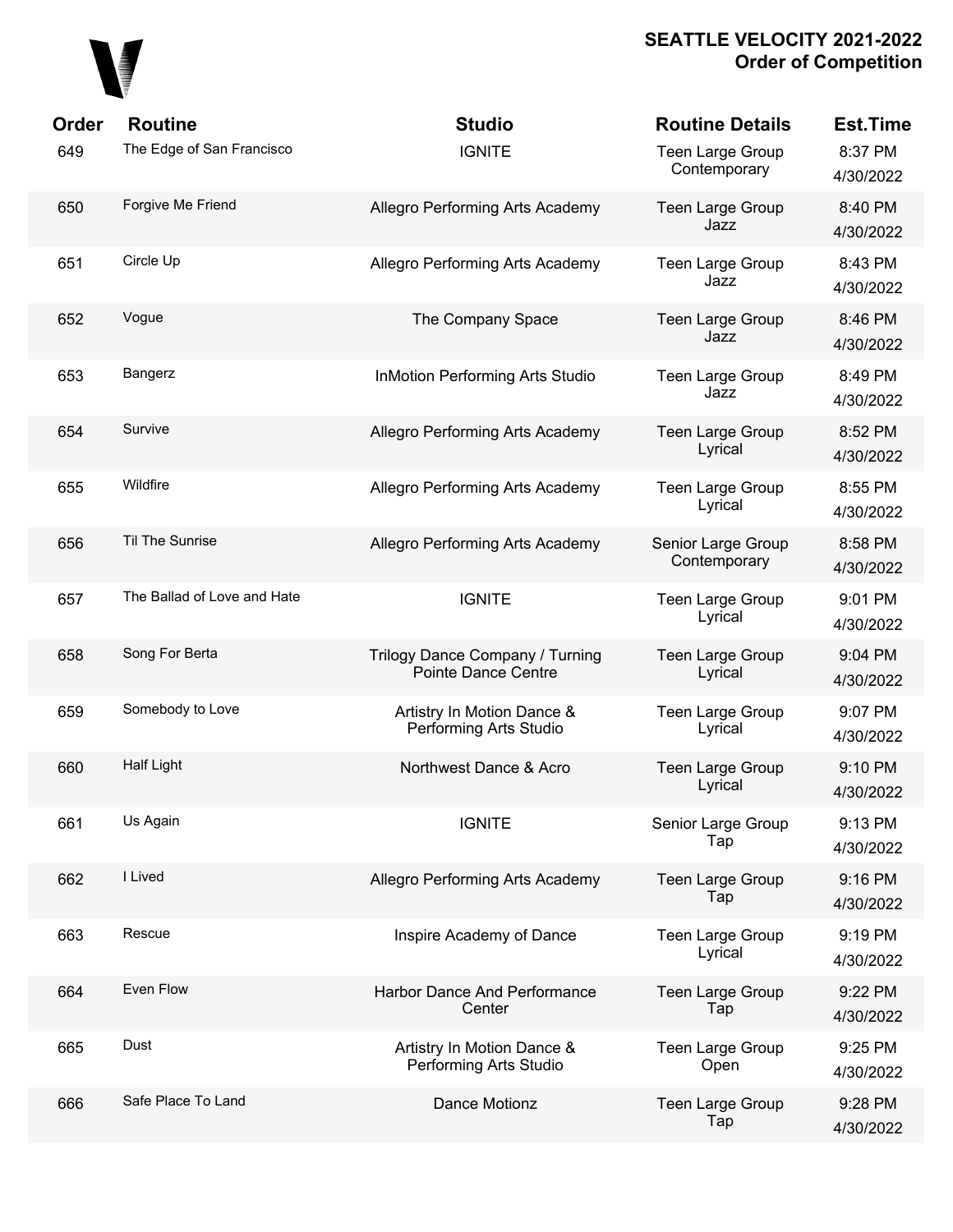

| Order | <b>Routine</b>             | <b>Studio</b>                                                 | <b>Routine Details</b>                            | <b>Est.Time</b>       |
|-------|----------------------------|---------------------------------------------------------------|---------------------------------------------------|-----------------------|
| 667   | <b>Brand New Colony</b>    | Allegro Performing Arts Academy                               | Teen Large Group<br>Open                          | 9:31 PM<br>4/30/2022  |
| 668   | Stayin' Alive              | <b>IGNITE</b>                                                 | Senior Large Group<br>Jazz                        | 9:34 PM<br>4/30/2022  |
| 669   | And Burn                   | <b>Glass House Dance</b>                                      | Teen Large Group<br>Open                          | 9:37 PM<br>4/30/2022  |
| 670   | Grease                     | Artistry In Motion Dance &<br>Performing Arts Studio          | <b>Teen Large Group</b><br><b>Musical Theater</b> | 9:40 PM<br>4/30/2022  |
| 671   | Livin It Up On Top         | <b>InMotion Performing Arts Studio</b>                        | Teen Large Group<br><b>Musical Theater</b>        | 9:43 PM<br>4/30/2022  |
| 672   | Fearless                   | Allegro Performing Arts Academy                               | Teen Large Group<br>Musical Theater               | 9:46 PM<br>4/30/2022  |
| 673   | ** 5 MINUTE JUDGES BREAK** | <b>VELOCITY DANCE CONVENTION</b>                              |                                                   | 9:49 PM<br>4/30/2022  |
| 674   | Edge                       | Allegro Performing Arts Academy                               | Senior Large Group<br>Jazz                        | 9:54 PM<br>4/30/2022  |
| 675   | Be Italian                 | The Company Space                                             | Teen Large Group<br><b>Musical Theater</b>        | 9:57 PM<br>4/30/2022  |
| 676   | <b>BLACK ON BLACK</b>      | Trilogy Dance Company / Turning<br><b>Pointe Dance Centre</b> | <b>Teen Large Group</b><br>Hip-Hop                | 10:00 PM<br>4/30/2022 |
| 677   | <b>WAM</b>                 | Northwest Dance & Acro                                        | Teen Large Group<br>Hip-Hop                       | 10:03 PM<br>4/30/2022 |
| 678   | Pure Hype                  | Allegro Performing Arts Academy                               | <b>Teen Large Group</b><br>Hip-Hop                | 10:06 PM<br>4/30/2022 |
| 679   | Drop                       | <b>IGNITE</b>                                                 | <b>Teen Large Group</b><br>Hip-Hop                | 10:09 PM<br>4/30/2022 |
| 680   | Hall of Fame               | Premiere Dance Center                                         | Teen Large Group<br>Hip-Hop                       | 10:12 PM<br>4/30/2022 |
| 681   | Float On                   | Harbor Dance And Performance<br>Center                        | Teen Large Group<br>Hip-Hop                       | 10:15 PM<br>4/30/2022 |
| 682   | Trust                      | Allegro Performing Arts Academy                               | Senior Large Group<br>Contemporary                | 10:18 PM<br>4/30/2022 |
| 683   | Banji                      | Dance Motionz                                                 | Teen Large Group<br>Hip-Hop                       | 10:21 PM<br>4/30/2022 |
| 684   | <b>Dress</b>               | <b>Premiere Dance Center</b>                                  | <b>Teen Line</b><br>Contemporary                  | 10:24 PM<br>4/30/2022 |